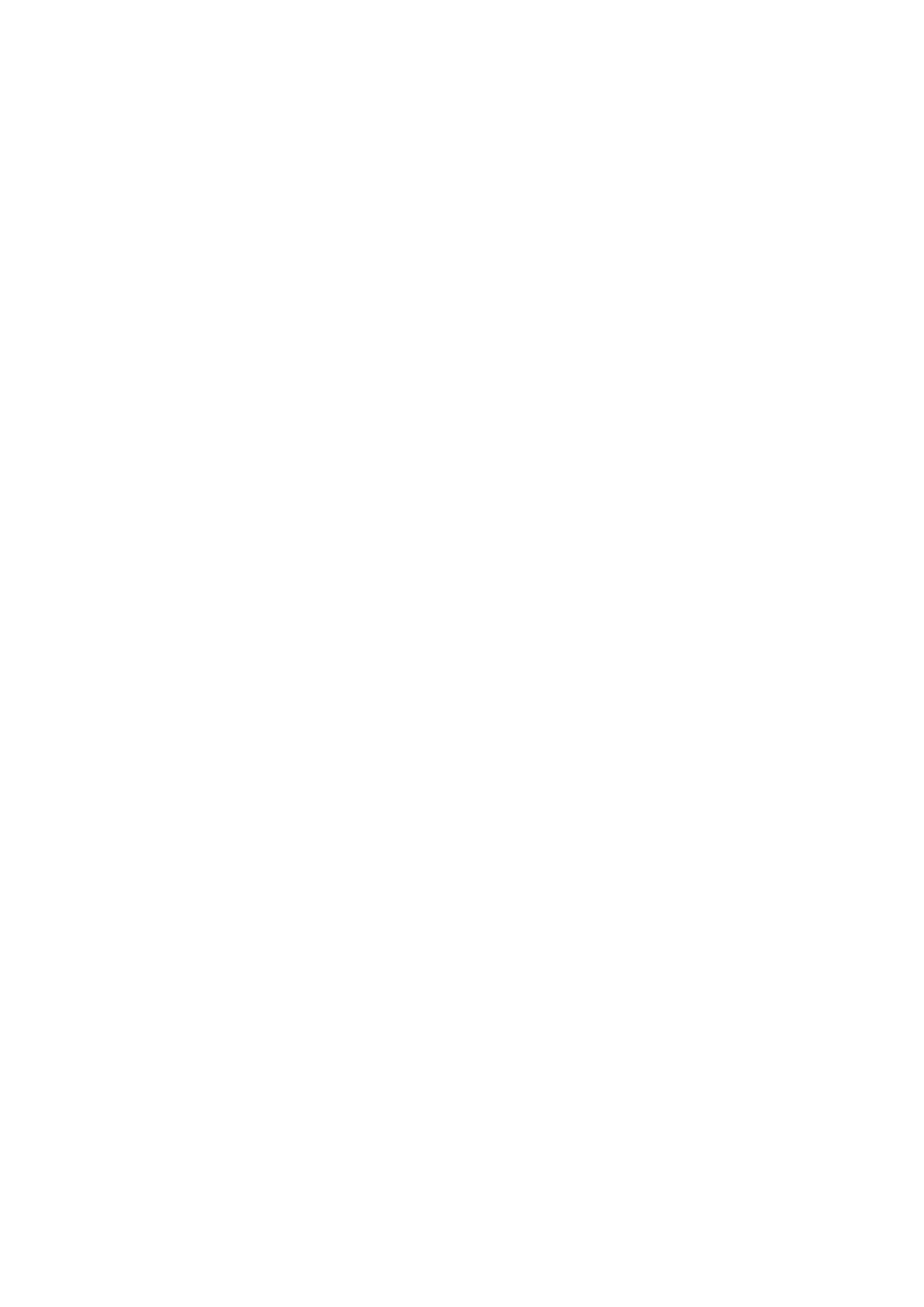#### **In the case of Draon v. France,**

The European Court of Human Rights, sitting as a Grand Chamber composed of:

Mr L. WILDHABER, *President*,

Mr C.L. ROZAKIS,

Mr J.-P. COSTA,

Sir Nicolas BRATZA,

Mr G. BONELLO,

Mr L. CAFLISCH,

Mr L. LOUCAIDES,

Mr C. BÎRSAN,

Mr P. LORENZEN,

Mr K. JUNGWIERT,

Mr V. BUTKEVYCH,

Mr A.B. BAKA,

Mr M. UGREKHELIDZE,

Mr V. ZAGREBELSKY,

Mr K. HAJIYEV,

Mrs R. JAEGER,

Mrs D. JOČIENĖ, *judges*,

and Mr T. L. EARLY, *Deputy Grand Chamber Registrar*,

Having deliberated in private on 23 March and 31 August 2005,

Delivers the following judgment, which was adopted on the last-mentioned date:

### **PROCEDURE**

1. The case originated in an application (no. 1513/03) against the French Republic lodged with the Court under Article 34 of the Convention for the Protection of Human Rights and Fundamental Freedoms ("the Convention") by two French nationals, Mr Lionel Draon and Mrs Christine Draon ("the applicants"), on 2 January 2003.

2. The applicants were represented by Mr F. Nativi and Ms H. Rousseau-Nativi, lawyers practising in Paris. The French Government ("the Government") were represented by their Agent, Mrs Edwige Belliard, Director of Legal Affairs, Ministry of Foreign Affairs.

3. The application concerns the birth of a child with a disability not detected during pregnancy on account of negligence in establishing a prenatal diagnosis. The applicants claimed compensation, but during the course of the proceedings the action was barred by new legislation applicable to pending cases. The applicants relied on Articles  $6 \tbinom{8}{3}$  1, 8, 13 and 14 of the Convention and Article 1 of Protocol No. 1, complaining of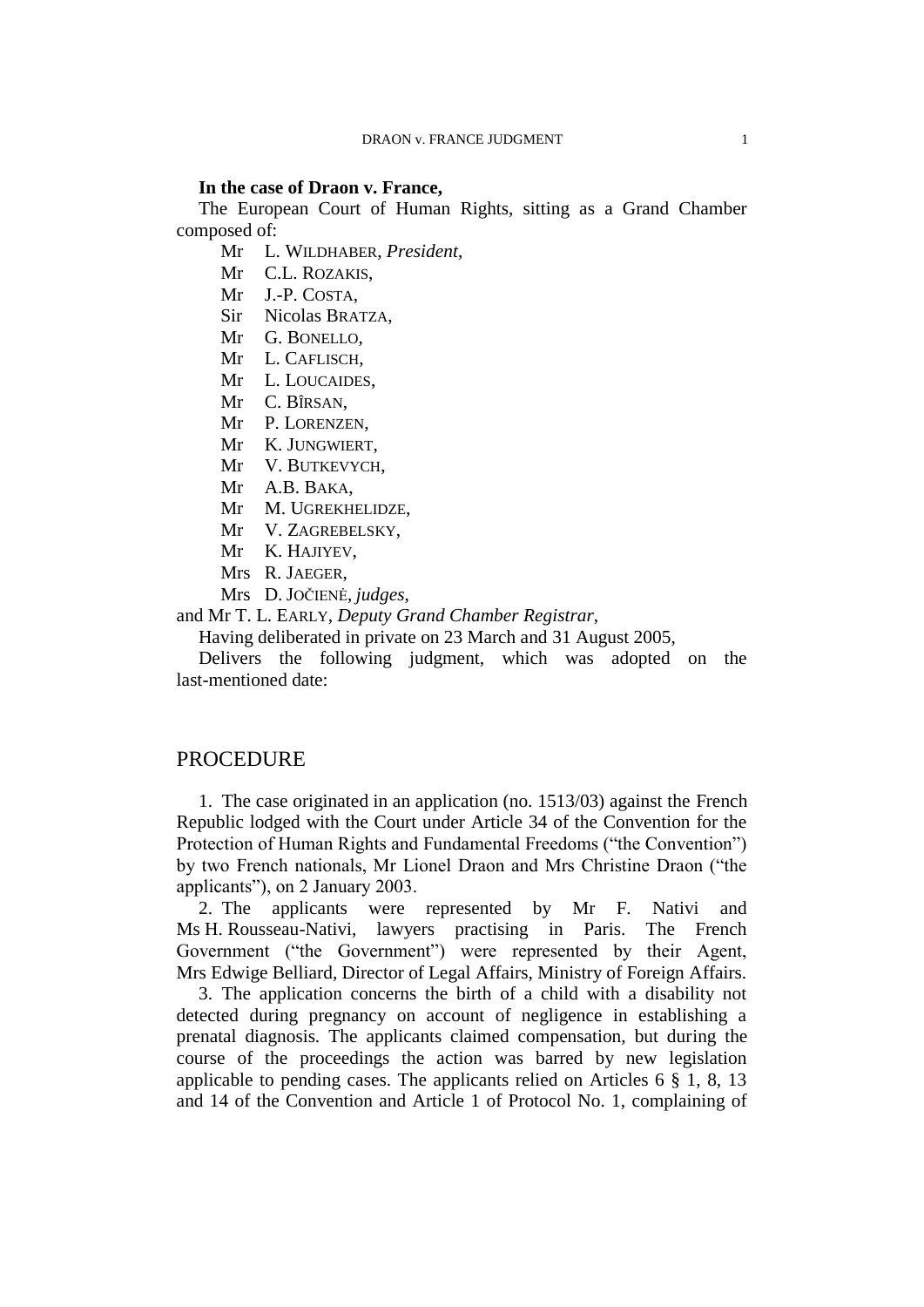the retrospective nature of the new legislation and challenging its substantive provisions.

4. The application was allocated to the Court's Second Section (Rule 52 § 1 of the Rules of Court). On 9 September 2003 a Chamber of that Section decided to give notice of the application to the respondent Government (Rule 54 § 2 (b)) and to give it priority (Rule 41).

5. On 6 July 2004 the application was declared partly admissible by a Chamber of the Second Section composed of the following judges: Mr A.B. Baka, Mr J.-P. Costa, Mr L. Loucaides, Mr K. Jungwiert, Mr V. Butkevych, Mrs W. Thomassen and Mr M. Ugrekhelidze, judges, and also of Mrs S. Dollé, Section Registrar.

6. On 19 October 2004 the Chamber relinquished jurisdiction in favour of the Grand Chamber, neither of the parties having objected to relinquishment (Article 30 of the Convention and Rule 72).

7. The composition of the Grand Chamber was determined according to the provisions of Article 27 §§ 2 and 3 of the Convention and Rule 24 of the Rules of Court. The place of Mr David Thór Björgvinsson, who was originally to have been a member of that Grand Chamber, was taken by Mr G. Bonello, substitute judge. Mr B. Zupančič and Mrs E. Steiner, who were unable to take part in the final deliberations, were replaced by Mr L. Caflisch and Mrs D. Jočienė, substitute judges (Rule 24 § 3).

8. After consulting the parties, the President decided that the present case should be examined together with the case of *Maurice v. France* (no. 11810/03), also pending before the Grand Chamber (Rule 42 § 2).

9. The applicants and the Government each filed written observations on the merits.

10. A hearing in the present case and the above-mentioned *Maurice* case took place in public in the Human Rights Building, Strasbourg, on 23 March 2005 (Rule 59 § 3).

There appeared before the Court:

|  |  |  | (a) for the Government |
|--|--|--|------------------------|
|--|--|--|------------------------|

| Mr J.-L. FLORENT, Deputy Director of Legal Affairs,          |  |  |  |  |  |
|--------------------------------------------------------------|--|--|--|--|--|
| Ministry of Foreign Affairs,<br>Agent,                       |  |  |  |  |  |
| Mrs L. NOTARIANNI, administrative court judge, on secondment |  |  |  |  |  |
| to the Legal Department of the Ministry of Foreign           |  |  |  |  |  |
| Affairs, Human Rights Section,<br>Counsel,                   |  |  |  |  |  |
| Mr P. DIDIER-COURBIN, Deputy Director responsible for        |  |  |  |  |  |
| disabled persons, General Social Action                      |  |  |  |  |  |
| Department, Ministry of Health,                              |  |  |  |  |  |
| Mrs J. VILLIGIER, central administrative assistant, General  |  |  |  |  |  |
| Social Action Department, Ministry of Health, (Disabled      |  |  |  |  |  |
| Children's Office),                                          |  |  |  |  |  |
|                                                              |  |  |  |  |  |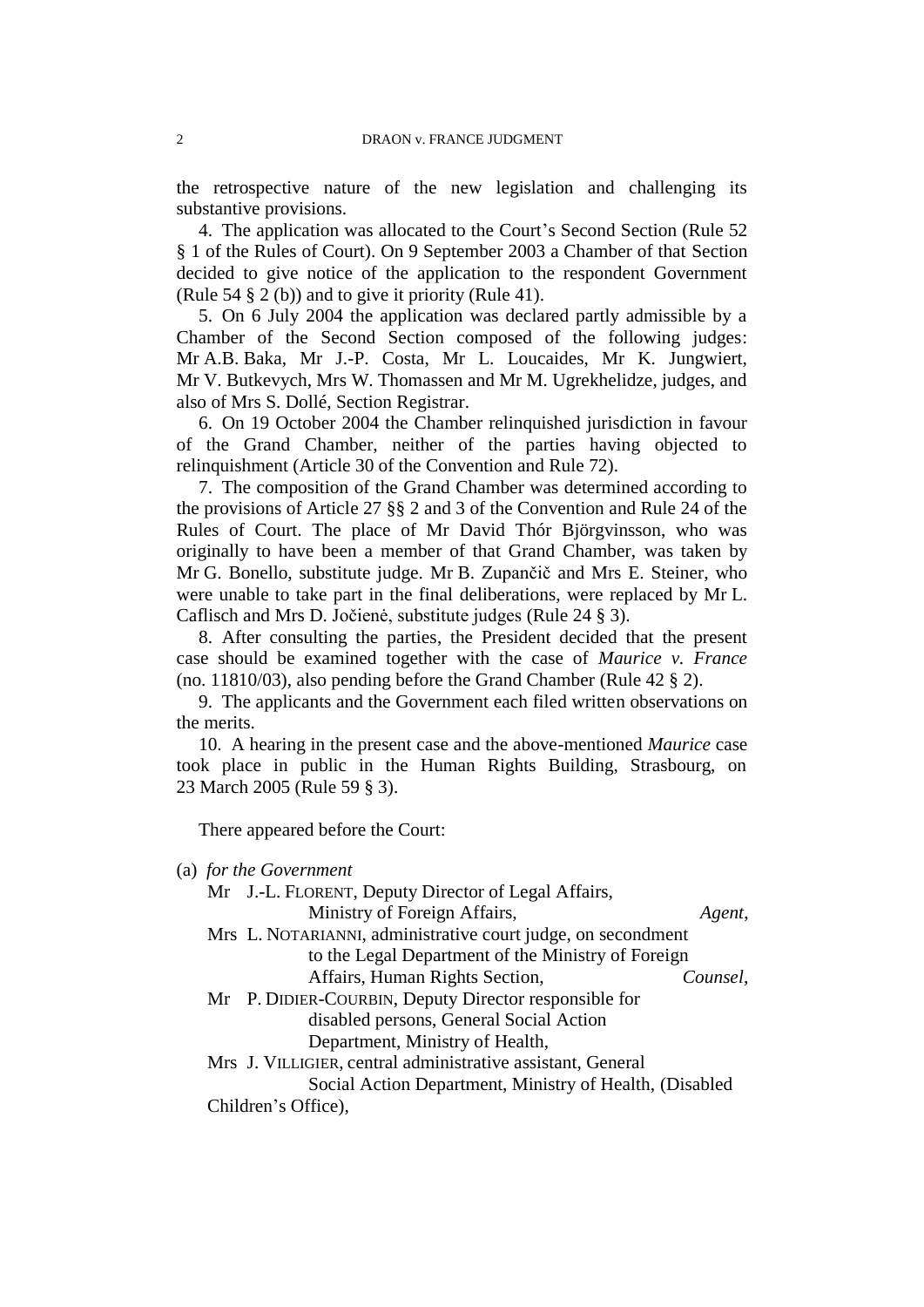|  | Mr S. PICARD and                                           |           |
|--|------------------------------------------------------------|-----------|
|  | Mr C. SIMON, legal advisers, General Administration        |           |
|  | of Personnel and Budget Department, Legal and              |           |
|  | Litigation Division, Ministry of Health,                   |           |
|  | Mr F. AMEGADJIE, legal officer, European and International |           |
|  | Affairs Service, Ministry of Justice,                      | Advisers; |
|  | (b) for the applicants                                     |           |
|  | Ms H. ROUSSEAU-NATIVI, of the Paris Bar,                   |           |

Mr A. LYON-CAEN, lawyer with the right of audience in the *Conseil d'Etat* and the Court of Cassation *Counsel.*

Mr L. DRAON, applicant, was also present at the hearing.

11. The Court heard addresses by Ms Rousseau-Nativi, Mr Lyon-Caen and Mr Florent, and their replies to judges' questions.

### THE FACTS

#### I. THE CIRCUMSTANCES OF THE CASE

12. The applicants were born in 1961 and 1962 respectively and live in Rosny-sous-Bois.

13. In the spring of 1996 Mrs Draon began her first pregnancy. The second ultrasound scan, carried out in the fifth month of pregnancy, revealed an anomaly in the development of the foetus.

14. On 20 August 1996 an amniocentesis was carried out at Saint-Antoine hospital, run by Assistance Publique - Hôpitaux de Paris (AP-HP). The amniotic fluid sample was sent for analysis to the establishment's cytogenetics laboratory (headed by Professor T.) with a request for karyotype and digestive enzyme analysis. In September 1996 T. informed the applicants that the amniocentesis showed the foetus had "a male chromosomal pattern with no anomaly detected".

15. R. was born on 10 December 1996. Very soon, multiple anomalies were observed, particularly defective psychomotor development. The examinations carried out led to the conclusion that there was a congenital cardiopathy due to a "chromosomal anomaly".

16. When informed of this T. admitted that his service had made the wrong diagnosis, the anomaly having already been entirely detectable at the time of the amniocentesis. He stated: "Concerning the child Draon R., ... we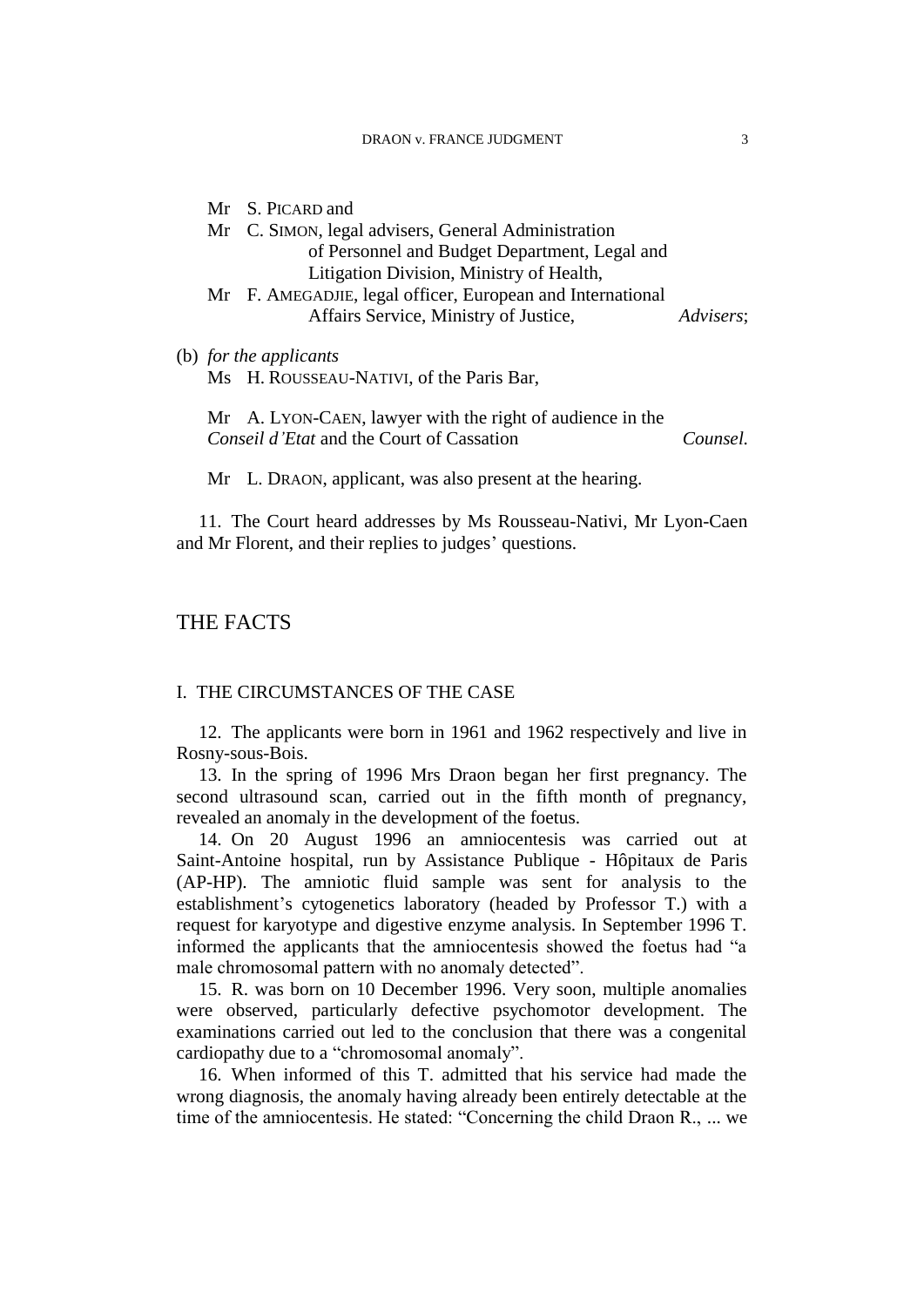regret to have to say that there was indeed an asymmetry between the foetus's two copies of chromosome 11; that anomaly or peculiarity escaped our attention".

17. According to the medical reports, R. presents cerebral malformations causing grave disorders, severe impairment and permanent total invalidity, together with arrested weight gain. This means that it is necessary to make material arrangements for his everyday care, supervision and education, including ongoing specialist and non-specialist treatment.

18. On 10 December 1998 the applicants sent a claim to AP-HP seeking compensation for the damage suffered as a result of R.'s disability.

19. In a letter dated 8 February 1999 AP-HP replied that it "[did] not intend to deny liability in this case" but invited the applicants to "submit an application to the Paris Administrative Court which, in its wisdom, will assess the damage for which compensation should be paid".

20. On 29 March 1999 the applicants submitted to the Paris Administrative Court a statement of their claim against AP-HP, requesting an assessment of the damage suffered.

21. At the same time the applicants submitted to the urgent applications judge at the same court a request for the appointment of an expert and an interim award.

22. In a decision of 10 May 1999 the urgent applications judge of the Paris Administrative Court made a first interim award of FRF 250,000 (EUR 38,112.25) and appointed an expert. He made the following points, among other observations:

"[AP-HP] does not deny liability for the failure to diagnose the chromosomal anomaly which the boy R. is suffering from; ... having regard to the non-pecuniary damage, the disruption in the conditions of their lives and the special burdens arising for Mr and Mrs Draon from their child's infirmity, AP-HP's liability towards them in the sum of 250,000 francs may be considered, at the current stage of the investigation, not seriously open to challenge".

23. The expert filed his report on 16 July 1999 and confirmed the seriousness of R.'s state of health.

24. On 14 December 1999, in a supplementary memorial on the merits, the applicants requested the Administrative Court to assess the amount of the compensation which AP-HP should be required to pay.

25. AP-HP's memorial in reply was registered on 19 July 2000. The applicants then filed a rejoinder and further documents concerning the modifications to their home and the equipment rendered necessary by R.'s state of health.

26. In addition, the applicants again asked the urgent applications judge to make an interim award. In a decision of 11 August 2001 the urgent applications judge of the Paris Administrative Court made an additional interim award of FRF 750,000 (EUR 114,336.76) to the applicants "in view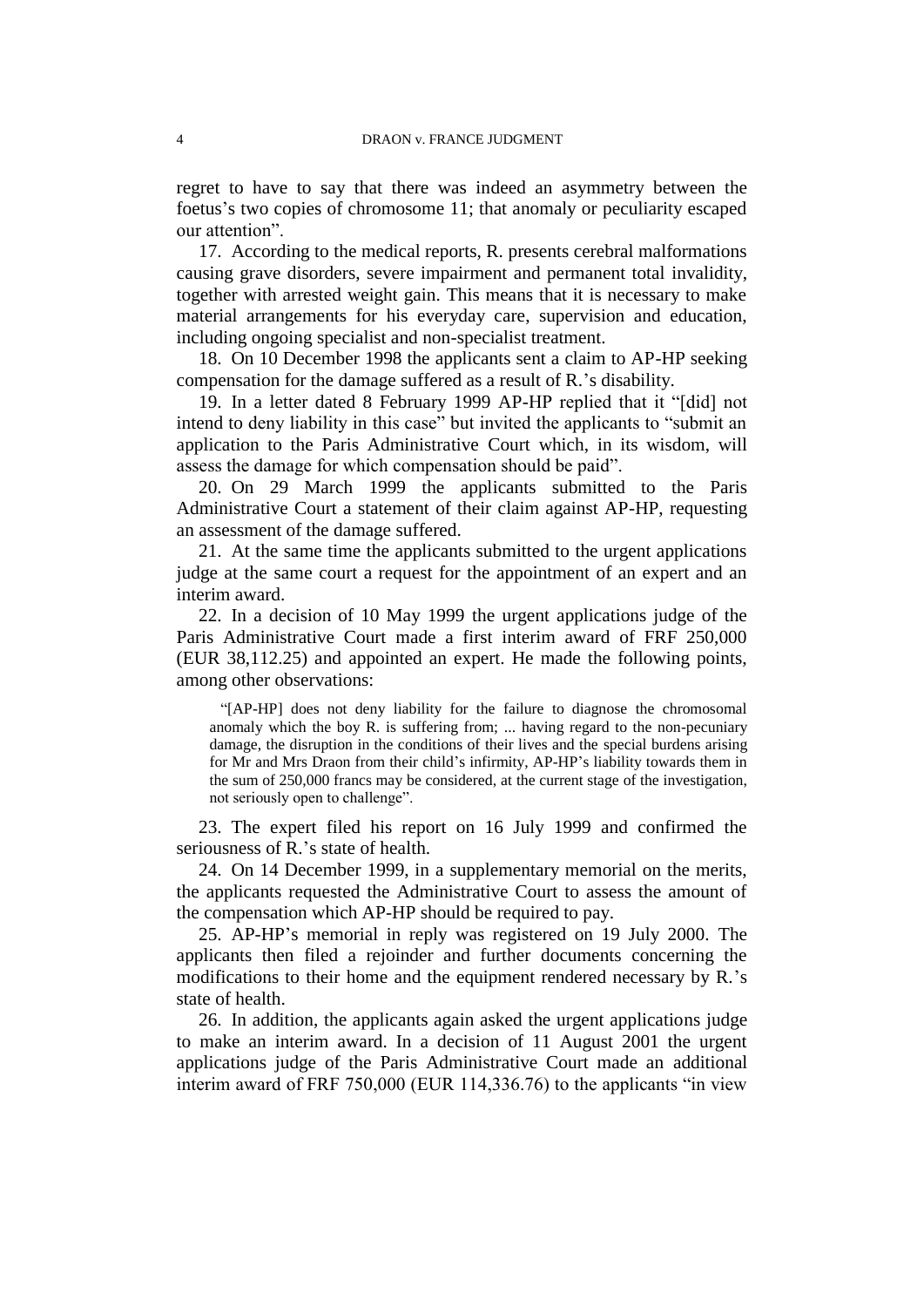of the severity of the disorders from which the boy R. continues to suffer and the high costs of bringing him up and caring for him since 1996".

27. After being prompted several times, verbally and in writing, by the applicants, the Paris Administrative Court informed them that the case had been set down for hearing on 19 March 2002.

28. On 5 March 2002 Law no. 2002-303 of 4 March 2002 was published in the Official Gazette of the French Republic. Section 1 of that Law, being applicable to pending proceedings, affected those brought by the applicants.

29. In a letter of 15 March 2002 the Paris Administrative Court informed the applicants that the hearing had been put back to a later date and that the case was likely to be decided on the basis of a rule over which the court did not have discretion, since it applied to their claim by virtue of section 1 of the Law of 4 March 2002.

30. In a judgment of 3 September 2002 the Paris Administrative Court, acting on a proposal made by the Government Commissioner, deferred its decision and submitted to the *Conseil d'Etat* a request for an opinion on interpretation of the provisions of the Law of 4 March 2002 and their compatibility with international conventions.

31. On 6 December 2002 the *Conseil d'Etat* gave an opinion in the context of the litigation in progress (*avis* contentieux) which is reproduced below (see paragraph 51).

32. On the basis of that opinion, the Paris Administrative Court ruled on the merits of the case on 2 September 2003. It began with the following observations:

#### "Liability

The provisions of section 1 of the Law of 4 March 2002, in the absence of provisions therein deferring their entry into force, are applicable under the conditions of ordinary law following publication of that Law in the Official Gazette of the French Republic. Since the rules the Law lays down were framed by Parliament on generalinterest grounds relating to ethical considerations, the proper organisation of the health service and the equitable treatment of all disabled persons, they are not incompatible with the requirements of Article 6 of [the Convention], with those of Articles 5, 8, 13 and 14 of [the Convention] or with those of Article 1 of Protocol No. 1 [to the Convention]. The general-interest grounds which Parliament took into consideration when framing the rules set out in the first three paragraphs of section 1 justify their application to situations which arose prior to the commencement of pending proceedings. It follows that those provisions are applicable to the present action, brought on 29 March 1999;

The administrative courts do not have jurisdiction to rule on the constitutionality of legislation; [the applicants'] request that this court review the constitutionality of the Law of 4 March 2002 must therefore be refused;

It appears from the investigation that in the fifth month of Mrs Draon's pregnancy, after an ultrasound scan had shown a manifest problem affecting the growth of the foetus, she and Mr Draon were advised to consider the option of an abortion if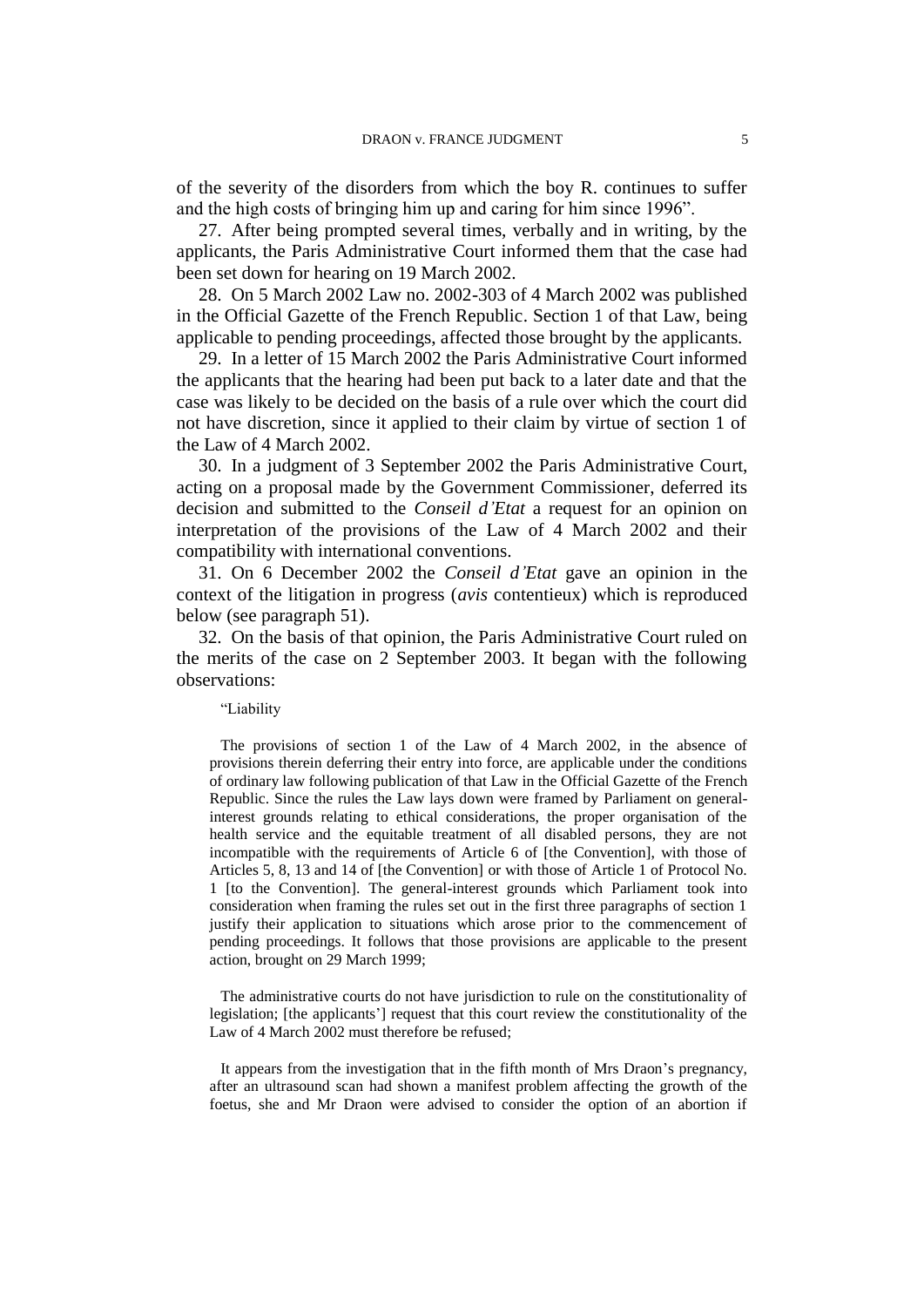karyotype analysis after an amniocentesis revealed a chromosomal abnormality. Mr and Mrs Draon then decided to have that test performed at Saint-Antoine Hospital. They were informed by the hospital on 13 September 1996 that no anomaly of the foetus's male chromosomal pattern had been detected. However, very soon after the baby's birth on 10 December 1996 magnetic resonance imaging revealed a serious malformation of the brain due to a karyotypic anomaly;

The report of the expert appointed by the court states that this anomaly was entirely detectable; failure to detect it therefore constituted gross negligence on AP-HP's part which deprived Mr and Mrs Draon of the possibility of seeking an abortion on therapeutic grounds and entitles them to compensation under section 1 of the Law of 4 March 2002".

33. The court then assessed the damage sustained by the applicants as follows:

"... firstly, ... the amounts requested in respect of non-specialist care, the specific costs not borne by social security, the costs of building a house suited to the child's needs with a number of modifications to the home and the purchase of a specially adapted vehicle relate to special burdens arising throughout the life of the child from his disability and cannot therefore be sums for which [AP-HP] is liable;

... secondly, ... Mr and Mrs Draon are suffering non-pecuniary damage and major disruption in their lives, particularly their work, regard being had to the profound and lasting change to their lives brought about by the birth of a seriously disabled child; ... these two heads of damage must be assessed, in the circumstances of the case, at 180,000 euros;

... lastly ..., although Mr and Mrs Draon submitted that they could no longer holiday in a property they had purchased in Spain, they are not deprived of the right to use that property; consequently their claim for compensation for loss of enjoyment of real property must be rejected;..."

34. The court concluded by ordering AP-HP to pay the applicants the sum of EUR 180,000, less the amount of the interim awards, interest being payable on the resulting sum at the statutory rate from the date of receipt of the claim on 14 December 1998, the interest due being capitalised on 14 December 1999 and subsequently on each anniversary from that date onwards. AP-HP was also ordered to pay the applicants the sum of EUR 3,000 in respect of costs not included in the expenses and to bear the cost of the expert opinion ordered by the president of the court.

35. On 3 September 2003 the applicants appealed against the judgment. Their appeal is currently pending before the Paris Administrative Court of Appeal.

#### II. RELEVANT DOMESTIC LAW AND PRACTICE

36. Before enactment of the Law of 4 March 2002 the legal position was established by the relevant case-law.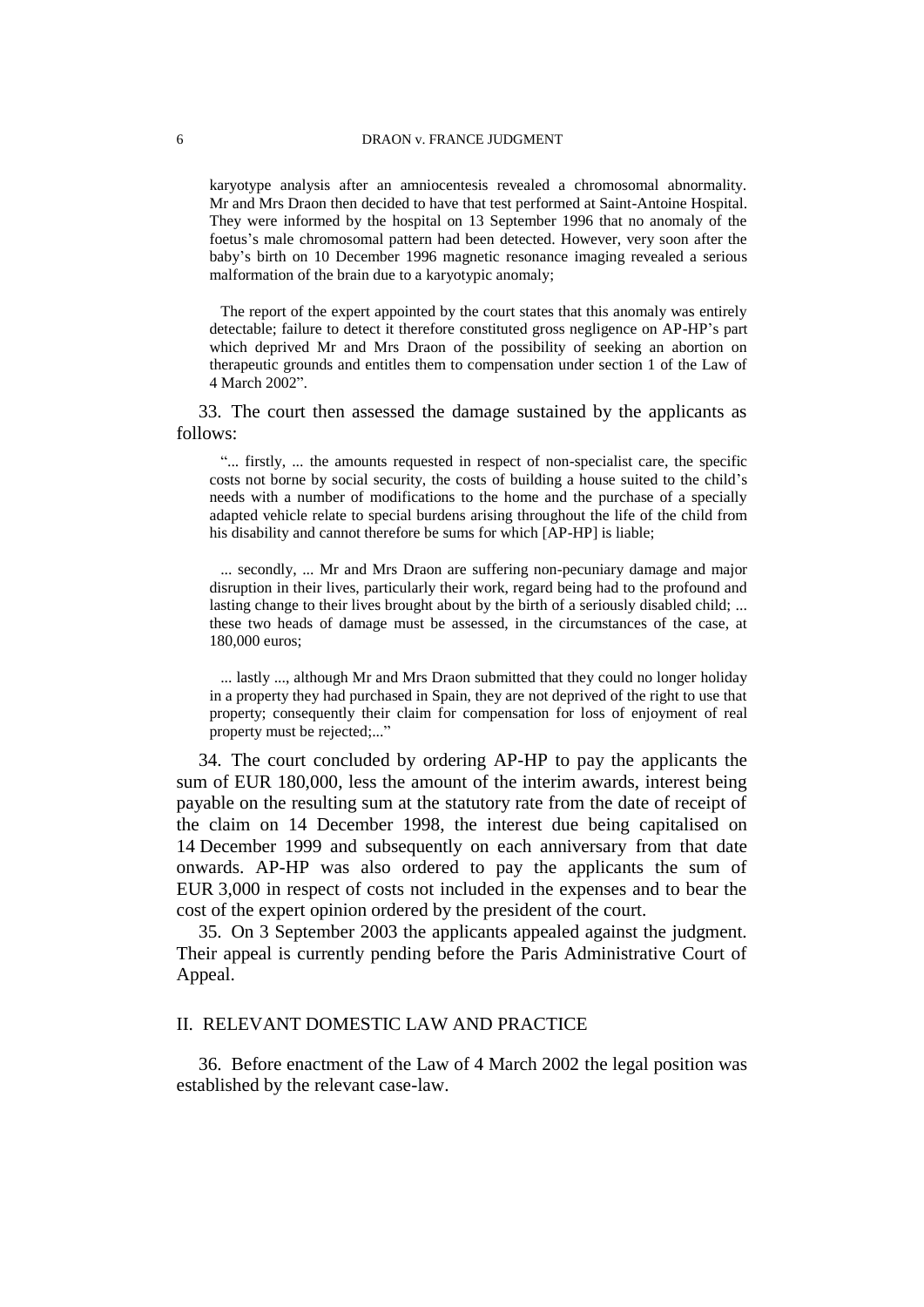#### DRAON v. FRANCE JUDGMENT 7

#### **A. Relevant case-law before the Law of 4 March 2002**

37. An action for damages brought by the parents of a child born disabled and by the child itself may come within the jurisdiction of either the administrative courts or the ordinary courts, depending on the identity of the defendant. If the defendant is a private doctor or a private medical laboratory, the dispute is referred to the ordinary courts. Where, on the other hand, as in the instant case, a public hospital service is involved, the dispute falls within the jurisdiction of the administrative courts.

#### *1. The* Conseil d'Etat

38. The *Conseil d'Etat* gave judgment on 14 February 1997 (C.E., Sect., 14 February 1997, Centre hospitalier de Nice v. Quarez, Rec. p.44). Mrs Quarez, then aged 42 years, had undergone an amniocentesis at her own request in order to verify the health of the foetus she was carrying. Although the result of that examination revealed no anomaly, she gave birth to a child suffering from trisomy 21, a condition detectable through the chromosome test carried out. The *Conseil d'Etat* held in the first place that the hospital which had carried out the examination had been guilty of negligence, since Mrs Quarez had not been informed that the results of the amniocentesis might be subject to a higher margin of error than usual on account of the conditions under which the examination had taken place.

39. Secondly, a distinction was drawn between the disabled child's entitlement to compensation and that of its parents.

With regard to the disabled child's right to compensation, the *Conseil d'Etat* ruled: "In deciding that a direct causal link existed between the negligence of the hospital centre ... and the damage incurred by the child M. from the trisomy from which he suffers, when it is not established by the documents in the file submitted to the court which determined the merits that the infirmity from which the child suffers and which is inherent in his genetic make-up was the consequence of an amniocentesis, the Lyon Administrative Court of Appeal made an error of law".

On the other hand, with regard to the parents' right to compensation, the *Conseil d'Etat* noted: "By asking for an amniocentesis, Mrs Quarez had clearly indicated that she wished to avoid the risk of a genetic accident to the child she had conceived, whose probability, given her age at the time, was relatively high." It went on to say that in those conditions the hospital's negligence had "wrongly led Mr and Mrs Quarez to the certainty that the child conceived was not trisomic and that Mrs Quarez's pregnancy could be taken normally to term" and that "this negligence, as a result of which Mrs Quarez had no reason to ask for a second amniocentesis with a view to abortion on therapeutic grounds under Article L.162-12 of the Public Health Code, [should] be regarded as the direct cause of the prejudice caused to Mr and Mrs Quarez by their child's infirmity".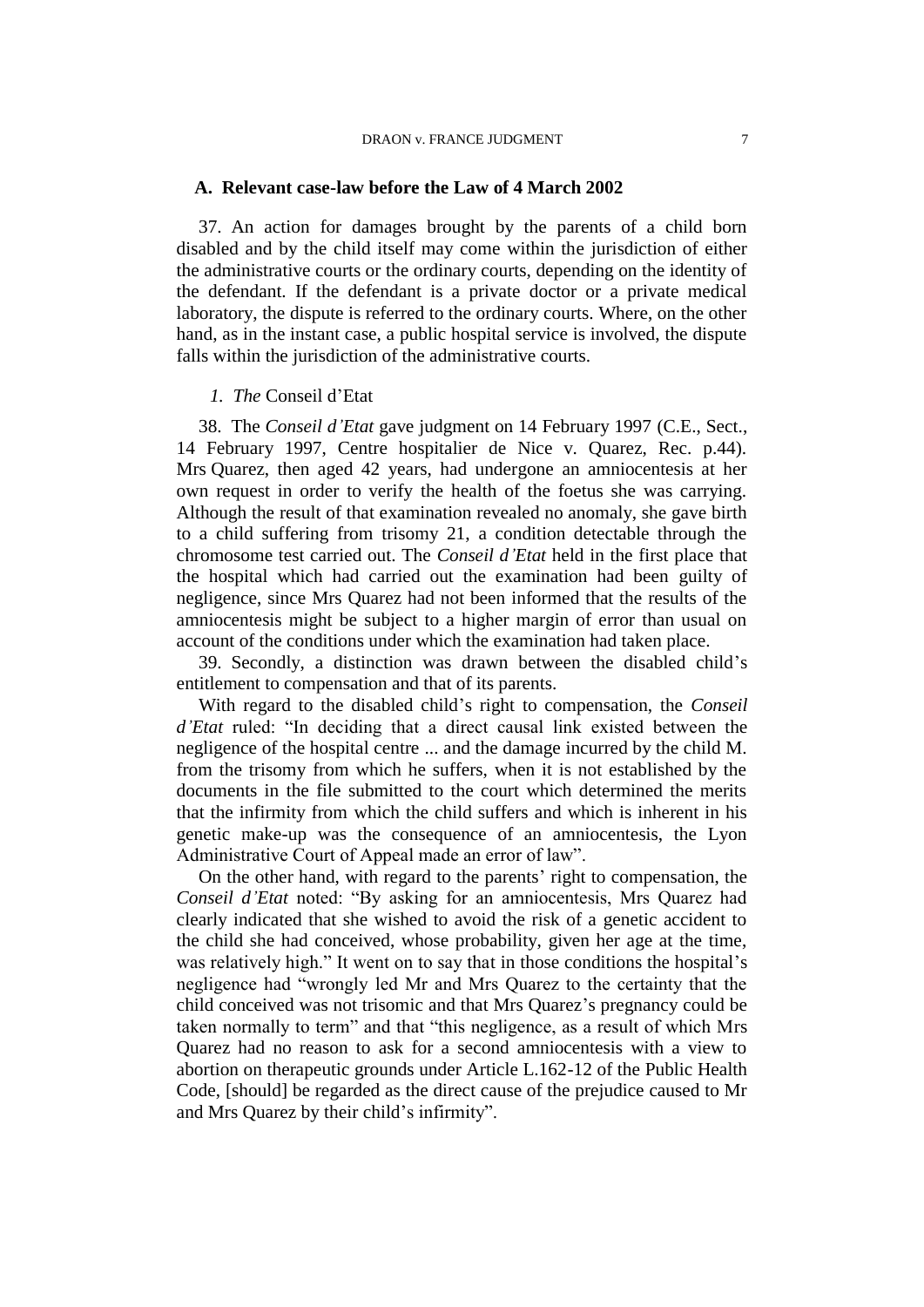40. With regard to compensation, the *Conseil d'Etat* took into account, under the head of pecuniary damage, the "special burdens, particularly in terms of specialist treatment and education" made necessary by the child's infirmity, and awarded the parents an annuity to be paid throughout the child's life. It also ordered the hospital to pay compensation for their non-pecuniary damage and the disruption to their lives.

41. Thus the *Conseil d'Etat* did not accept that a disabled child was entitled to compensation on the sole ground that the disability had not been detected during the mother's pregnancy. It did accept on the other hand that the parents of the child born with a disability were entitled to compensation and made an award not only in respect of their non-pecuniary damage but also in respect of the prejudice caused by the disruption to their lives and of pecuniary damage, specifying that the latter included the special burdens which would arise for the parents from their child's infirmity (expenditure linked to specialist treatment and education, assistance from a helper, removal to a suitable home or conversion of their present home, etc.).

42. The judgment did not attract particular comment and led to a line of case-law followed thereafter by the administrative courts.

### *2. The Court of Cassation*

43. The case-law of the ordinary courts was laid down by the Court of Cassation on 17 November 2000 (Cass, Ass. Plén., 17 November 2000, Bull. Ass. Plén., no. 9) in a judgment which was widely commented on (the *Perruche* judgment). In the *Perruche* case a woman had been taken ill with rubella at the start of her pregnancy. Having decided to terminate the pregnancy if the foetus was affected, she took tests to establish whether she was immunised against the disease. Because of negligence on the part of both her doctor and the laboratory, she was wrongly informed that she was immunised. She therefore decided not to terminate the pregnancy and gave birth to a child which suffered from grave disabilities resulting from infection with rubella in the womb. The Court of Cassation held: "Since the negligence on the part of the doctor and the laboratory in performing the services for which they had contracted with Mrs X. prevented her from exercising her choice of terminating her pregnancy in order not to give birth to a disabled child, the child may claim compensation for the damage resulting from that disability and caused by the negligence found."

Thus, contrary to the *Conseil d'Etat*, the Court of Cassation accepted that a child born disabled could himself claim compensation for the prejudice resulting from his disability.

In this case therefore account was taken of the pecuniary and nonpecuniary damage suffered by both the child and the parents, including the special burdens arising from the disability throughout the child's life.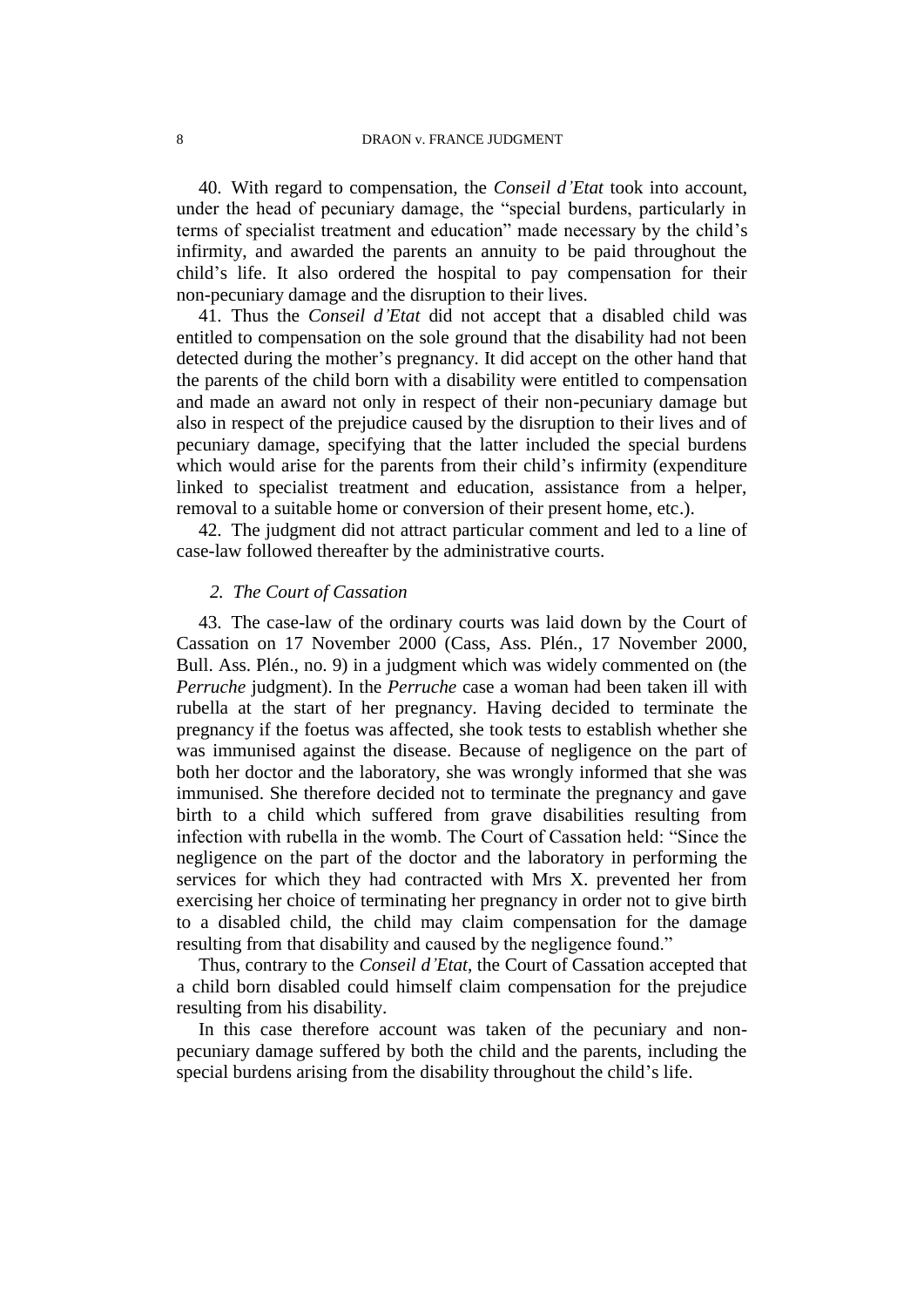44. It thus appears that in the same circumstances both the Court of Cassation and the *Conseil d'Etat* base their approach on a system of liability for negligence. However, the Court of Cassation recognises a direct causal link between the medical negligence and the child's disability, and the prejudice resulting from that disability for the child itself. The *Conseil d'Etat* does not recognise that link but considers that the negligence makes the hospital liable vis-à-vis the parents on account of the existence of a direct causal link between that negligence and the damage they have sustained.

Both lines of case-law allow compensation to be paid in respect of the special burdens arising from the disability throughout the child's life. However, since the *Conseil d'Etat* considers that damage to have been sustained by the parents, whereas the Court of Cassation considers that it is sustained by the child, there may be significant differences in the nature and amount of such compensation, depending on whether the case-law of the former or the latter court is being followed.

45. The judgment of 17 November 2000 was upheld several times by the Court of Cassation, which reaffirmed the principle of compensation for the child born disabled, subject to proof, where appropriate, that the medical conditions for a voluntary termination of pregnancy on therapeutic grounds were satisfied (Cass., Ass. plén., three judgments of 13 July 2001, BICC, no. 542, 1 October 2001; see also Cass., Ass. plén., two judgments of 28 November 2001, BICC, 1 February 2002).

46. The *Perruche* judgment drew numerous reactions from legal theorists, but also from politicians and from associations of disabled persons and practitioners (doctors, obstetrical gynaecologists and echographers). The last-mentioned group interpreted the judgment as obliging them to provide a guarantee, and the insurance companies raised medical insurance premiums.

### *3. Liability for negligence*

47. Both the *Conseil d'Etat* and the Court of Cassation took as their starting point a system of liability for negligence. In French law, under the general rules on the question, the right to compensation for damage can be upheld only if the conditions for liability are first satisfied. That means that there must be prejudice (or damage), negligence and a causal link between the damage and the negligence.

More particularly, with regard to the liability of a public authority, for compensation to be payable the prejudice, which it is for the victim to prove, must be certain. Loss of opportunity constitutes certain prejudice, provided that the opportunity was a serious one.

In the present case the prejudice resulted from a lack of information, or inadequate or incorrect information, about the results of an examination or analysis. In such a case, before the Law of 4 March 2002 was enacted,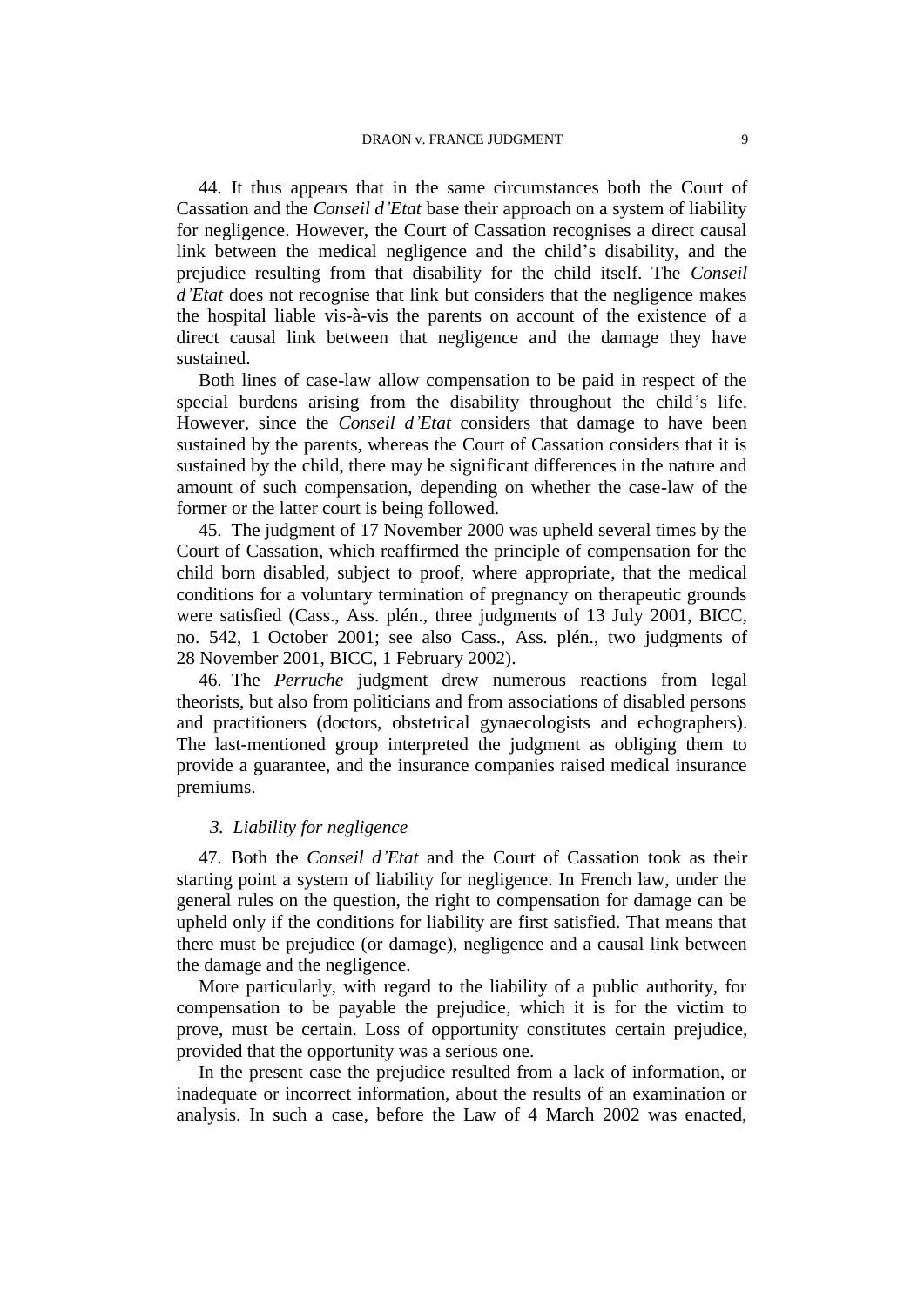negligence falling short of gross negligence was sufficient. As to the relation between cause and effect, a direct causal link was established between the hospital's negligence and the parents' prejudice (see the above-mentioned *Quarez* judgment).

48. Still in the sphere of administrative law, the amount of compensation is governed by the general principle of full compensation for damage (neither impoverishment nor enrichment of the victim). Compensation may take the form of a capital sum or an annuity. According to the principle of the equal validity of claims for all heads of damage, both pecuniary damage and non-pecuniary damage confer entitlement to compensation.

### **B. Law no. 2002-303 of 4 March 2002 on patients' rights and the quality of the health service, published in the Official Gazette of the French Republic on 5 March 2002**

49. The Law of 4 March 2002 put an end to the position established by the case-law mentioned above, of both the *Conseil d'Etat* and the Court of Cassation alike. Its relevant parts provide as follows:

#### **Section 1**

"I. No one may claim to have suffered damage by the mere fact of his or her birth.

A person born with a disability on account of medical negligence may obtain compensation for damage where the negligent act directly caused the disability or aggravated it or prevented steps from being taken to attenuate it.

Where the liability of a health-care professional or establishment is established visà-vis the parents of a child born with a disability not detected during the pregnancy by reason of gross negligence (*faute caractérisée*), the parents may claim compensation in respect of their damage only. That damage cannot include the special burdens arising from the disability throughout the life of the child. Compensation for the latter is a matter for national solidarity.

The provisions of the present sub-section I shall be applicable to proceedings in progress, except for those in which an irrevocable decision has been taken on the principle of compensation.

II. Every disabled person shall be entitled, whatever the cause of his or her disability, to the solidarity of the national community as a whole.

III. The National Advisory Council for Disabled Persons shall be charged, in a manner laid down by decree, with assessing the material, financial and non-material situation of disabled persons in France, and of disabled persons of French nationality living outside France and receiving assistance by virtue of national solidarity, and with presenting all proposals deemed necessary to Parliament, with the aim of ensuring, through an ongoing pluri-annual programme, that assistance is provided to such persons ..."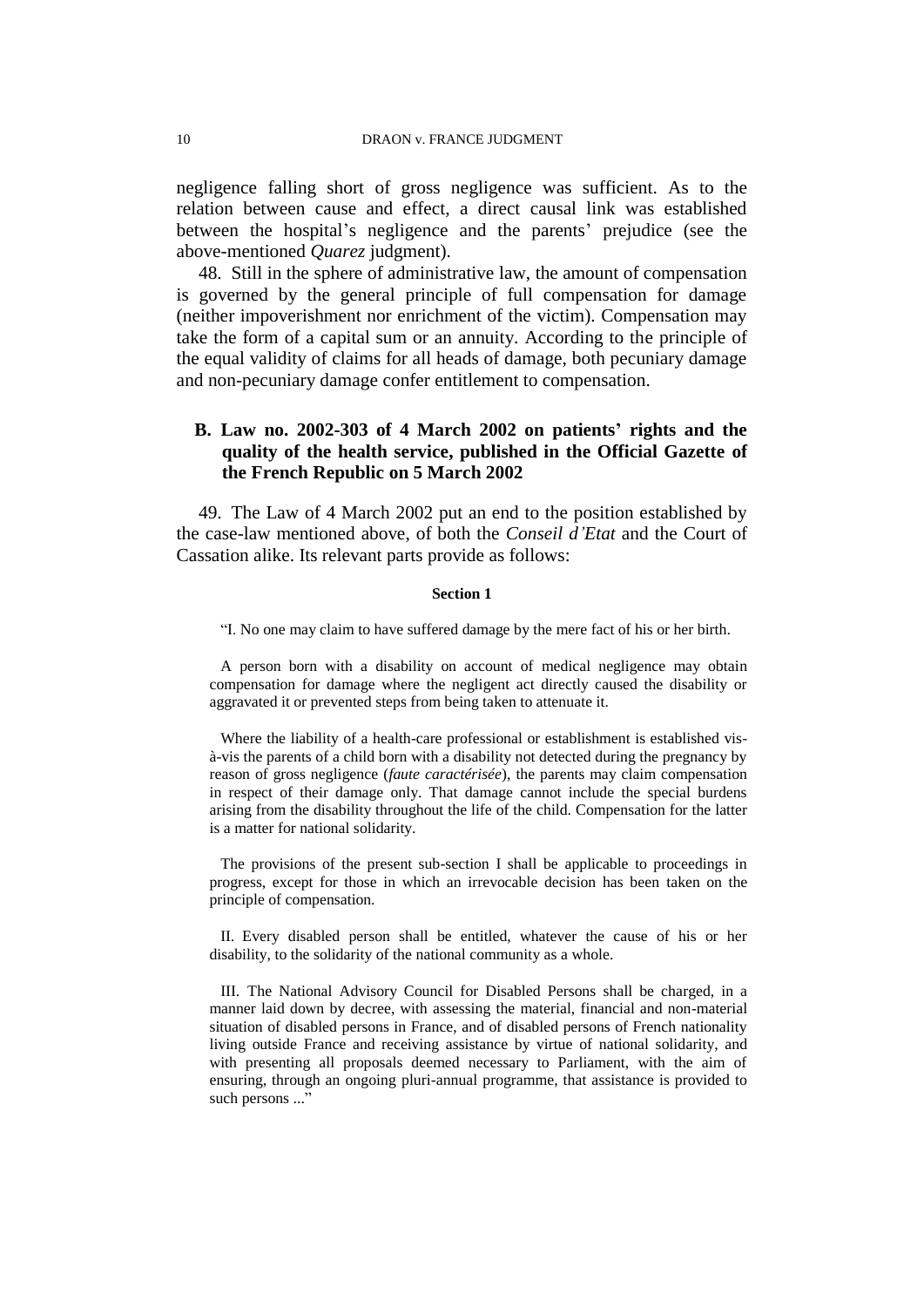50. These provisions entered into force "under the conditions of ordinary law following publication of the Law in the Official Gazette of the French Republic" (see paragraph 51 below)<sup>1</sup>. Law no. 2002-303 was published in the Official Gazette on 5 March 2002 and it therefore came into force on 7 March 2002.

### **C. The opinion given by the Judicial Assembly of the** *Conseil d'Etat* **on 6 December 2002 under the Administrative Disputes (Reform) Act (the Law of 31 December 1987) (extracts)**

#### 51. The *Conseil d'Etat* observed in particular:

"...II. The date of the Law's entry into force:

The liability criteria set out in the second sub-paragraph of paragraph I of section 1 were enacted in favour of persons born with disabilities resulting from medical negligence whether that negligence directly caused the disability, aggravated it or made it impossible to take steps to attenuate it. They were laid down with sufficient precision to be applied by the relevant courts without the need for further legislation to clarify their scope.

The different liability criteria defined in the third sub-paragraph of paragraph I of section 1 were enacted in favour of the parents of children born with a disability which, on account of gross negligence on the part of a medical practitioner or health-care establishment, was not detected during pregnancy. They are sufficiently precise to be applied without the need for further legislative provisions or regulations. Admittedly, they bar inclusion of the damage consisting in the special burdens arising from the disability throughout the child's life in the damage for which the parents can obtain compensation, and provide that such damage is to be made good through reliance on national solidarity. But the very terms of the Law, interpreted with the aid of its drafting history, show that Parliament intended to exclude compensation for that head of damage on the ground that, although there was a causal link between negligence and damage, that link was not such as to justify making the person who committed the negligent act liable for the resulting damage. In providing that this type of damage should be made good by reliance on national solidarity, Parliament did not therefore make implementation of the rules on liability for negligence which it had introduced subject to the enactment of subsequent legislation laying down the conditions under which national solidarity would be mobilised to assist disabled persons.

It follows that, since the Law does not contain provisions for the deferred entry into force of section 1, and since in addition Parliament's intention, as revealed by the Law's drafting history, was to make it applicable immediately, the provisions of section 1 came into force under the conditions of ordinary law following the Law's publication in the Official Gazette of the French Republic.

 $\overline{a}$ 

<sup>1.</sup> That is, in accordance with Article 2 of the Decree of 5 November 1870 on the promulgation of laws and decrees, then in force: "in Paris, one clear day after promulgation; everywhere else, within the territory of each administrative district (*arrondissement*), one clear day after the copy of the Official Gazette containing them reaches the chief-town of the district".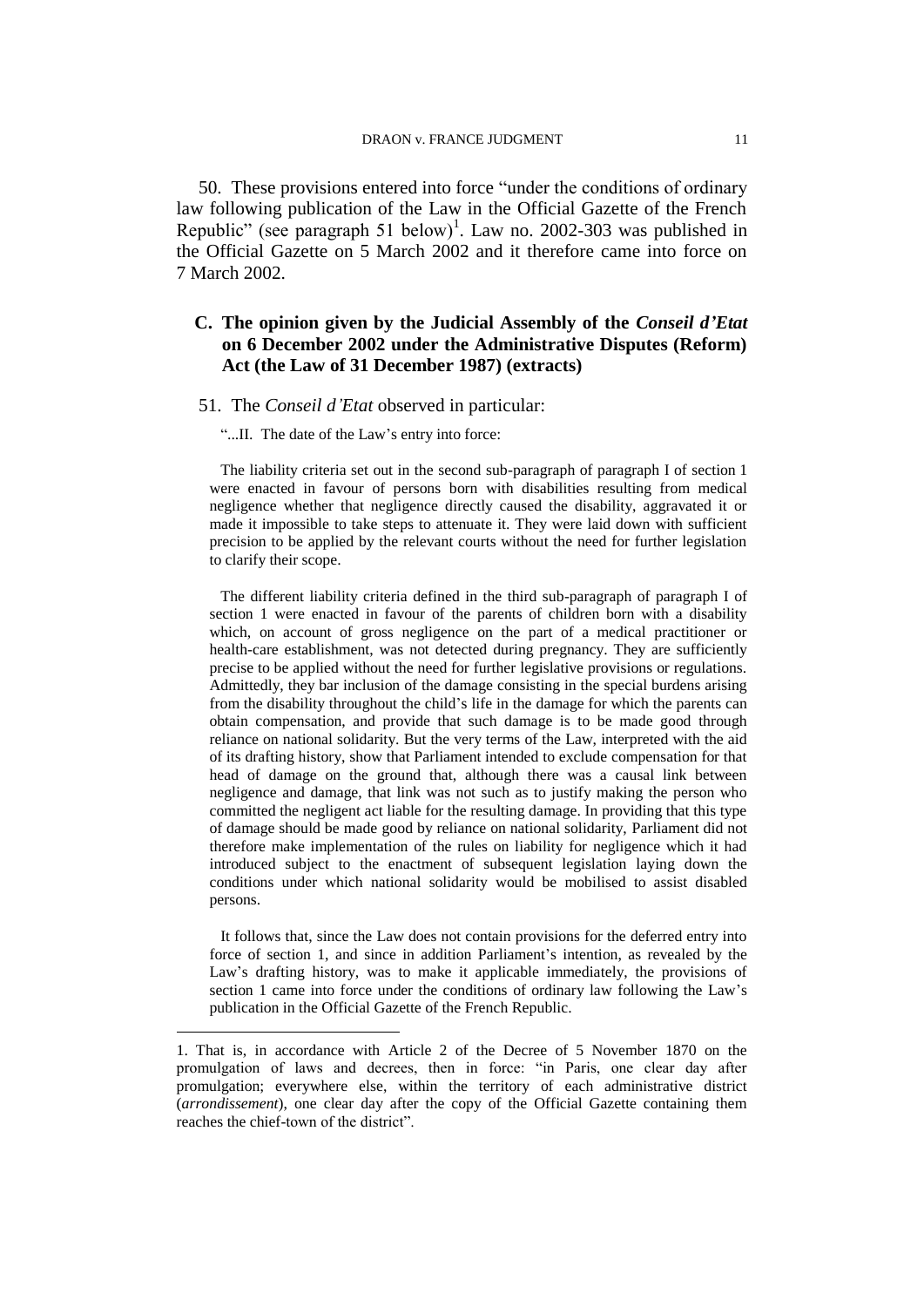III. Law no. 2002-303's compatibility with international law

 $(1)$  ...

The object of section 1 of the Law of 4 March 2002 is to lay down a new system of compensation for the damage suffered by children born with disabilities and by their parents, differing from the system which had emerged from the case-law of the administrative and ordinary courts. The new system provides for compensation, by means of an award to be assessed by the courts alone, for the damage directly caused to the person born disabled on account of medical negligence and the damage directly caused to the parents of the child born with a disability which, on account of gross medical negligence, was not detected during pregnancy. It prevents children born with a disability which, on account of medical negligence, was not detected during pregnancy from obtaining from the person responsible for the negligent act compensation for the damage consisting in the special burdens arising from the disability throughout their lives, whereas such compensation had previously been possible under the case-law of the ordinary courts. It also prevents the parents from obtaining from the person responsible for the negligent act compensation for the damage consisting in the special burdens arising from their child's disability throughout its life, whereas such compensation had previously been possible under the case-law of the administrative courts. Lastly, it makes compensation for other heads of damage suffered by the child's parents subject to the existence of gross negligence, whereas the case-law of the administrative and ordinary courts had formerly been based on the existence of negligence falling short of gross negligence.

This new system, which was put in place by Parliament on general-interest grounds relating to ethical considerations, the proper organisation of the health service and the equitable treatment of all disabled persons, is not incompatible with the requirements of Article 6 § 1 of [the Convention], with those of Articles 5, 8, 13 and 14 of [the Convention], with those of Article 1 of Protocol No. 1 [to the Convention] or with those of Articles 14 and 26 of the Covenant on Civil and Political Rights.

(2) The last sub-paragraph of paragraph I of section 1 makes the provisions of paragraph I applicable to pending proceedings "except for those in which an irrevocable decision has been taken on the principle of compensation".

The general-interest grounds taken into account by Parliament when it laid down the rules in the first three sub-paragraphs of paragraph I show, in relation to the points raised in the request for an opinion, that the intention behind the last sub-paragraph of paragraph I was to apply the new provisions to situations which had arisen previously and to pending proceedings, while rightly reserving final judicial decisions."

### **D. French national solidarity towards disabled persons**

#### *1. Situation before February 2005*

52. French legislation (see Law no. 75-534 of 30 June 1975 on orientation in favour of disabled persons, which set up the basic framework, and later legislation) provides compensatory advantages to disabled persons based on national solidarity in a number of fields (such as the right to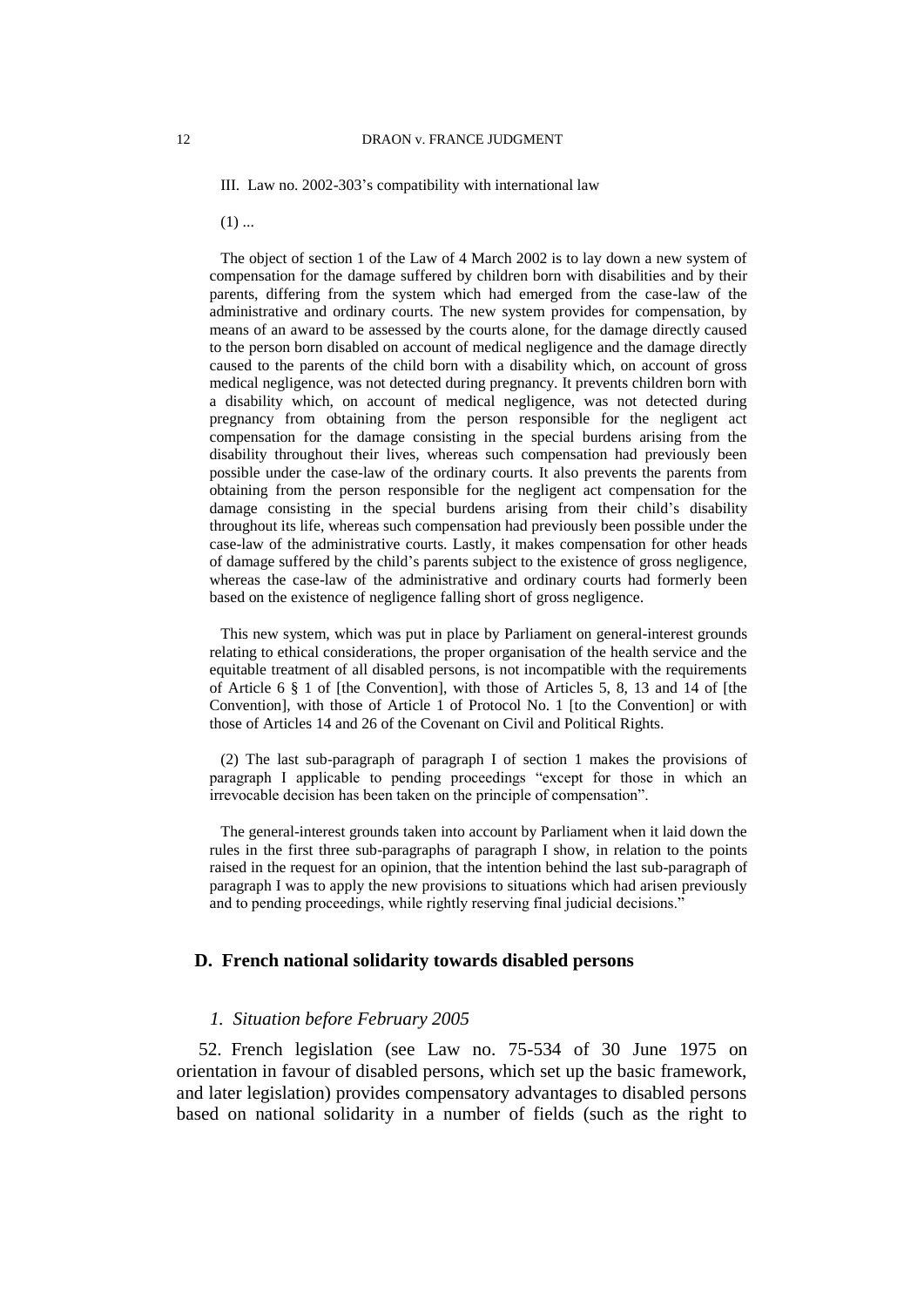education for disabled children and adults, technical and human assistance, financial assistance, etc.).

In particular, the families of disabled persons are entitled to a special education allowance (*Allocation d'éducation spéciale* – "the AES"). This is a family benefit paid from the family allowance funds, provided both the child and its parents are resident in France. The AES is granted by decision of the Special Education Board of the *département* in which the claimant lives, after the file has been studied by a multidisciplinary technical team. First the Special Education Board takes formal note of the child's disability and assesses it. For entitlement to the AES, the level of disability found must at least exceed 50%. Where the disability exceeds 80%, entitlement to the AES is automatic; if the disability is assessed at between 50% and 80%, payment of the allowance is not automatic. It is subject to the child's need for pedagogical, psychological, medical, paramedical and other forms of assistance.

The AES is a two-level benefit: the basic allowance plus top-up payments. The first level is automatically payable where the conditions mentioned above are satisfied. The basic rate of AES is EUR 115 per month (the figure supplied by the Government on 16 March 2003). Where the child's state of health requires substantial expenditure or the assistance of a third person, this may then confer entitlement to one of the six levels of AES top-up payments, which are added to the basic rate.

The first five top-up payments depend on the level of expenditure required by the child's state of health, the time for which the assistance of a third person is necessary, or a combination of both. The sixth level of top-up payment is for the most severe cases, where the child's state of health requires the assistance of a third person all through the day and the families have to provide constant supervision and treatment.

### *2. Changes made by Law no. 2005-102 of 11 February 2005 on equal rights and opportunities, participation and citizenship for disabled persons, published in the Official Gazette of the French Republic on 12 February 2005*

53. The Law of 11 February 2005 emerged from a legislative process launched as far back as July 2002 with the intention of reforming the system of disability compensation in France. It was pointed out in particular that following the enactment of the Law of 4 March 2002 it was necessary to legislate again "to give effective substance to national solidarity" (see the Information Report produced on behalf of the Senate's Social Affairs Committee by Senator P. Blanc, containing 75 proposals for amending the Law of 30 June 1975, appended to the record of the Senate's sitting on 24 July 2002, p. 13).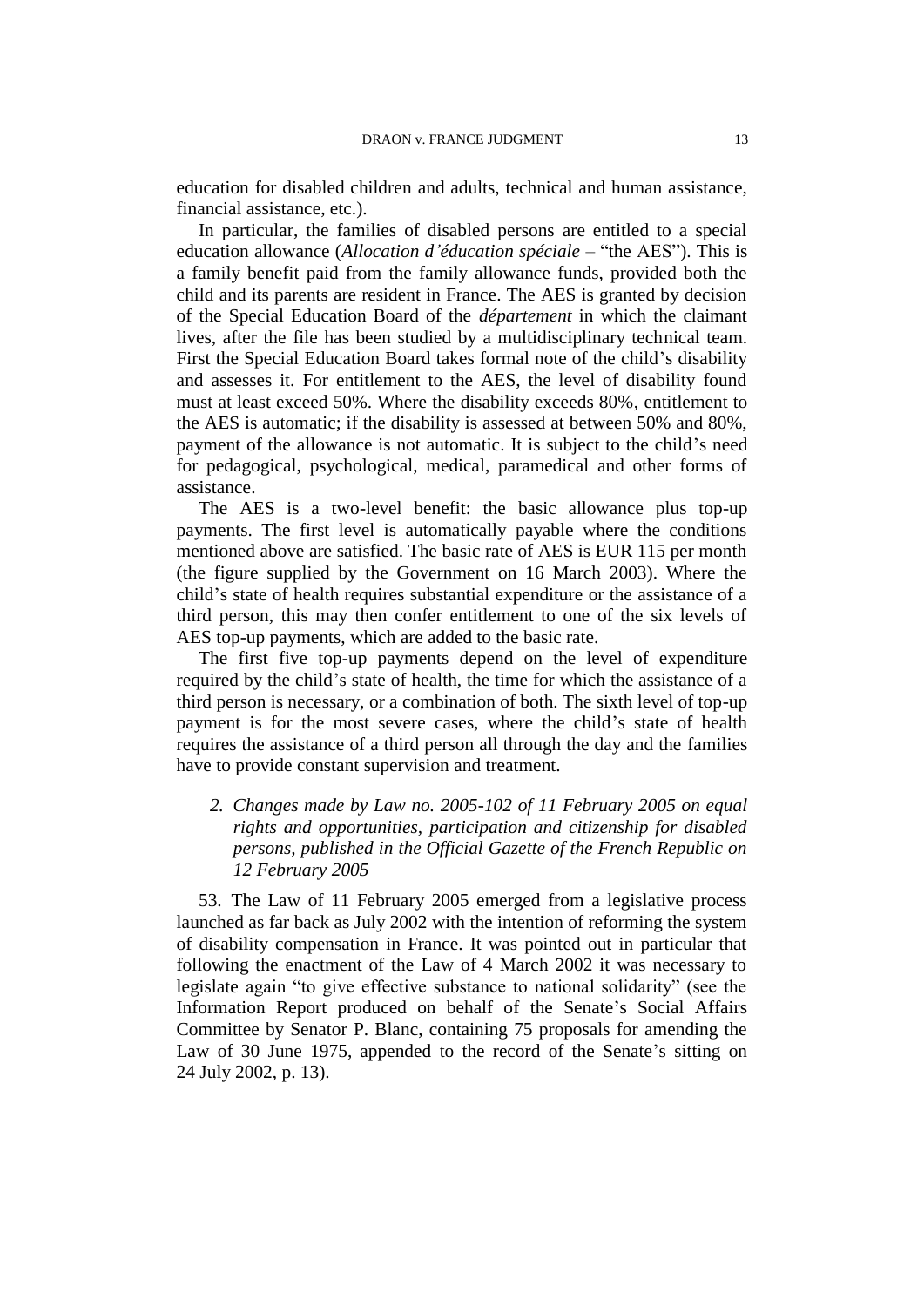54. The new law makes a number of substantial changes. In particular, it includes for the first time in French law a definition of disability and introduces a new "compensatory benefit" to be added to existing forms of assistance.

55. To that end, the Law of 11 February 2005 amends the Social Action and Family Code. Its relevant provisions are worded as follows:

### Title I: General provisions

#### Section 2

"I. ... A disability, within the meaning of the present Law, is any limitation of activity or restriction on participation in life in society suffered within his or her environment by any person on account of a substantial, lasting or permanent impairment of one or more physical, sensory, mental, cognitive or psychological functions, a multiple disability, or a disabling health disorder. ...

Every disabled person shall be entitled to solidarity from the whole national community, which, by virtue of that obligation, shall guarantee him or her access to the fundamental rights of all citizens, and the full exercise of citizenship.

The State shall act as the guarantor of equal treatment for disabled persons throughout the national territory and shall lay down objectives for pluriannual action plans. ...

II.  $-1$ . The first three sub-paragraphs of the first paragraph of section 1 of Law no. 2002-303 of 4 March 2002 on patients' rights and the quality of the health service shall become Article L. 114-5 of the Social Action and Family Code.

2. The provisions of Article L. 114-5 of the Social Action and Family Code, as amended by sub-paragraph 1 of the present paragraph II, shall be applicable to proceedings in progress on the date of the entry into force of the above-mentioned Law no. 2002-303 of 4 March 2002, except for those in which an irrevocable decision has been taken on the principle of compensation." ...

#### Title III: Compensation and resources

Chapter 1: Compensation for the consequences of disability

#### Section 11

"... A disabled person shall be entitled to compensation for the consequences of his or her disability whatever the origin or nature of the impairment, or his or her age or lifestyle.

That compensation shall consist in meeting his or her needs, including nursery care in early childhood, schooling, teaching, education, vocational insertion, adaptations of the home or workplace necessary for the full exercise of citizenship and of personal autonomy, developing or improving the supply of services, in particular to enable those around the disabled person to enjoy respite breaks, developing mutual support groups or places in special establishments, assistance of all kinds to the disabled person or institutions to make it possible to live in an ordinary or adapted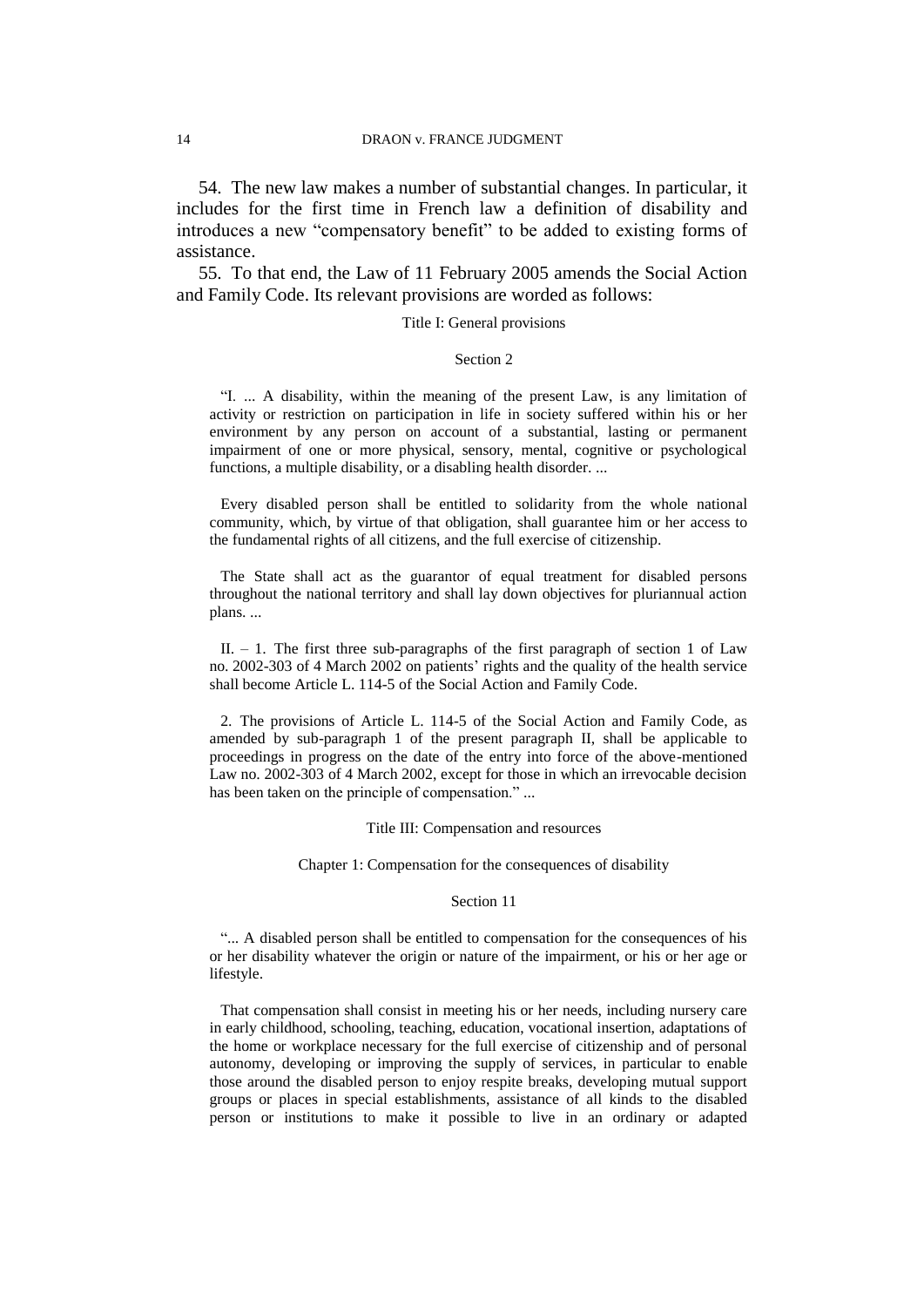#### DRAON v. FRANCE JUDGMENT 15

environment, or regarding access to the specific procedures and institutions dealing with the disability concerned or the resources and benefits accompanying implementation of the legal protection governed by Title XI of Book 1 of the Civil Code. The above responses, adapted as required, shall take into account the care or accompaniment necessary for disabled persons unable to express their needs alone.

The forms of compensation required shall be recorded in a statement of needs drawn up in the light of the needs and aspirations of the disabled person as expressed in his or her life plan, written by himself or herself or, failing that, where he or she is unable to express an opinion, with or for him or her by his or her legal representative."

#### Section 12 Compensatory benefit

"... I. – Every disabled person stably and regularly resident in metropolitan France ... above the age at which entitlement to the disabled child's education allowance [formerly the AES] begins ..., whose age is below the cut-off point to be laid down by decree and whose disability matches the criteria to be laid down by decree, taking into account in particular the nature and scale of the forms of compensation required in the light of his or her life plan, shall be entitled to a compensatory benefit which shall take the form of a benefit in kind payable, at the wishes of the beneficiary, either in kind or in money. ...

III. – The element of the benefit mentioned in point 3 of Article L. 245-3 [of the Social Action and Family Code] may also be claimed, under conditions to be laid down by decree, by beneficiaries of the [disabled child's education] allowance [formerly the AES], where on account of their child's disability they are likely to bear burdens of the type covered by that paragraph. ...

*Article L. 245-3* [of the Social Action and Family Code] – Compensatory benefit may be used, under conditions to be laid down by decree, for

1. burdens arising from the need for human assistance, including, where necessary, the assistance provided by family helpers;

2. burdens arising from the need for technical assistance, particularly the costs which remain payable by an insured person where such technical assistance forms one of the categories of benefit contemplated in point 1 of Article 321-1 of the Social Security Code;

3. burdens arising from adaptation of the home or vehicle of the disabled person, and any extra expenditure needed for his or her transport;

4. specific or exceptional burdens, such as those arising from the purchase or maintenance of products needed on account of the disability; ...

... – The element of the benefit mentioned in point 1 of Article L. 245-3 shall be granted to any disabled person either where his or her state of health makes necessary the effective assistance of a third person for the essential acts of his or her existence, or requires regular supervision, or where he or she is obliged to incur additional expenditure through carrying on an occupation or holding elective office."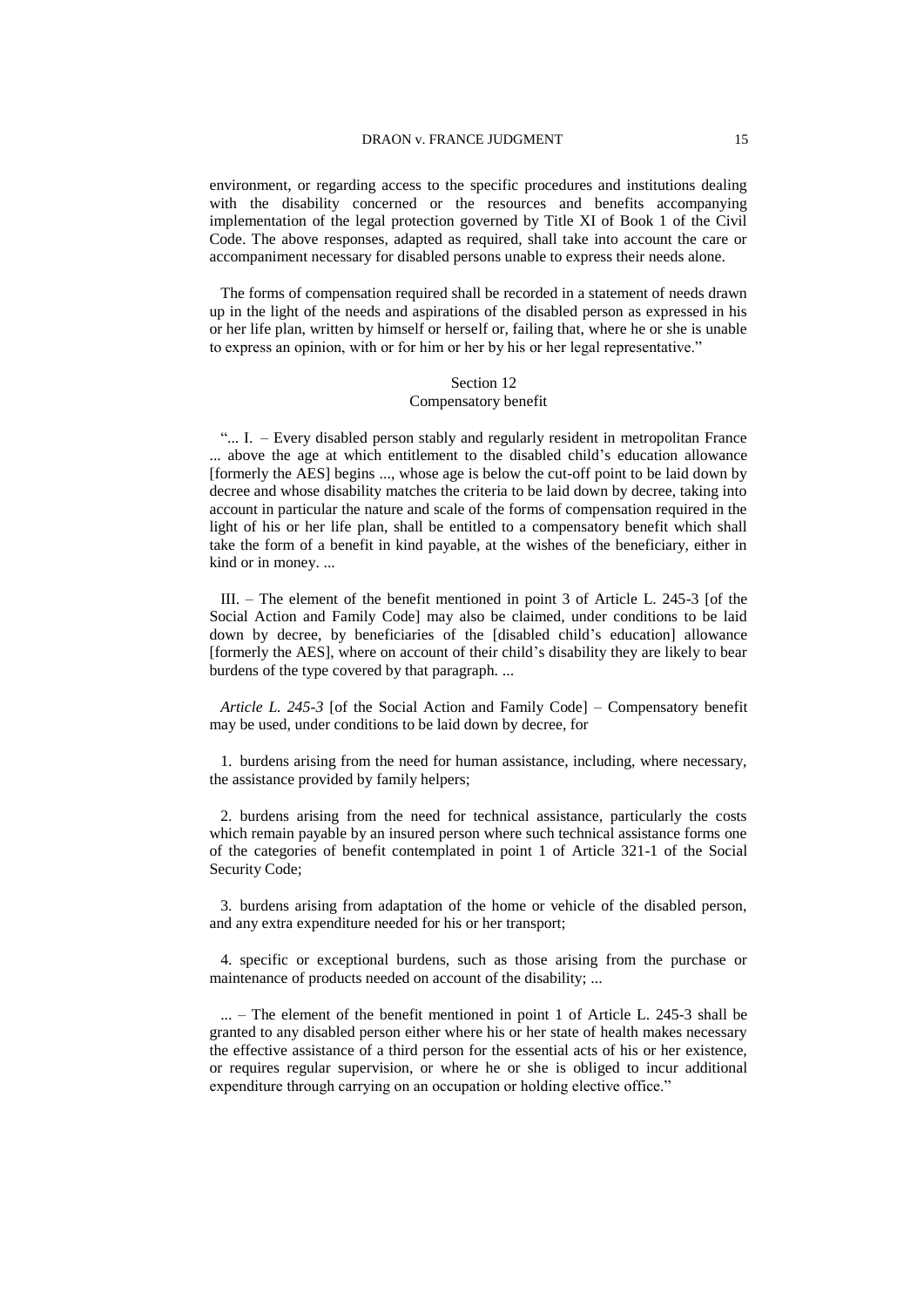56. The new compensatory benefit is initially payable in full to persons over the age at which entitlement to the AES (renamed "disabled child's allowance" by the new legislation  $-$  see section 12 above) begins. With regard to children, section 13 of the Law of 11 February 2005 provides:

"Within three years from the entry into force of the present Law compensatory benefit shall be extended to disabled children. Within a maximum of five years those provisions of the present Law which distinguish between disabled persons on the ground of age in respect of compensation for the disability and payment of the costs of residence in social and medico-social establishments shall be repealed."

57. The entry into force of the Law of 11 February 2005 is subject to publication of the implementing decrees. Section 101 provides:

"The regulations implementing the present Law shall be published within six months of its publication, after being referred for opinion to the National Advisory Council for Disabled Persons. ..."

58. According to the information supplied by the Government, the new compensatory benefit should come into force on 1 January 2006. It is expected that it will be payable in full to disabled children by 12 February 2008. In the meantime, children will apparently receive only part of the benefit: only the costs of adapting a disabled child's home or vehicle, or his or her additional transport costs, can already be financed by the new system.

### THE LAW

### I. ALLEGED VIOLATION OF ARTICLE 1 OF PROTOCOL No. 1 TO THE CONVENTION

59. The applicants complained of section 1 of Law no. 2002-303 of 4 March 2002 on patients' rights and the quality of the health service (see paragraph 49 above). They submitted that that provision had infringed their right to the peaceful enjoyment of their possessions and breached Article 1 of Protocol No. 1 to the Convention, which provides:

"Every natural or legal person is entitled to the peaceful enjoyment of his possessions. No one shall be deprived of his possessions except in the public interest and subject to the conditions provided for by law and by the general principles of international law.

The preceding provisions shall not, however, in any way impair the right of a State to enforce such laws as it deems necessary to control the use of property in accordance with the general interest or to secure the payment of taxes or other contributions or penalties."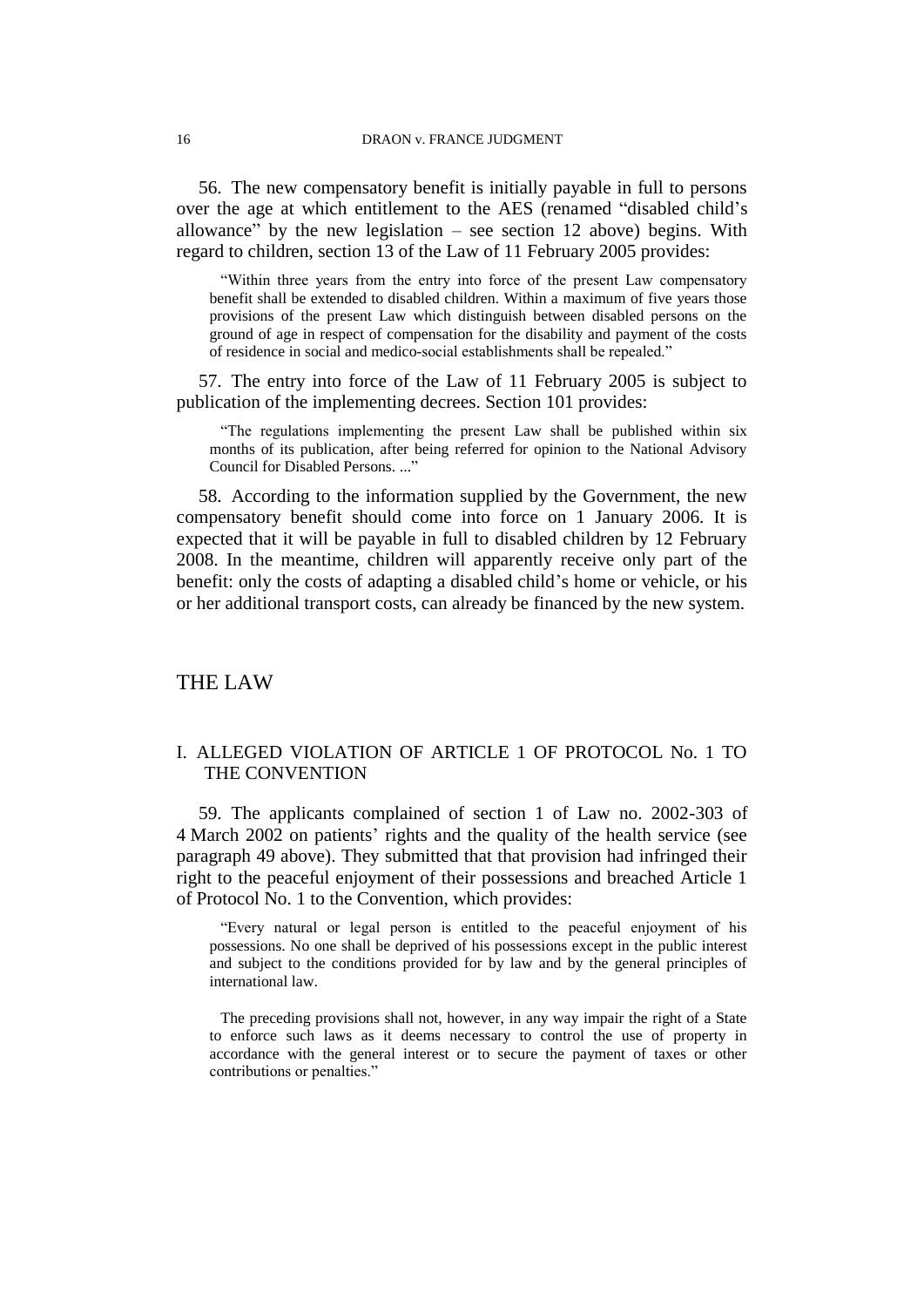#### **A. Arguments of the parties**

### *1. The applicants*

60. The applicants observed that before the enactment of the Law of 4 March 2002 they had brought proceedings seeking full compensation for the damage they had sustained, and in particular for the damage consisting in the special burdens arising from their child's disability throughout his life. They submitted that since the conditions for declaring AP-HP liable on the basis of the above-mentioned *Quarez* judgment (see paragraphs 38 to 42) were satisfied, their claims should have been met in full. They therefore had a possession within the meaning of Article 1 of Protocol No. 1 to the Convention, namely a compensation claim against AP-HP, in respect of which they had a legitimate expectation of obtaining judgment in their favour (see *Pressos Compania Naviera S.A. and Others v. Belgium,*  judgment of 20 November 1995, Series A no. 332). Since the Law of 4 March 2002 was applicable to pending proceedings, including their case, its effect had been to deprive them of their claim. Its enactment therefore constituted "interference" with their right to the peaceful enjoyment of their possessions, as indeed the Government acknowledged.

As regards the legitimacy of the interference, the applicants submitted that it had not struck a fair balance between the demands of the general interest (regard being had in particular to the reasons for the legislation's enactment, which could not justify making it retrospective) and protection of their fundamental rights, since the effect of the law concerned had been to deprive them of their claim without effective compensation.

They further stressed the enormous and disproportionate impact of the decision to make the new legislation immediately applicable to pending proceedings, bearing in mind in particular the fact that it referred to arrangements for assisting disabled persons through reliance on national solidarity, which they considered inadequate, vague and imprecise. In that connection, they submitted that although the recently enacted Law of 11 February 2005 (see paragraphs 53 to 58 above) had brought in a new benefit to compensate for disability, it could not cancel out the disproportion given the form that this compensatory benefit system was to take, and it still left the applicants to bear an excessive burden.

### *2. The Government*

61. Relying likewise on the Court's above-mentioned *Pressos Compania Naviera S.A. and Others* judgment, the Government submitted that it was not possible to establish as a general rule that before enactment of the Law of 4 March 2002 and in the light of the case-law then applicable the parents of children born with disabilities as a result of a medical error were certain to receive compensation as a matter of course. They did not therefore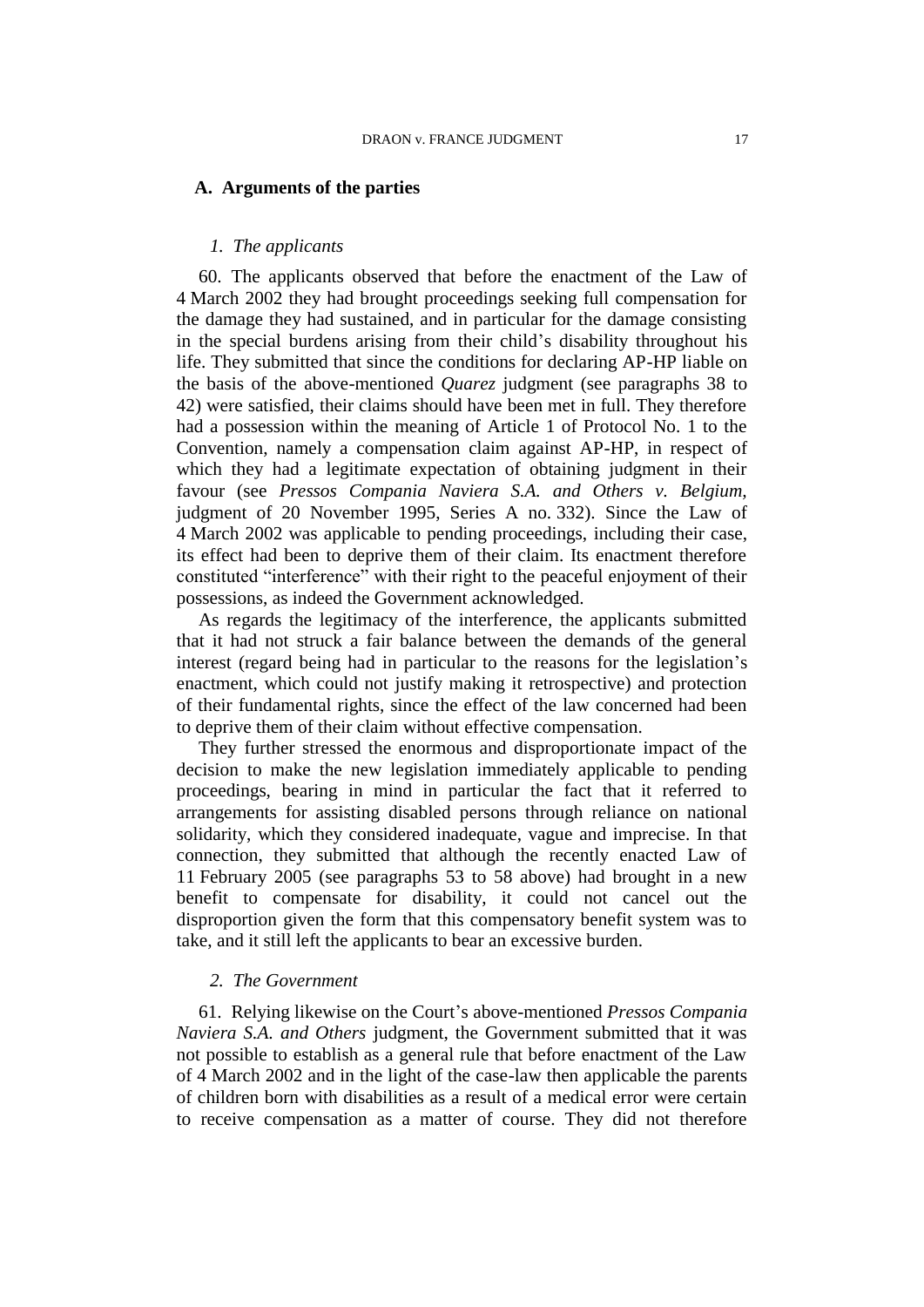systematically have a "legitimate expectation" of having their claims met which could have been frustrated by the Law's enactment.

The Government acknowledged, however, that it was a different matter in the present case in so far as AP-HP had explicitly and unreservedly admitted liability towards the applicants. When the new legislation came into force there had therefore been no doubt about the principle of compensation, which, in accordance with the settled case-law established since the time of the above-mentioned *Quarez* judgment, covered the special burdens arising for the parents from their child's infirmity. Before the entry into force of the Law of 4 March 2002 the applicants could therefore legitimately expect to be compensated for those "special burdens", a head of damage which had been excluded by the new legislation. The Government accordingly accepted that there had been interference with the right to the peaceful enjoyment of a "possession".

62. As regards, on the other hand, the legitimacy of that interference, the Government argued that the partial deprivation of possessions the applicants had suffered could not be declared contrary to Article 1 of Protocol No. 1 to the Convention, given, *inter alia*, the aim of the Law of 4 March 2002, the main object of which had been to clarify a system of liability for medical acts which had been raising legal and ethical problems and which, as the Government stressed at the hearing, had been established by a recent judgment (the *Quarez* judgment not having been delivered until 1997, whereas the applicants' child had been born in 1996). The new legislation had not really been retrospective; after modifying the existing legal situation it had merely made the new rules immediately applicable to pending proceedings – a common practice.

Referring to the opinion given by the *Conseil d'Etat* on 6 December 2002, still with the aim of establishing the legitimacy of the interference, the Government next referred to the general-interest considerations which, they submitted, had justified the enactment of the legislation complained of and its applicability to pending proceedings.

These included, in the first place, ethical reasons, reflected mainly in paragraph I of section 1. In the light of the reactions to the above-mentioned *Perruche* judgment (see paragraphs 43 to 46), Parliament had intervened to provide a coherent solution to a problem that had been the subject of national debate and had raised crucial ethical issues concerning, *inter alia*, human dignity and the status of the unborn child. The main aim had been to exclude recognition of a child's right to complain of being brought into the world with a congenital disability, a matter on which society had been required to make a fundamental decision. That was why there could be no difference in treatment between pending proceedings depending on whether they had been brought before or after the Law's promulgation.

Secondly, there were questions of natural justice. It was argued that the legislation in issue reflected the need to ensure fair treatment for all disabled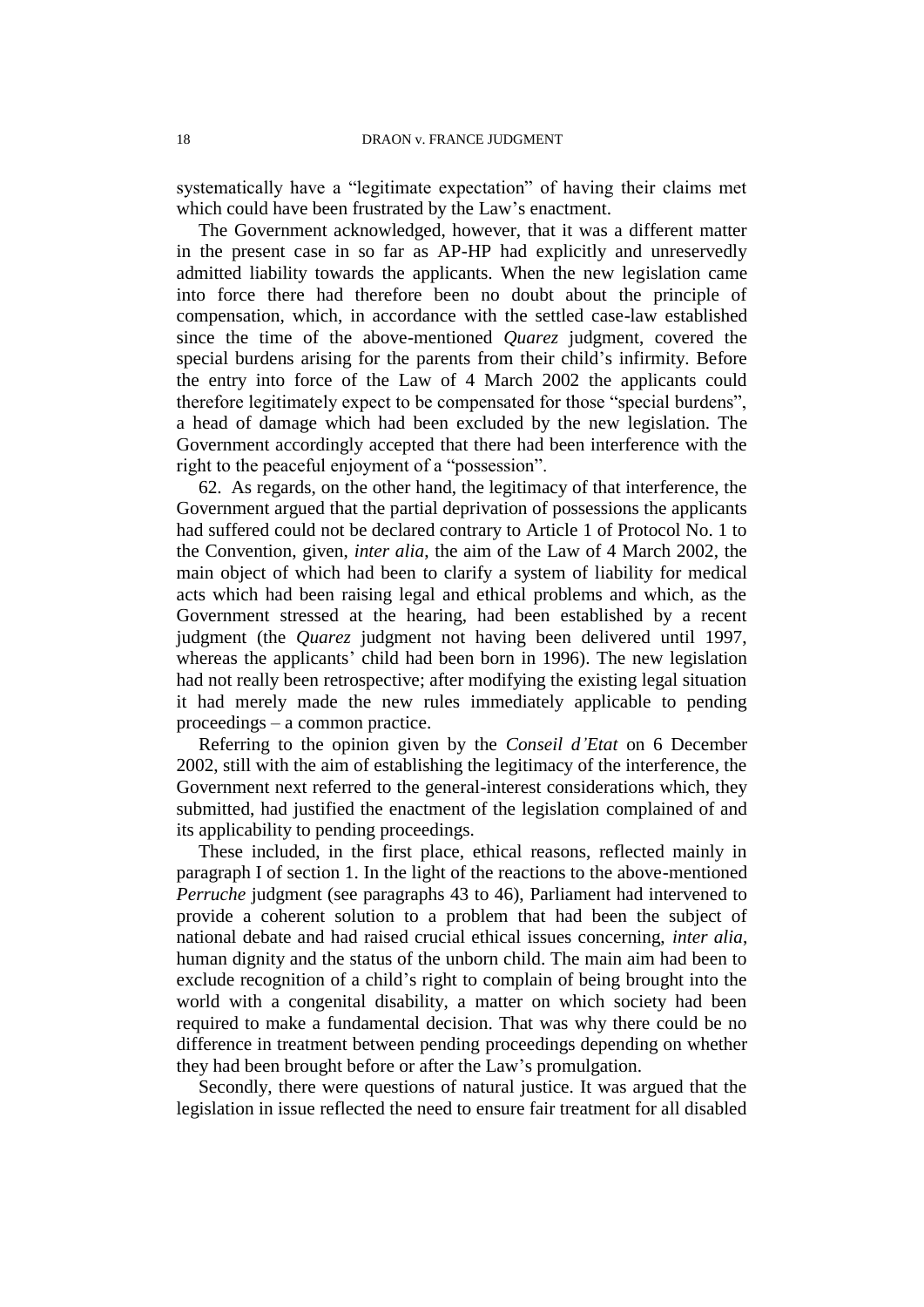persons whatever the severity and cause of their disability. Such intervention had been all the more necessary because, following the *Quarez*  and *Perruche* judgments, the system of compensation for disabled persons had become unsatisfactory. That concern for fair treatment, it was submitted, was the reason why the legislation had been made immediately applicable, so that no distinction would be drawn between disabled persons in accordance with the date on which their applications had been lodged, whether before or after the Law's promulgation. Natural justice had also prompted the decision to abolish the rule requiring health-care workers and establishments to pay compensation for disabilities not detected during pregnancy, which was perceived as deeply unfair by obstetricians and doctors performing prenatal ultrasound scans.

Lastly and above all, Parliament had intervened for reasons having to do with the proper organisation of the health service, which was under threat as a result of the discontent expressed by health-care practitioners in the wake of the above-mentioned *Perruche* judgment. In the face of strikes, resignations and refusals to carry out ultrasound scans, the legislature had acted to ensure that there would continue to be sufficiently well-staffed medical services in the fields of obstetrics and ultrasound scanning and that pregnant women and unborn children would receive medical attention in satisfactory conditions.

63. The Government further argued that there had been a fair balance between the objective pursued by the legislature and the means it had employed. They submitted in that connection that neither the parents of disabled children nor the children themselves had been deprived of all forms of assistance and that there was still statutory liability for negligence by health-care workers. Parliament had been obliged to give the need to preserve the health service priority over the hopes of a few parents for additional compensation. In view of the large number of doctors on strike, the immediate application of the new legislation had been necessary in order to limit the flight of private practitioners out of the prenatal diagnosis sector. The Government further emphasised that at first instance, after the entry into force of the legislation in issue, the applicants had obtained compensation which, while it might not have been as much as they had hoped to receive, was far from a token payment, since it amounted to EUR 180,000. That amount had equalled the compensation paid in the above-mentioned *Quarez* case. Consequently, although the applicants had not obtained compensation for all the heads of damage they claimed, they had received a considerable sum of money.

64. In addition, the Government contended, the level of assistance provided by way of national solidarity should not be disregarded. Measures had already been in place before the Law of 4 March 2002 and these had been supplemented by those provided for in the recently enacted Law of 11 February 2005. Thus disabled persons and their families had not suffered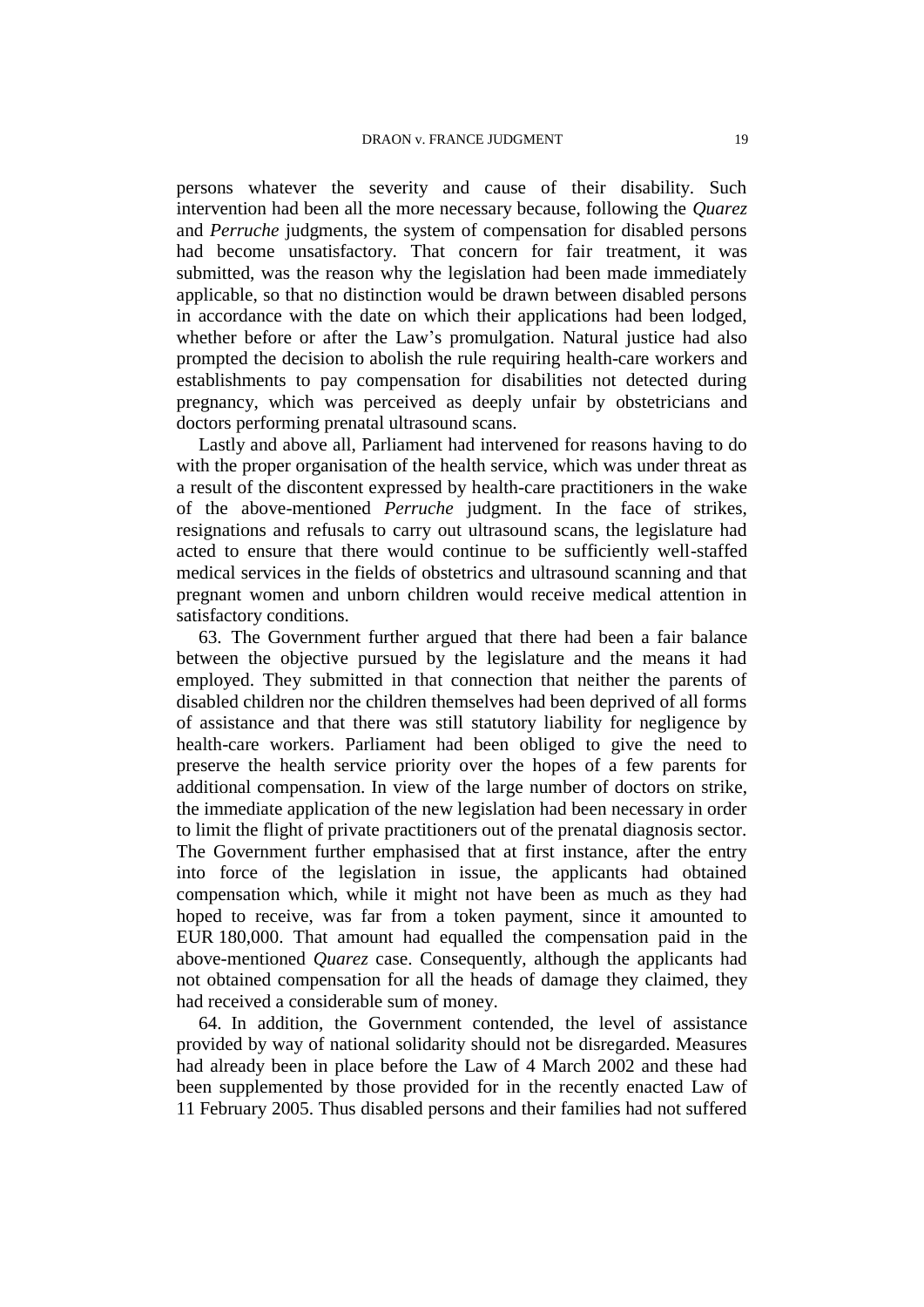excessive consequences as a result of application of the Law of 4 March 2002. They had not been deprived of financial support, the difference being that this would no longer be provided by health-care workers only but also by the State.

### **B. The Court's assessment**

### *1. Whether there was a "possession" and interference with the right to peaceful enjoyment of that "possession"*

65. The Court reiterates that, according to its case-law, an applicant can allege a violation of Article 1 of Protocol No. 1 to the Convention only in so far as the impugned decisions relate to his "possessions" within the meaning of that provision. "Possessions" can be "existing possessions" or assets, including, in certain well-defined situations, claims. For a claim to be capable of being considered an "asset" falling within the scope of Article 1 of Protocol No. 1, the claimant must establish that it has a sufficient basis in national law, for example where there is settled case-law of the domestic courts confirming it. Where that has been done, the concept of "legitimate expectation" can come into play.

66. As regards the concept of "legitimate expectation", one aspect of this was illustrated in the above-mentioned case of *Pressos Companía Naviera S.A. and Others*, which concerned claims for damages arising from accidents to shipping allegedly caused by the negligence of Belgian pilots. Under the Belgian law of tort, claims came into being as soon as damage had occurred. The Court classified these claims as "assets" attracting the protection of Article 1 of Protocol No. 1. It went on to note that, on the basis of a series of judgments of the Court of Cassation, the applicants could argue that they had a "legitimate expectation" that their claims deriving from the accidents in question would be determined in accordance with the general law of tort.

67. The Court did not expressly state in the *Pressos Companía Naviera S.A. and Others* case that the "legitimate expectation" was a component of, or attached to, the property right claimed. However, it was implicit in the judgment that no such expectation could come into play in the absence of an "asset" falling within the ambit of Article 1 of Protocol No. 1, which in that case was a compensation claim. The "legitimate expectation" identified in the *Pressos Companía Naviera S.A. and Others* case did not in itself constitute a proprietary interest; it related to the way in which the claim qualifying as an "asset" would be treated under domestic law, and in particular to the reliance on the fact that the established case-law of the national courts would continue to be applied in respect of damage which had already occurred.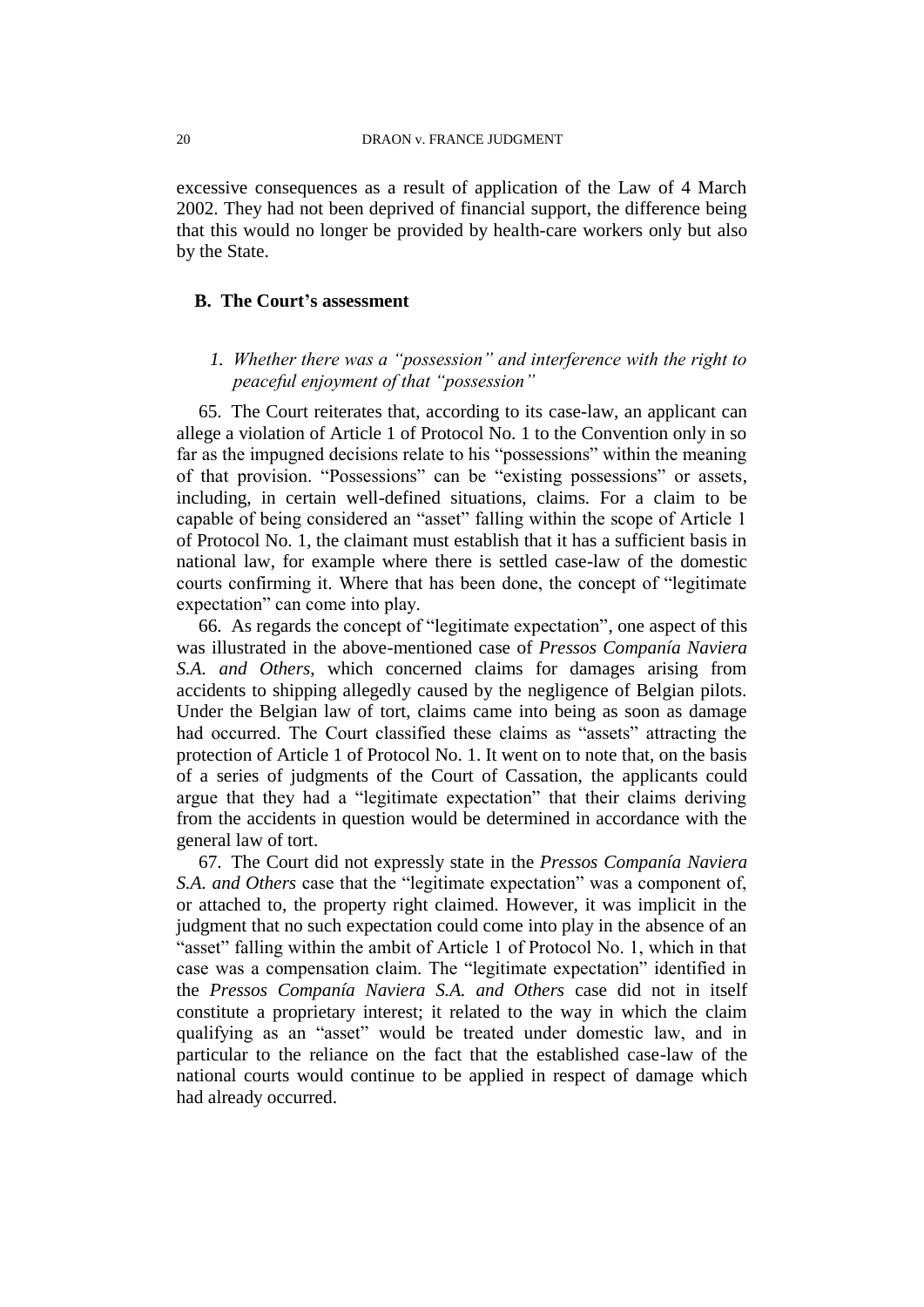68. In a line of cases the Court has found that the applicants did not have a "legitimate expectation" where it could not be said that they had a currently enforceable claim that was reasonably established. ... The Court's case-law does not contemplate the existence of a "genuine dispute" or an "arguable claim" as a criterion for determining whether there is a "legitimate expectation" protected by Article 1 of Protocol No. 1. ... The Court takes the view that where the proprietary interest is in the nature of a claim it may be regarded as an "asset" only where it has a sufficient basis in national law, for example where there is settled case-law of the domestic courts confirming it (see *Kopecký v. Slovakia* [GC], no. 44912/98, §§ 35 and 48 to 52, ECHR 2004-IX).

69. Moreover, Article 1 of Protocol No. 1, which guarantees in substance the right of property, comprises three distinct rules. The first, which is expressed in the first sentence of the first paragraph and is of a general nature, lays down the principle of peaceful enjoyment of property. The second rule, in the second sentence of the same paragraph, covers deprivation of possessions and makes it subject to certain conditions. The third, contained in the second paragraph, recognises that the Contracting States are entitled, amongst other things, to control the use of property in accordance with the general interest.The second and third rules, which are concerned with particular instances of interference with the right to peaceful enjoyment of property, are to be construed in the light of the general principle laid down in the first rule (see, among other authorities, *Pressos Compania Naviera S.A. and Others*, cited above, § 33).

70. In the present case it is not disputed that there was an interference with the right to peaceful enjoyment of a "possession" within the meaning of Article 1 of Protocol No. 1 to the Convention. The parties accept that, regard being had to the position regarding liability which obtained under French law at the time of the enactment of the Law of 4 March 2002, and particularly to the settled case-law of the administrative courts, which had been established by the *Quarez* judgment mentioned above, the applicants had suffered prejudice caused directly by negligence on the part of AP-HP and had a claim in respect of which they could legitimately expect to obtain compensation for damage, including the special burdens arising from their child's disability.

71. The Law of 4 March 2002, which came into force on 7 March 2002, deprived the applicants of the possibility of obtaining compensation in respect of those special burdens by virtue of the precedent set by the *Quarez* judgment of 14 February 1997, whereas they had lodged their claim with the Paris Administrative Court as early as 29 March 1999, and the domestic courts, in two orders made by the judge responsible for urgent applications, on 10 May 1999 and 11 August 2001, had made interim awards which together amounted to a substantial sum, the liability of AP-HP towards them not being seriously contestable. The law complained of therefore entailed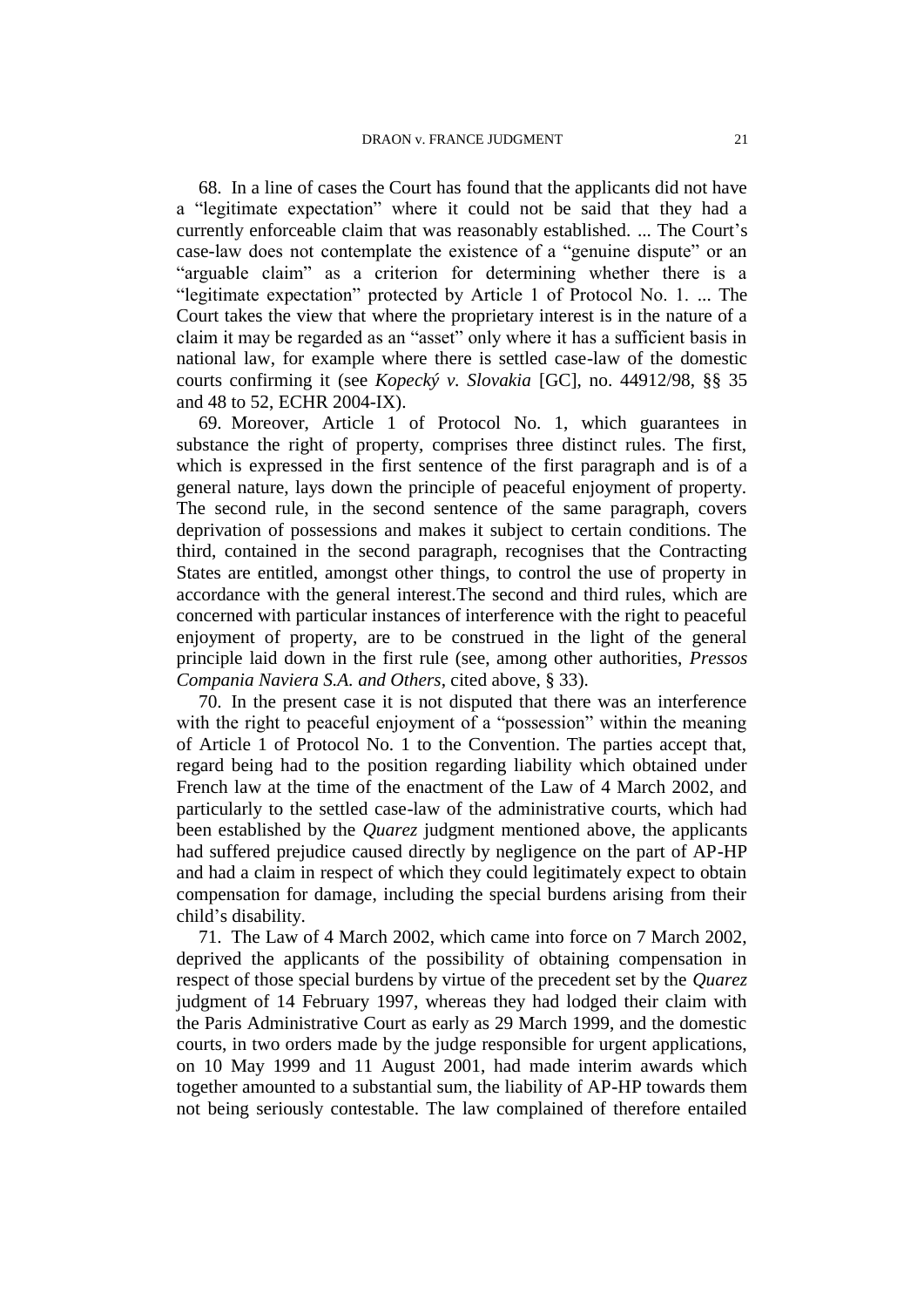interference with the exercise of the right to compensation which could have been asserted under the domestic law applicable until then, and consequently of the applicants' right to peaceful enjoyment of their possessions.

72. The Court notes that in the present case, in so far as the impugned law applied to proceedings brought before 7 March 2002 which were still pending on that date, such as those brought by the applicants, the interference amounted to a deprivation of possessions within the meaning of the second sentence of the first paragraph of Article 1 of Protocol No. 1 to the Convention. It must therefore determine whether the interference complained of was justified under that provision.

### *2. Whether the interference was justified*

### **(a) "Provided for by law"**

73. It is not disputed that the interference complained of was "provided for by law", as required by Article 1 of Protocol No. 1 to the Convention.

74. On the other hand, the parties disagreed about the legitimacy of that interference. The Court must accordingly determine whether it pursued a legitimate aim, in other words whether there was a "public interest", and whether it complied with the principle of proportionality for the purposes of the second rule laid down in Article 1 of Protocol No. 1 to the Convention.

#### **(b) "In the public interest"**

75. The Court considers that, because of their direct knowledge of their society and its needs, the national authorities are in principle better placed than the international judge to decide what is "in the public interest". Under the system of protection established by the Convention, it is thus for the national authorities to make the initial assessment as to the existence of a problem of public concern warranting measures of deprivation of property. Here, as in other fields to which the safeguards of the Convention extend, the national authorities, accordingly, enjoy a certain margin of appreciation.

76. Furthermore, the notion of "public interest" is necessarily extensive. In particular, the decision to enact laws expropriating property will commonly involve consideration of political, economic and social issues.The Court, finding it natural that the margin of appreciation available to the legislature in implementing social and economic policies should be a wide one, will respect the legislature's judgment as to what is "in the public interest" unless that judgment is manifestly without reasonable foundation (see *Pressos Compania Naviera S.A. and Others*, cited above, § 37, and *Broniowski v. Poland* [GC], no. 31443/96, § 149, ECHR 2004-V).

77. In the present case the Government submitted that section 1 of the Law of 4 March 2002 was prompted by general-interest considerations of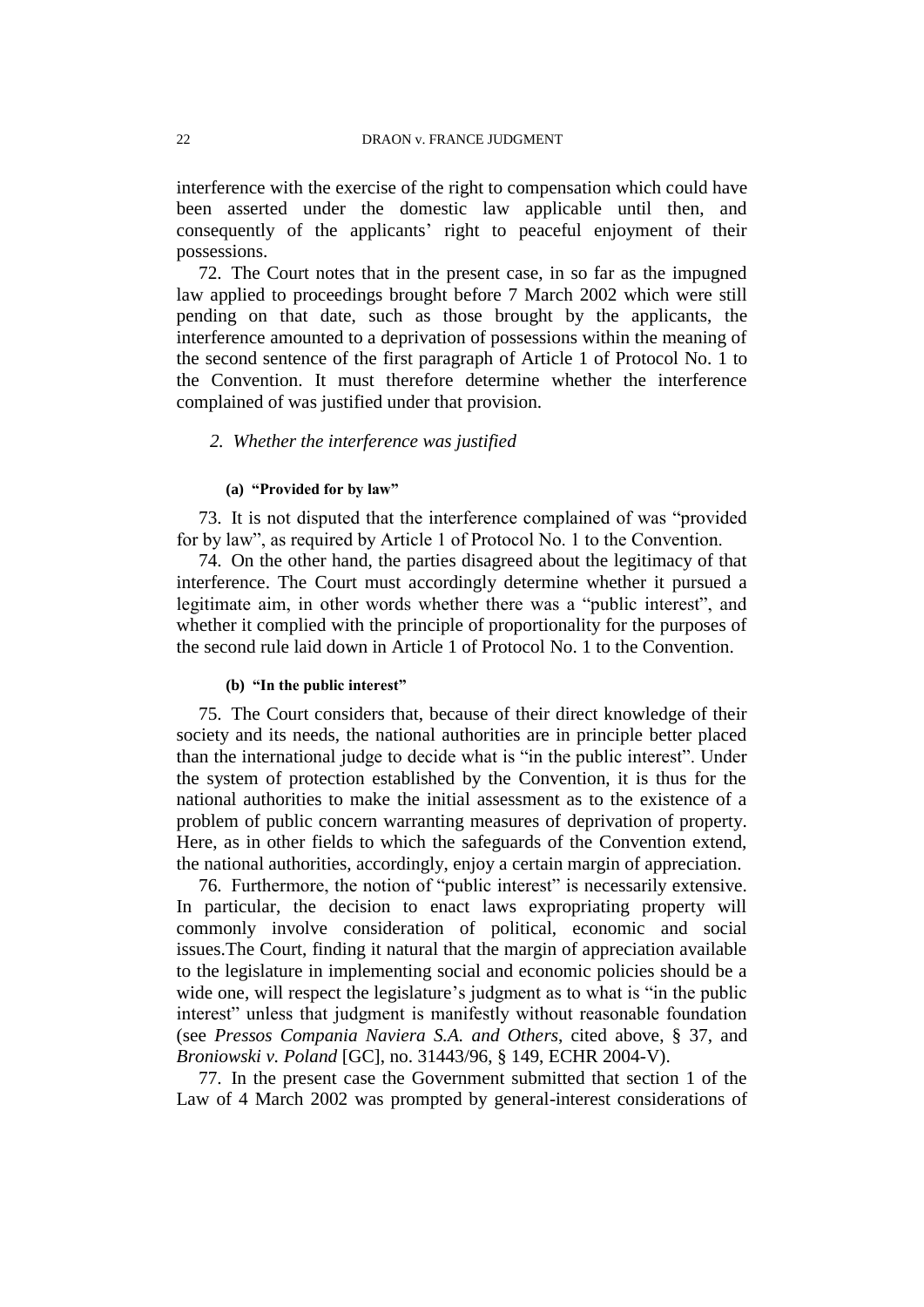three kinds: ethical concerns, and in particular the need to legislate on a fundamental choice of society; fairness; and the proper organisation of the health service (see paragraph 62 above). In that connection, the Court has no reason to doubt that the French parliament's determination to put an end to a line of case-law of which it disapproved and to change the legal position on medical liability, even by making the new rules applicable to existing cases, was "in the public interest". Whether this public-interest aim was of sufficient weight for the Court to be able to find the interference proportionate is another matter.

### **(c) Proportionality of the interference**

78. An interference with the peaceful enjoyment of possessions must strike a fair balance between the demands of the general interest of the community and the requirements of the protection of the individual's fundamental rights (see, among other authorities, *Sporrong and Lönnroth v. Sweden*, judgment of 23 September 1982, Series A no. 52, p. 26, § 69). The concern to achieve this balance is reflected in the structure of Article 1 of Protocol No. 1 as a whole, including therefore the second sentence, which is to be read in the light of the general principle enunciated in the first sentence. In particular, there must be a reasonable relationship of proportionality between the means employed and the aim sought to be realised by any measure depriving a person of his possessions (see *Pressos Compania Naviera S.A. and Others,* cited above, § 38).

79. Compensation terms under the relevant domestic legislation are material to the assessment whether the contested measure respects the requisite fair balance and, notably, whether it imposes a disproportionate burden on the applicants. In this connection, the Court has already found that the taking of property without payment of an amount reasonably related to its value will normally constitute a disproportionate interference and a total lack of compensation can be considered justifiable under Article 1 of Protocol No. 1 only in exceptional circumstances (see *The Holy Monasteries v. Greece*, judgment of 9 December 1994, Series A no. 301-A, p. 35, § 71; *The Former King of Greece and Others v. Greece,* [GC], no. 25701/94, § 89, ECHR 2000-XII; and *Jahn and Others v. Germany* [GC], nos. 46720/99, 72203/01 and 72552/01, § 94, ECHR 2005).

80. The Court observes that the *Conseil d'Etat* acknowledged in its *Quarez* judgment of 14 February 1997 that the State and public-law bodies such as AP-HP, a public health institution providing the public hospital service, were subject to the rules of ordinary law on liability for negligence. It notes that that case-law, although relatively recent, was settled and consistently applied by the administrative courts. As the *Quarez* judgment antedated the discovery of R.'s disability and above all the commencement of the applicants' action in the French courts, the latter could legitimately expect to rely on it to their advantage.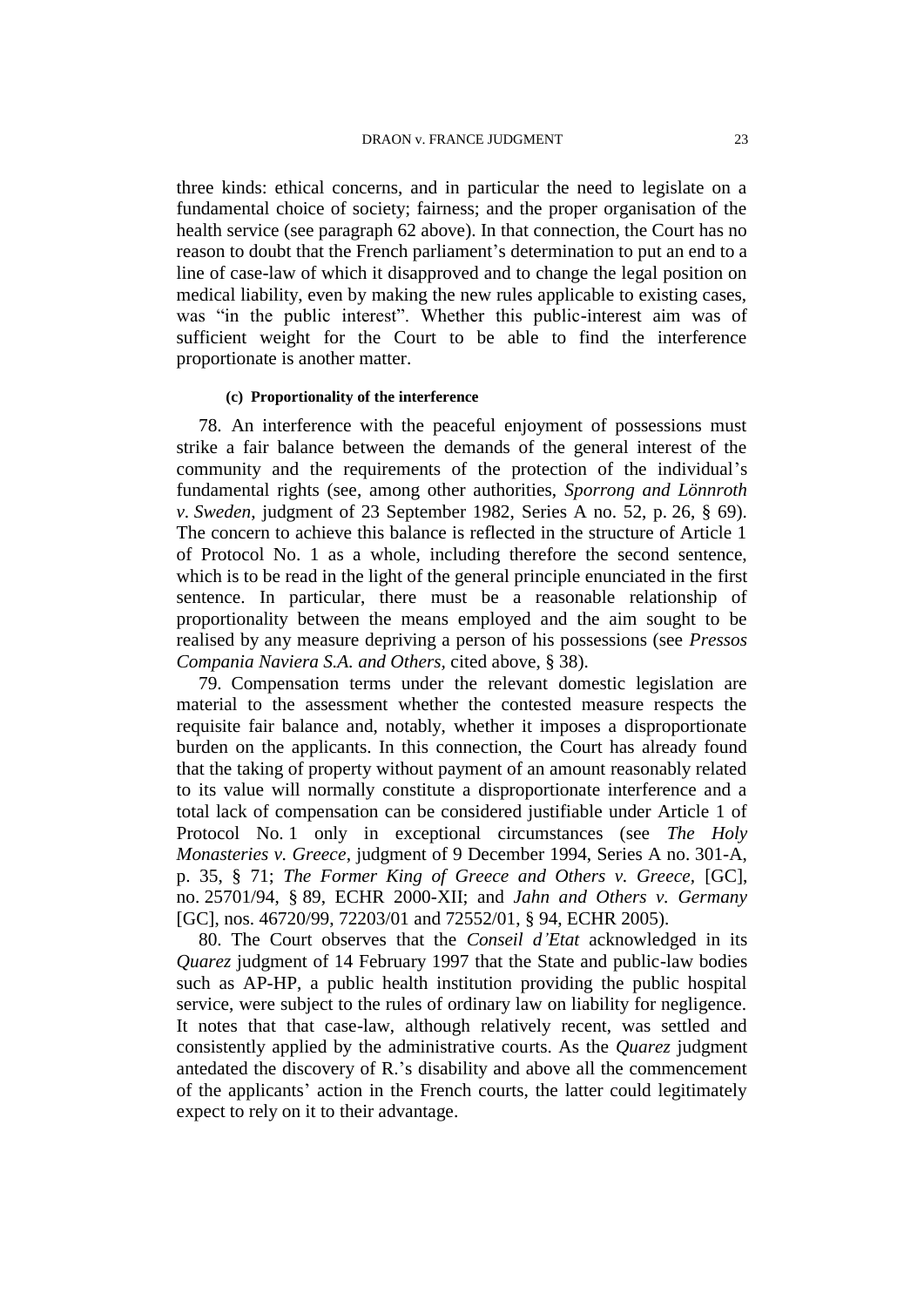81. By cancelling the effects of the *Quarez* judgment, and those of the Court of Cassation's *Perruche* judgment, on pending proceedings, the law complained of applied a new liability rule to facts forming the basis for an actionable claim which had occurred before its entry into force and which had given rise to legal proceedings which were still pending at that time, so that it had retrospective scope. Admittedly, the applicability of legislation to pending proceedings does not necessarily in itself upset the requisite fair balance, since the legislature is not in principle precluded in civil matters from intervening to alter the current legal position through a statute which is immediately applicable (see, *mutatis mutandis*, *Zielinski and Pradal & Gonzalez and Others v. France* [GC], nos. 24864/94 and 34165/96 to 34173/96, § 57, ECHR 1999-VII).

82. In the present case, however, section 1 of the Law of 4 March 2002 abolished purely and simply, with retrospective effect, one of the essential heads of damage, relating to very large sums of money, in respect of which the parents of children whose disabilities had not been detected before birth, like the applicants, could have claimed compensation from the hospital held to be liable. The French legislature thereby deprived the applicants of an existing "asset" which they previously possessed, namely an established claim to recovery of damages which they could legitimately expect to be determined in accordance with the decided case-law of the highest courts of the land.

83. The Court cannot accept the Government's argument that the principle of proportionality was respected, provision having been made for an appropriate amount of compensation, which would thus constitute a satisfactory alternative, to be paid to the applicants. It does not consider that what the applicants could receive by virtue of the Law of 4 March 2002 as the sole form of compensation for the special burdens arising from the disability of their child was, or is, capable of providing them with payment of an amount reasonably related to the value of their lost asset. The applicants are admittedly entitled to benefits under the system now in force, but the amount concerned is considerably less than the sum payable under the previous liability rules and is clearly inadequate, as the Government and the legislature themselves admit, since these benefits were extended recently by new provisions introduced for that purpose by the Law of 11 February 2005. Moreover, neither the sums to be paid to the applicants under that law nor the date of its entry into force for disabled children have been definitively fixed (see paragraphs 56 to 58 above). That situation leaves the applicants, even now, in considerable uncertainty, and in any event prevents them from obtaining sufficient compensation for the damage they have already sustained since the birth of their child.

Thus, both the very limited nature of the existing compensation payable by way of national solidarity and the uncertainty surrounding the compensation which might result from application of the 2005 Act rule out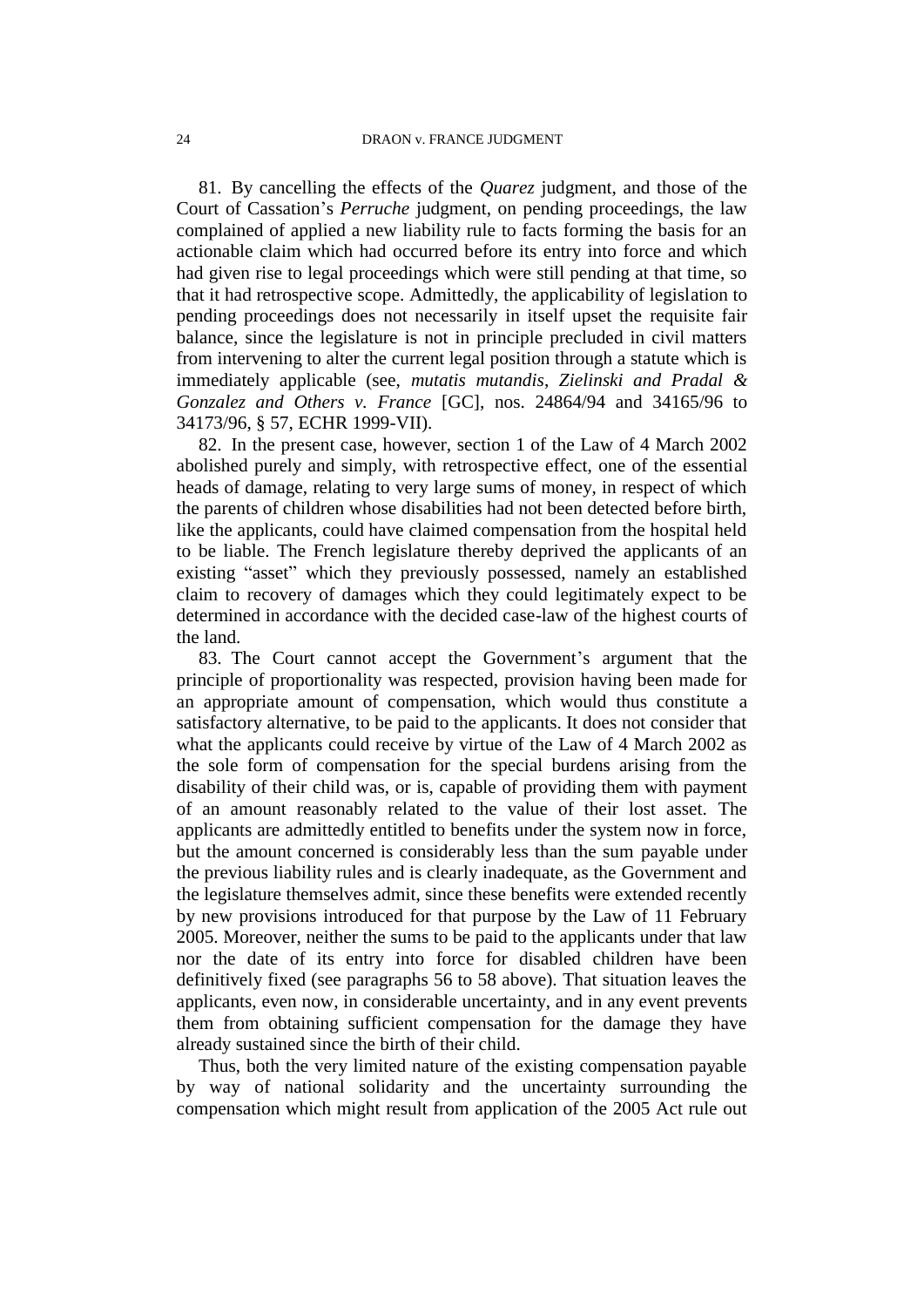the conclusion that this important head of damage may be regarded as having been reasonably compensated in the period since enactment of the Law of 4 March 2002.

84. As regards the compensation awarded to the applicants by the Paris Administrative Court to date, the Court notes that it covers non-pecuniary damage and disruption to the applicants' lives, but not the special burdens arising from the child's disability throughout his life. On this point, the Court is led to the inescapable conclusion that the amount of compensation awarded by the Paris Administrative Court was very much lower than the applicants could legitimately have expected and that, in any case, it cannot be considered to have been definitively secured, since the award was made in a first-instance judgment against which an appeal is pending. The compensation thus awarded to the applicants cannot therefore compensate for the claims now lost.

85. Lastly, the Court considers that the grounds relating to ethical considerations, equitable treatment and the proper organisation of the health service mentioned by the *Conseil d'Etat* in its opinion of 6 December 2002 and relied on by the Government could not, in the instant case, legitimise retrospective action whose result was to deprive the applicants, without sufficient compensation, of a substantial portion of the damages they had claimed, thus making them bear an individual and excessive burden.

Such a radical interference with the applicants' rights upset the fair balance to be maintained between the demands of the general interest on the one hand and protection of the right to peaceful enjoyment of possessions on the other.

86. In so far as it concerned proceedings pending on 7 March 2002, the date of its entry into force, section 1 of the Law of 4 March 2002 therefore breached Article 1 of Protocol No. 1 to the Convention.

### II. ALLEGED VIOLATION OF ARTICLE 14 OF THE CONVENTION TAKEN TOGETHER WITH ARTICLE 1 OF PROTOCOL No. 1 TO THE CONVENTION

87. The applicants complained that the Law of 4 March 2002, by setting up a specific liability system, had created an unjustified inequality of treatment between the parents of children whose disabilities were not detected before birth on account of negligence and the parents of children disabled on account of some other form of negligence, to whom the principles of ordinary law would continue to apply. They relied on Article 14 of the Convention, which provides:

"The enjoyment of the rights and freedoms set forth in [the] Convention shall be secured without discrimination on any ground such as sex, race, colour, language, religion, political or other opinion, national or social origin, association with a national minority, property, birth or other status."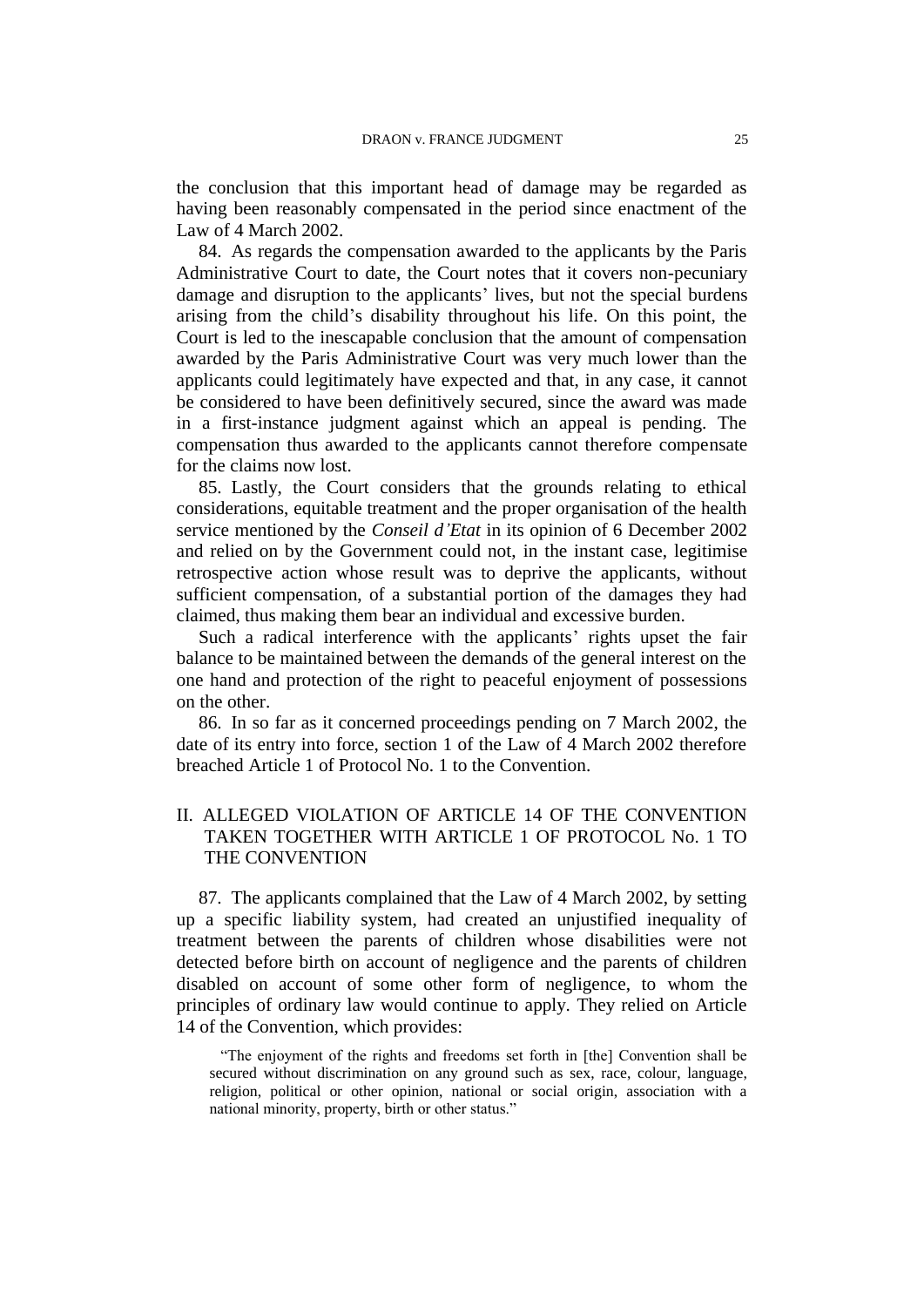### **A. Arguments of the parties**

### *1. The applicants*

88. The applicants complained that the Law of 4 March 2002 had created an unjustified inequality of treatment between the parents of children whose disabilities had not been detected before birth on account of negligence, for whom compensation for the special burdens arising from the disability throughout the child's life was a matter of national solidarity alone, and the victims of other negligent acts which had caused disability, to whom the principles of the ordinary law of tort would continue to apply. They pointed out that there was no longer any dispute as to whether they had a "possession". The Law of 4 March 2002 had infringed their right to the peaceful enjoyment of their possessions by creating inequality of treatment between them and the other category of parents, whereas, in their submission, the two situations were essentially similar, both being concerned with compensation for prejudice resulting from a disability caused by negligence. In addition, the applicants submitted that no general-interest or public-interest considerations could justify the discriminatory treatment resulting from the new legislation.

#### *2. The Government*

89. The Government submitted, as their main argument, that the two categories were not in the same situation. Where the disability had been directly caused by medical negligence, the negligence preceded the disability, was the cause of it and was therefore the original source of the prejudice sustained by the parents through the birth of a disabled child. In the applicants' case, the negligence had not been the direct cause of the disability, which already existed. The only prejudice it had occasioned lay in not having an abortion, or in not having the possibility of aborting. As the causal links between the medical negligence and the disability were different in the two cases, they – rightly, in the Government's opinion – formed the rationale for two different sets of liability rules. It could not therefore be concluded that there had been discrimination since the situations were not the same.

90. In the alternative, the Government argued that reliance on national solidarity to provide assistance with the special burdens arising from the disability of children in R.'s situation was not discriminatory since, like the others, they had the benefit of extensive support measures. In addition, the Government considered that the difference in treatment between the two situations was reasonably proportionate to the legitimate objectives of the Law of 4 March 2002.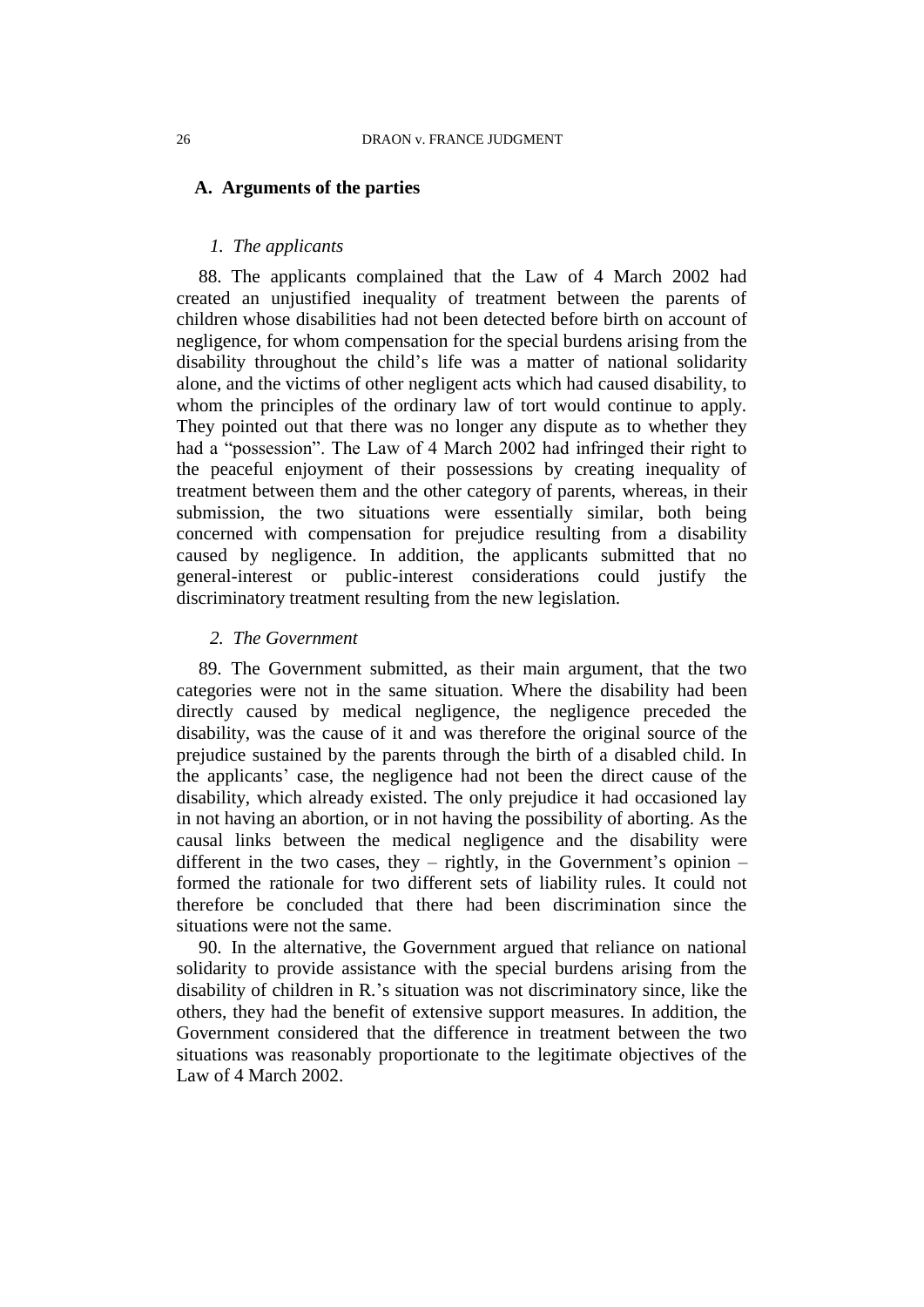#### **B. The Court's assessment**

91. Regard being had to its finding of a violation concerning the applicants' right to the peaceful enjoyment of their possessions (see paragraph 86 above), the Court does not consider it necessary to examine the applicants' complaint under Article 14 of the Convention taken together with Article 1 of Protocol No. 1 to the Convention.

### III. ALLEGED VIOLATION OF ARTICLE 6 § 1 OF THE **CONVENTION**

92. The applicants alleged that the immediate applicability of the Law of 4 March 2002 to pending proceedings, including their case, infringed their right to a fair trial. They relied on Article 6 § 1 of the Convention, the relevant parts of which provide:

"In the determination of his civil rights and obligations ..., everyone is entitled to a fair ... hearing ... by an independent and impartial tribunal established by law."

### **A. Arguments of the parties**

#### *1. The applicants*

93. Relying on the Court's case-law (particularly *Stran Greek Refineries and Stratis Andreadis v. Greece*, judgment of 9 December 1994, and *Zielinski and Pradal* and *Gonzalez and Others*, cited above), the applicants alleged that the provisions of the Law of 4 March 2002 disregarded the rule that the principle of the rule of law and the notion of fair trial (in particular the principle of the equality of arms) precluded any interference by the legislature with the administration of justice designed to influence the judicial determination of a dispute, save on compelling grounds of the general interest. They argued that no compelling grounds of the general interest justified the retrospective provisions complained of. They submitted that there was no need to define the precise nature of the Law of 4 March 2002 since it did constitute retrospective legislative intervention of the type regularly criticised by the Court in its case-law. The presence of the State as a party in the dispute was not required for that case-law to apply. In any event, in the present case, the State was a party at one remove, since AP-HP was a public administrative establishment under State control. Lastly, the applicants contested the argument that national solidarity made good the prejudice for which they had not been compensated, since the existing provisions for the assistance of disabled persons were inadequate and future measures uncertain, and in any case belated and ineffective as regards compensating for the special burdens arising from their child's disability.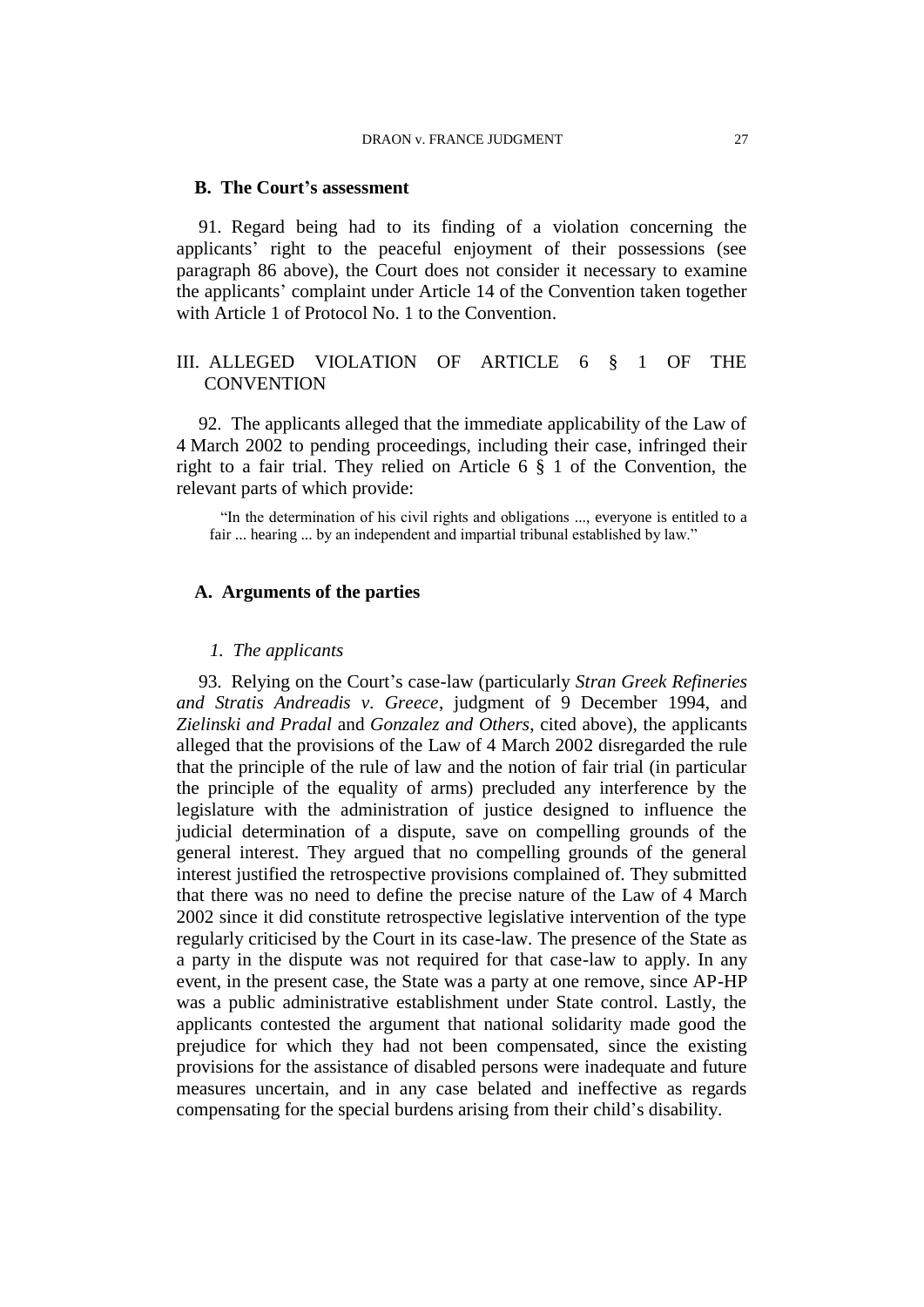### *2. The Government*

94. The Government submitted that the present case was to be distinguished from those previously examined by the Court in connection with the question of "legislative validations", and particularly from the cases of *Stran Greek Refineries and Stratis Andreadis* and *Zielinski and Pradal & Gonzalez and Others*, cited above. The law complained of was different in nature and could not be classified as "validating" legislation nor be compared to those previously criticised by the Court. The object of the Law of 4 March 2002 had not been to frustrate actions going through the courts but rather, following the debate on the *Perruche* judgment, to clarify liability rules which were causing difficulties. Intervening independently of any particular dispute, in a field which was appropriate for legislative intervention, and without interfering either in pre-existing contractual relations or with the proper administration of justice, Parliament had enacted a law which was not really retrospective but essentially interpretative. Moreover, the State was not in any way a party in the dispute which had given rise to the present case, nor was it defending its own interests. It followed that the legislature's intervention did not amount to interference and had not been intended to influence the outcome of the dispute. Furthermore, even if it were accepted that there had been such interference, it was justified since the Law of 4 March 2002 pursued several legitimate objectives, to which the *Conseil d'Etat* had drawn attention in its opinion of 6 December 2002 (set out in paragraph 62 above). Lastly, the Government repeated their argument that there was a "reasonable relationship of proportionality" between the objective pursued by the legislature and the means it had employed. It emphasised the level of assistance provided by way of national solidarity, referring not only to the measures already taken domestically but also to those planned for the future.

### **B. The Court's assessment**

95. Regard being had to the particular circumstances of the present case and to the reasoning which led it to find a violation of Article 1 of Protocol No. 1 to the Convention (see paragraphs 65 to 86 above), the Court does not consider it necessary to examine separately the applicants' complaint under Article 6 § 1 of the Convention.

### IV. ALLEGED VIOLATION OF ARTICLE 13 OF THE CONVENTION

96. The applicants further alleged that the immediate applicability of the Law of 4 March 2002 to pending proceedings deprived them of an effective remedy, since they could no longer obtain compensation, from the person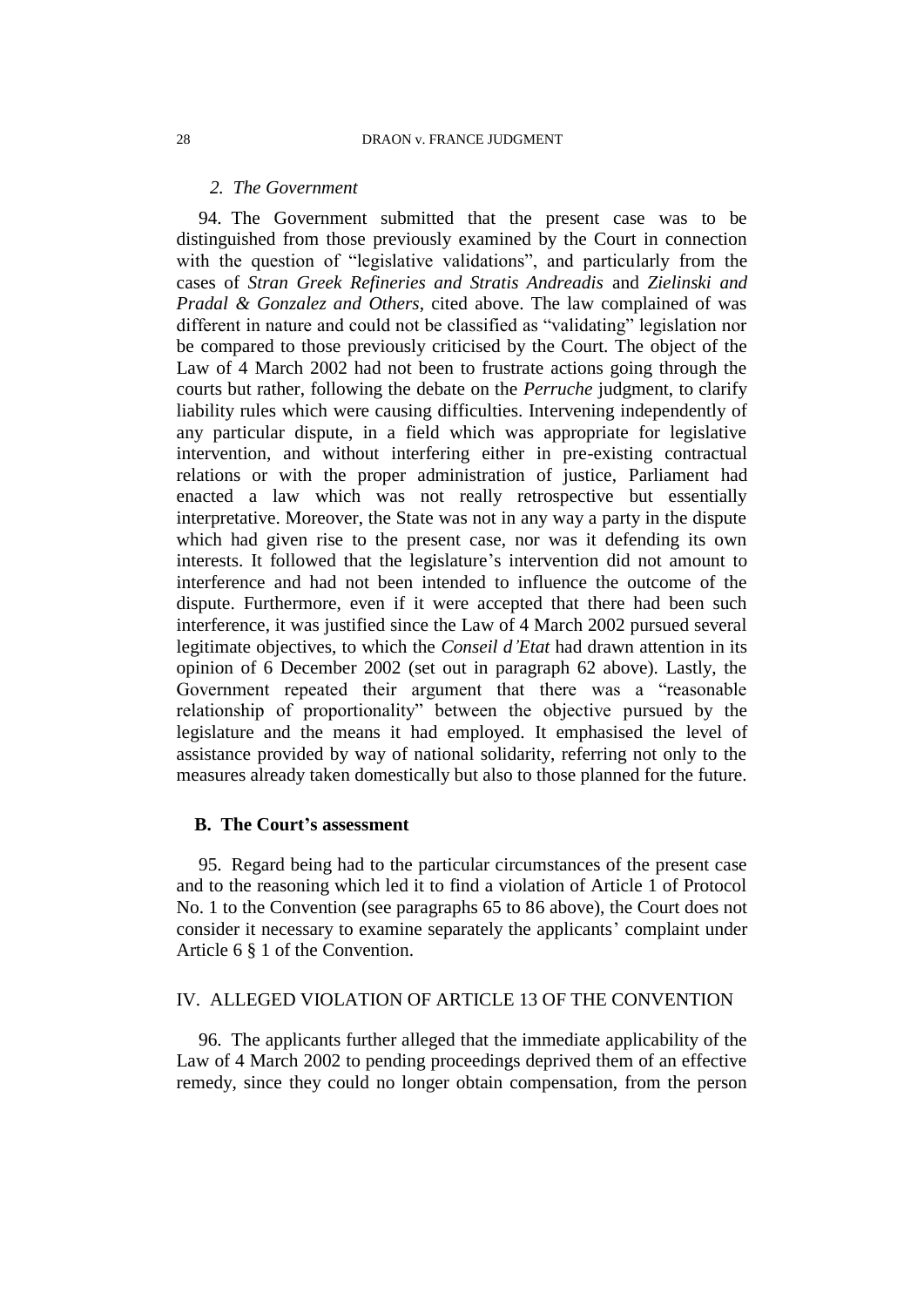responsible, for the special burdens arising from their child's disability. They relied on Article 13 of the Convention, which provides:

"Everyone whose rights and freedoms as set forth in [the] Convention are violated shall have an effective remedy before a national authority notwithstanding that the violation has been committed by persons acting in an official capacity."

97. The Court reiterates that Article 13 of the Convention guarantees the availability at national level of a remedy to enforce the substance of the Convention rights and freedoms in whatever form they might happen to be secured in the domestic legal order. The effect of this Article is thus to require the provision of a domestic remedy allowing the competent national authority both to deal with the substance of an "arguable" complaint under the Convention and to grant appropriate relief (see, among other authorities, *Aksoy v. Turkey*, judgment of 18 December 1996, *Reports* 1996-VI, p. 2286, § 95).

98. As the Court concluded above that there has been a violation of Article 1 of Protocol No. 1 to the Convention, there is no doubt that the complaint relating to that provision is arguable for the purposes of Article 13 of the Convention. However, according to the Court's case-law, Article 13 does not go so far as to guarantee a remedy allowing a Contracting State's laws as such to be challenged before a national authority (see, for example, *Gustafsson v. Sweden*, judgment of 25 April 1996, *Reports*  1996-II, § 70). Consequently, the applicants' complaint falls foul of that principle in so far as they complained of the lack of a remedy after 7 March 2002, the date of the entry into force of section 1 of the Law of 4 March 2002 on patients' rights and the quality of the health service (see, *mutatis mutandis*, *Christine Goodwin v. the United Kingdom* [GC], no. 28957/95, § 113, ECHR 2002-VI).

99. Accordingly, the Court finds no violation of Article 13 of the Convention in the present case.

### V. ALLEGED VIOLATION OF ARTICLE 8 OF THE CONVENTION, AND OF ARTICLE 14 TAKEN TOGETHER WITH ARTICLE 8

100. The applicants submitted that the fact that section 1 of the Law of 4 March 2002 was applied in their case while it was still pending constituted arbitrary interference by the State which infringed their right to respect for their family life. They relied on Article 8 of the Convention, the relevant parts of which provide as follows:

"1. Everyone has the right to respect for his private and family life...

2. There shall be no interference by a public authority with the exercise of this right except as such as is in accordance with the law and is necessary in a democratic society in the interests of national security, public safety or the well-being of the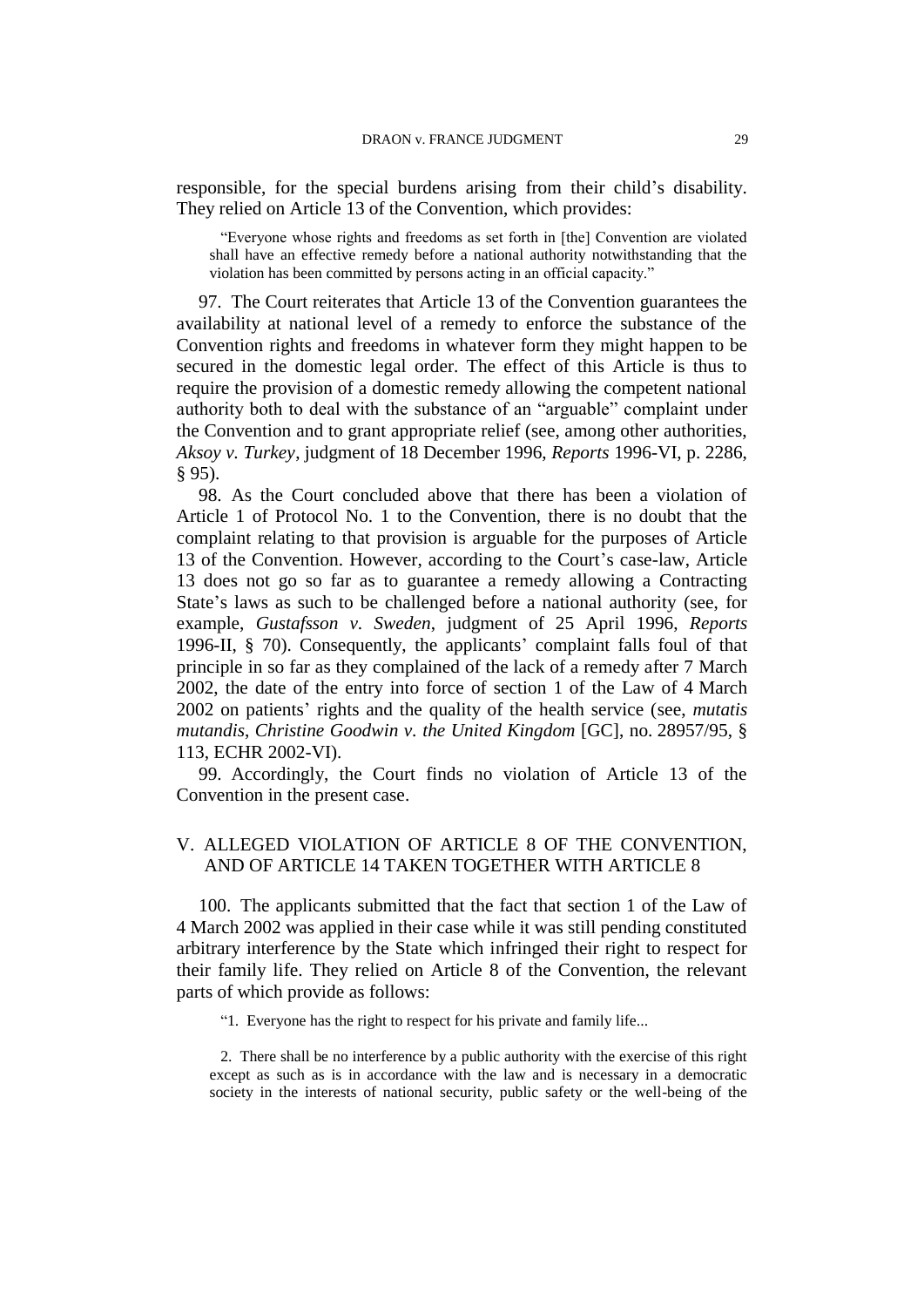country, for the protection of health or morals, or for the protection of the rights and freedoms of others."

#### **A. Arguments of the parties**

### *1. The applicants*

101. At the hearing before the Court the applicants asserted that Article 8 of the Convention was applicable to the present case in that it proclaimed the right to a normal family life. They argued that the Law of 4 March 2002 had infringed that right and constituted interference with its exercise. But none of the conditions required for such interference to be compatible with the Convention, namely that it should be in accordance with the law, in pursuit of a legitimate aim and necessary, had been satisfied. In the first place, the legislation was neither clear nor precise, contrary to the requirements established by the Court's case-law, in that the reference to national solidarity remained vague and imprecise. Secondly, and above all, the interference did not pursue a legitimate and compelling objective. In that connection, the applicants submitted, among other arguments, that the considerations linked to improving the organisation of the health service, chief among which was the concern to avoid increases in insurance premiums for doctors and health-care establishments, could not justify giving these immunity in respect of their negligent acts or omissions. Moreover, the State had not guaranteed the exercise of the applicants' right to a family life, since by depriving them of a remedy whereby they might seek compensation for the prejudice consisting in the special burdens arising from their child's disability the legislature had blocked protection of the family's interests.

102. At the hearing the applicants also invoked, for the first time, Article 14 of the Convention taken together with Article 8, in connection with the right to a normal family life. They asserted that the law complained of introduced unjustified discrimination between the parents of children born disabled as a result of negligence by a doctor who had failed to detect the disability during the mother's pregnancy, who could not obtain full reparation for the consequences of such negligence, like the applicants, and the parents of disabled children who were able to impute the damage to a third party and obtain full reparation.

### *2. The Government*

103. As their main argument, the Government contested the applicability of Article 8 of the Convention. Relying on the Court's case-law (citing *Marckx v. Belgium*, judgment of 13 June 1979, Series A no. 31), they distinguished between patrimonial rights which, by their nature, had a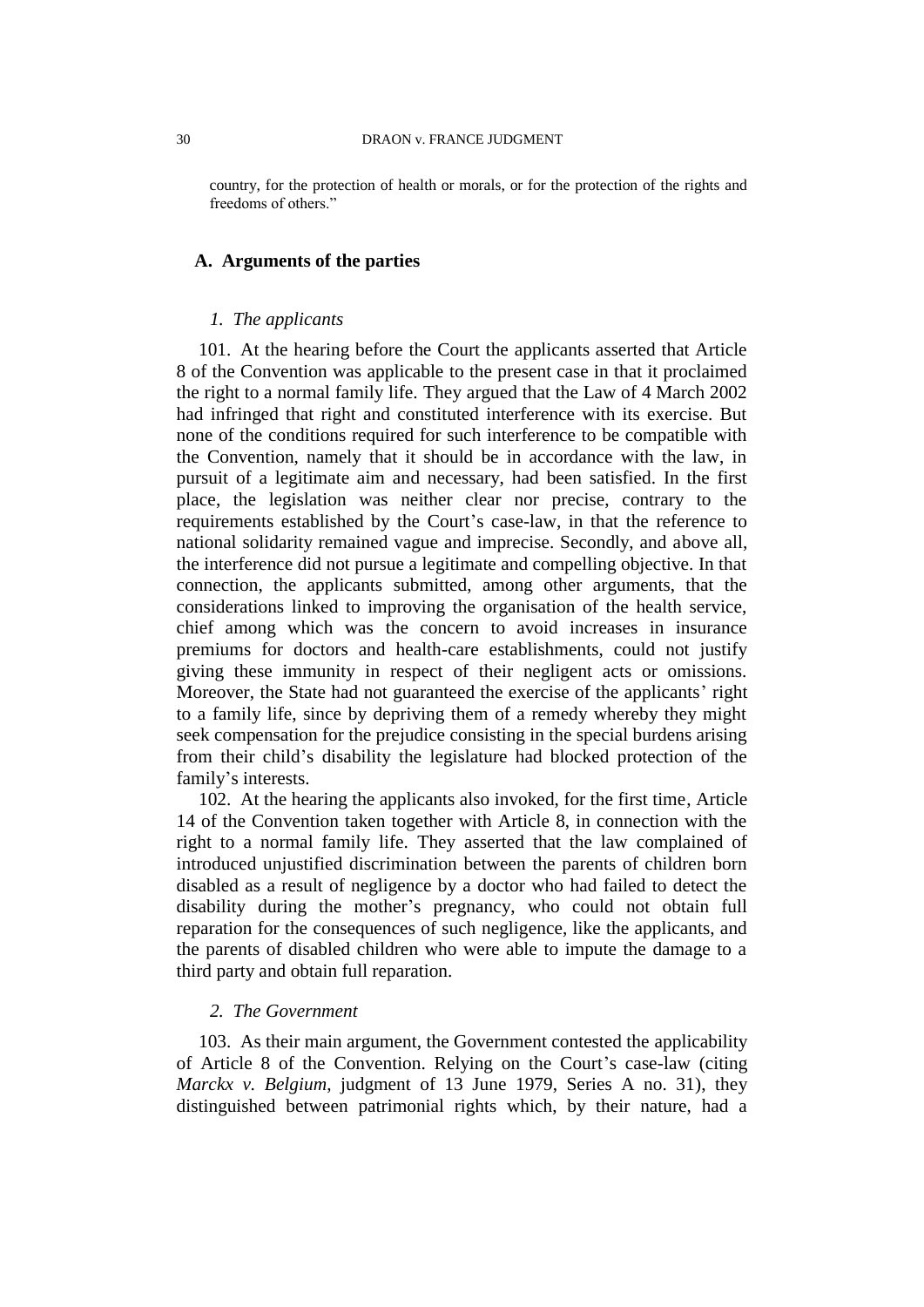connection with family life (such as successions and voluntary dispositions) and those which had only an indirect link with family life, like the right to compensation for medical negligence. Accepting that Article 8 applied to the latter, and in particular to the present case, would bring within the scope of that provision any material claim a family might have, even one having nothing to do with the family structure. Even though, as the Government accepted, the question whether or not the costs arising from R.'s disability would be reimbursed was likely to affect the life of the applicants' family, it did not have any bearing on the patrimonial relations between parents and children.

104. Even if the Court were to take the view that Article 8 was applicable in the case, the Government further submitted that no interference had been established. Even if that were so, the interference would be in pursuit of a legitimate aim and necessary in a democratic society, regard being had in particular to the legitimate objectives pursued by the Law of 4 March 2002.

### **B. The Court's assessment**

### *1. General principles*

105. While the essential object of Article 8 is to protect the individual against arbitrary interference by the public authorities, it does not merely require the State to abstain from such interference: there may in addition be positive obligations inherent in effective "respect" for family life. The boundaries between the State's positive and negative obligations under this provision do not always lend themselves to precise definition; nonetheless, the applicable principles are similar. In both contexts regard must be had to the fair balance that has to be struck between the competing interests of the individual and the community as a whole, and in both contexts the State is recognised as enjoying a certain margin of appreciation (see, for example, *Nuutinen v. Finland*, no. 32842/96, 27 June 2000, § 127, and *Kutzner v. Germany*, no. 46544/99, 26 February 2002, §§ 61 and 62). Furthermore, even in relation to the positive obligations flowing from the first paragraph, "in striking [the required] balance the aims mentioned in the second paragraph may be of a certain relevance" (see *Powell and Rayner v. the United Kingdom*, judgment of 21 February 1990, Series A no. 172, § 41).

106. "Respect" for family life ... implies an obligation for the State to act in a manner calculated to allow ties between close relatives to develop normally (see *Marckx*, cited above, § 45). The Court has held that a State is under this type of obligation where it has found a direct and immediate link between the measures requested by an applicant, on the one hand, and his private and/or family life on the other (see *Airey v. Ireland*, judgment of 9 October 1979, Series A no. 32, § 32; *X and Y v. the Netherlands*,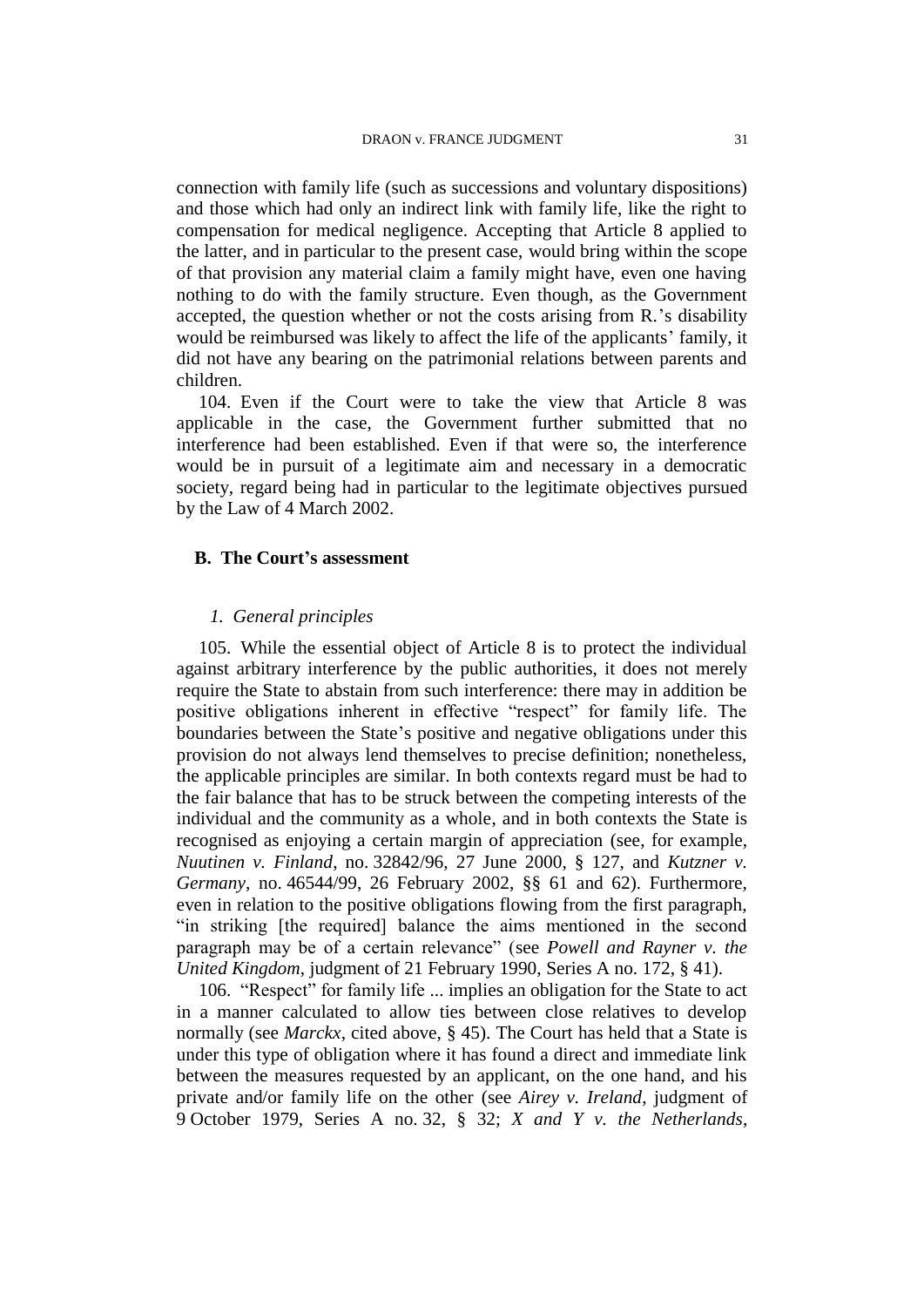judgment of 26 March 1985, Series A no. 91, p. 11, § 23; *López Ostra v. Spain*, judgment of 9 December 1994, Series A no. 303-C, p. 55, § 55; *Guerra and Others v. Italy*, judgment of 19 February 1998, *Reports* 1998-I, p. 227, § 58; *Botta v. Italy*, judgment of 24 February 1998, *Reports* 1998-I, § 35; and *Zehnalova and Zehnal v. the Czech Republic* (dec.), no. 38621/97, ECHR 2002-V).

107. However, since the concept of respect is not precisely defined, States enjoy a wide margin of appreciation in determining the steps to be taken to ensure compliance with the Convention with due regard to the needs and resources of the community and of individuals (see *Abdulaziz, Cabales and Balkandali v. the United Kingdom*, judgment of 28 May 1985, Series A no. 94, § 67, and *Zehnalova and Zehnal*, cited above).

108. At the same time, the Court reiterates the fundamentally subsidiary role of the Convention. The national authorities have direct democratic legitimation and are, as the Court has held on many occasions, in principle better placed than an international court to evaluate local needs and conditions (see, for example, *Handyside v. the United Kingdom*, judgment of 7 December 1976, Series A no. 24, p. 22, § 48, and *Hatton and Others v. the United Kingdom* [GC], no. 36022/97, § 97, ECHR 2003-VIII). In matters of general policy, on which opinions within a democratic society may reasonably differ widely, the role of the domestic policy-maker should be given special weight (see *James and Others v. the United Kingdom*, judgment of 21 February 1986, Series A no. 98, p. 32, § 46, where the Court found it natural that "the margin of appreciation available to the legislature in implementing social and economic policies should be a wide one").

### *2. Application of the above principles*

109. In the present case, in so far as the complaints submitted to the Court may be distinguished from those already examined under Article 1 of Protocol No. 1 to the Convention, the applicants complained of an unjustified interference, but also, in substance, of inaction by the State, which had not set up an effective system to provide compensation for the special burdens arising from their child's disability.

110. The first question to arise is whether Article 8 of the Convention is applicable, that is to say whether the measures taken by the respondent State in relation to disabled persons have anything to do with the applicants' right to lead a normal family life.

111. However, the Court does not consider it necessary in the present case to determine that issue since, even supposing that Article 8 of the Convention may be considered applicable, it considers that the situation complained of by the applicants did not constitute a breach of that provision.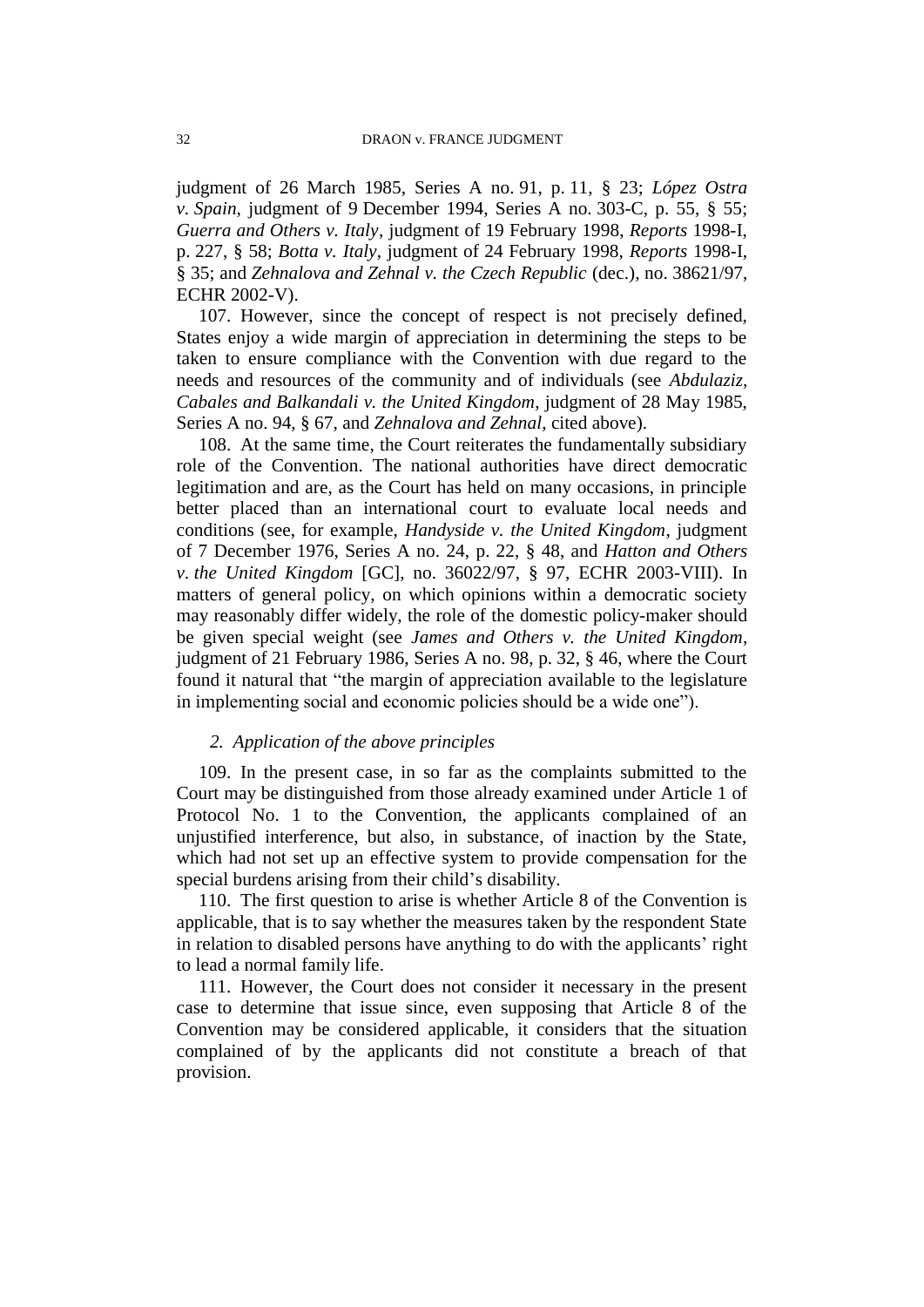112. It notes that section 1 of the Law of 4 March 2002 altered the existing legal position on the question of medical liability. In response to the *Perruche* judgment and the stormy nation-wide debate which ensued, reflecting the major differences of opinion on the question within French society, the French parliament, after consulting the various persons and interest groups concerned, decided to intervene to establish a new system of compensation for the prejudice sustained by children born with disabilities and their parents, different from the one resulting from the case-law of the administrative and civil courts. One of the main effects of the new rules established in consequence, spelled out by the *Conseil d'Etat* in its opinion of 6 December 2002, is that parents may no longer obtain compensation from the negligent party for damage in the form of the special burdens arising from their children's disabilities throughout their lives. These rules were the result of comprehensive debate in Parliament, in the course of which account was taken of legal, ethical and social considerations, and concerns relating to the proper organisation of the health service and the need for fair treatment for all disabled persons. As the *Conseil d'Etat* pointed out in the opinion already mentioned, Parliament based its decision on general-interest grounds, and the validity of those grounds cannot be called into question by the Court (see paragraph 77 above). In doing so it was pursuing at least one of the legitimate aims set out in the second paragraph of Article 8 of the Convention, namely protection of health or morals.

113. Admittedly, being immediately applicable, the provisions in issue retrospectively deprived the applicants of an essential part of the compensation to which they could lay claim, and the Court can only repeat that finding (see paragraphs 78 to 86 above).

114. However, in deciding that the costs of caring for disabled children should be borne by reliance on national solidarity, the French legislature took the view that it was better to deal with the matter through the legislation laying down the conditions for obtaining compensation for disability than to leave to the courts the task of ruling on actions under the ordinary law of liability. Moreover, the Court notes that the previous legal dispensation, which had obtained since 1975, was thoroughly overhauled by the Law of 11 February 2005 (see paragraphs 53 to 58 above). It is certainly not for the Court to take the place of the national authorities in assessing the advisability of such a system or in determining what might be the best policy in this difficult social sphere. This is an area where the Contracting States are to be recognised as enjoying a wide margin of appreciation (see, *mutatis mutandis*, *Powell and Rayner v. the United Kingdom*, cited above, § 44).

115. Consequently, there is no serious reason for the Court to declare contrary to Article 8, in either its positive or its negative aspect, the way in which the French legislature dealt with the problem or the content of the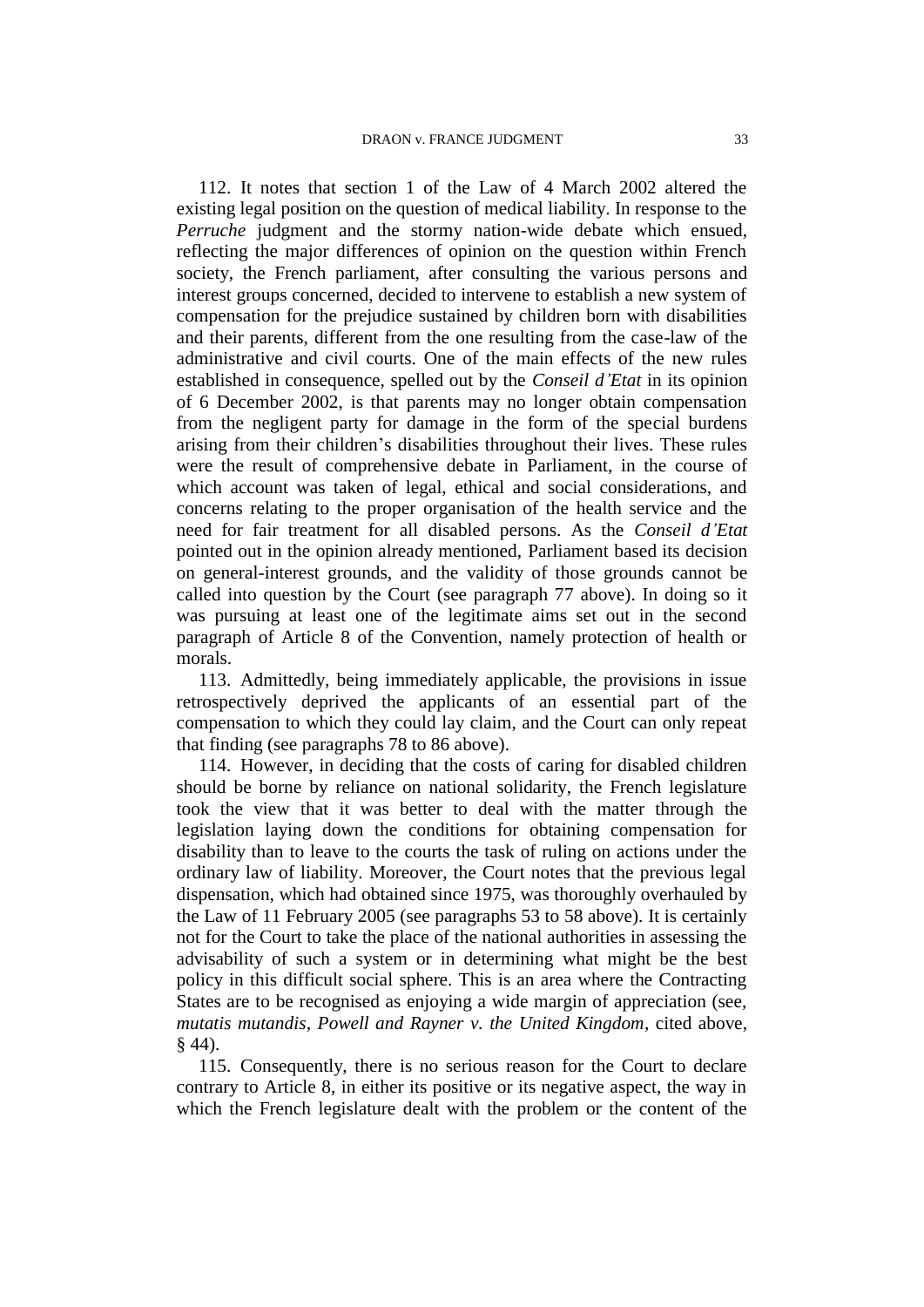specific measures taken to that end. It cannot reasonably be claimed that the French parliament, by deciding to reorganise the system of compensation for disability in France, overstepped the wide margin of appreciation left to it on the question or upset the fair balance that must be maintained.

116. There has accordingly been no violation of Article 8 of the Convention.

117. As regards the complaint under Article 14 of the Convention taken together with Article 8, the Court notes that it was raised for the first time before it at the hearing on 23 March 2005 (see paragraph 102 above). It is therefore not covered by the decision on admissibility of 6 July 2004 which delimits the scope of the Court's jurisdiction (see, among other authorities, *Göç v. Turkey* [GC], no. 36590/97, § 36, ECHR 2002-V, and *Assanidze v. Georgia* [GC], no. 71503/01, § 162, ECHR 2004). It follows that this complaint falls outside the scope of the case as submitted to the Grand Chamber.

### VI. APPLICATION OF ARTICLE 41 OF THE CONVENTION

118. Article 41 of the Convention provides:

"If the Court finds that there has been a violation of the Convention or the Protocols thereto, and if the internal law of the High Contracting Party concerned allows only partial reparation to be made, the Court shall, if necessary, afford just satisfaction to the injured party."

### **A. Pecuniary and non-pecuniary damage**

119. The applicants alleged that they had sustained pecuniary damage corresponding to the sums they would have received if the legal situation prior to the Law of 4 March 2002 had continued to obtain. Supplying the relevant vouchers, they claimed the following sums:

a. EUR 38,701.32 and EUR 6,922.40 for the disruption to their working lives suffered by Mrs and Mr Draon respectively;

b. EUR 22,867.35 for the loss of enjoyment of a piece of real property;

c. EUR 91,469.40 for their non-pecuniary damage;

d. EUR 45,734.70 for disruption to their lives;

e. EUR 365,499 for the additional costs of constructing a purpose-built house;

f. EUR 42,779 for indispensable adaptations within the home;

g. EUR 5,092,588 for non-specialist care (assistance of a third person) ;

h. EUR 52,567.47 for specific outlays remaining at their expense (non-reimbursable purchases);

i. EUR 35,940.99 for a specially equipped motor vehicle.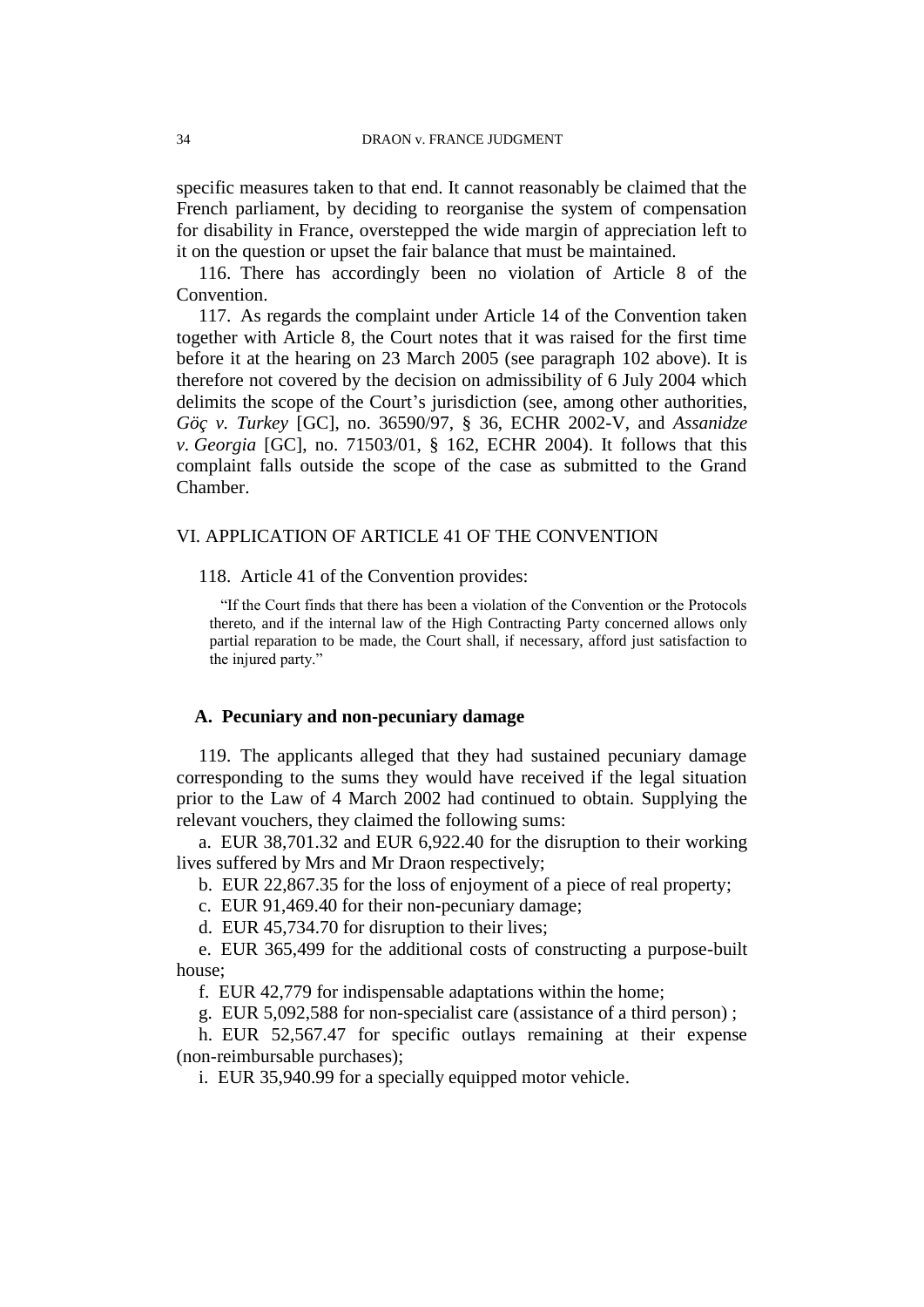120. As regards in particular the sums corresponding to "special burdens" (listed under e. to i. above), the applicants emphasised that the law enacted on 11 February 2005 would not be immediately applicable to children and that it would not ensure compensation for the prejudice they had already sustained since R.'s birth. In addition, in their submission, the benefits provided for in that law were inadequate.

From the amounts indicated above, the applicants deducted the sum of EUR 180,000 awarded by the Paris Administrative Court. Their claim for pecuniary damage therefore amounted in total to EUR 5,615,069.63.

The applicants requested a further EUR 12,000 as compensation for the non-pecuniary damage resulting from the violations of the Convention they complained of.

121. The Government contested all of the above claims, considering them to be unreasonable. As regards the claims under the head of pecuniary damage, they submitted in particular that the sums claimed under a. to d. above related to damage already made good by the domestic courts. As to the sums corresponding to the "special burdens" arising from R.'s disability (itemised under e. to i. above), these were already partly covered by the allowances paid by way of national solidarity, which were later to be supplemented by the provisions of the Law of 11 February 2005. It followed, in the Government's submission, that the applicants should not be awarded a specific sum for pecuniary damage.

The Government likewise considered that, in respect of the alleged nonpecuniary damage, if the Court were to find a violation that finding would constitute sufficient just satisfaction.

122. The Court considers that, in the circumstances of the case, and regard being had in particular to the state of the proceedings in the national courts, the question of the application of Article 41 is not yet ready for decision in respect of pecuniary and non-pecuniary damage. It should therefore be reserved, account being taken of the possibility of an agreement between the respondent State and the applicants (Rule 75 §§ 1 and 4).

#### **B. Costs and expenses**

123. With supporting vouchers, the applicants claimed EUR 15,244 for costs and expenses incurred before the Court.

124. The Government acknowledged that the applicants had used the services of a lawyer and that the case was of a certain complexity. They left assessment of the amount to be awarded under this head to the Court's discretion, while submitting that it should not exceed EUR 7,500.

125. The Court notes that the applicants supported their claims by supplying a bill of costs containing an itemised breakdown of work done. Considering that the amounts claimed are not excessive in the light of the nature of the dispute, which was incontestably of a certain complexity, the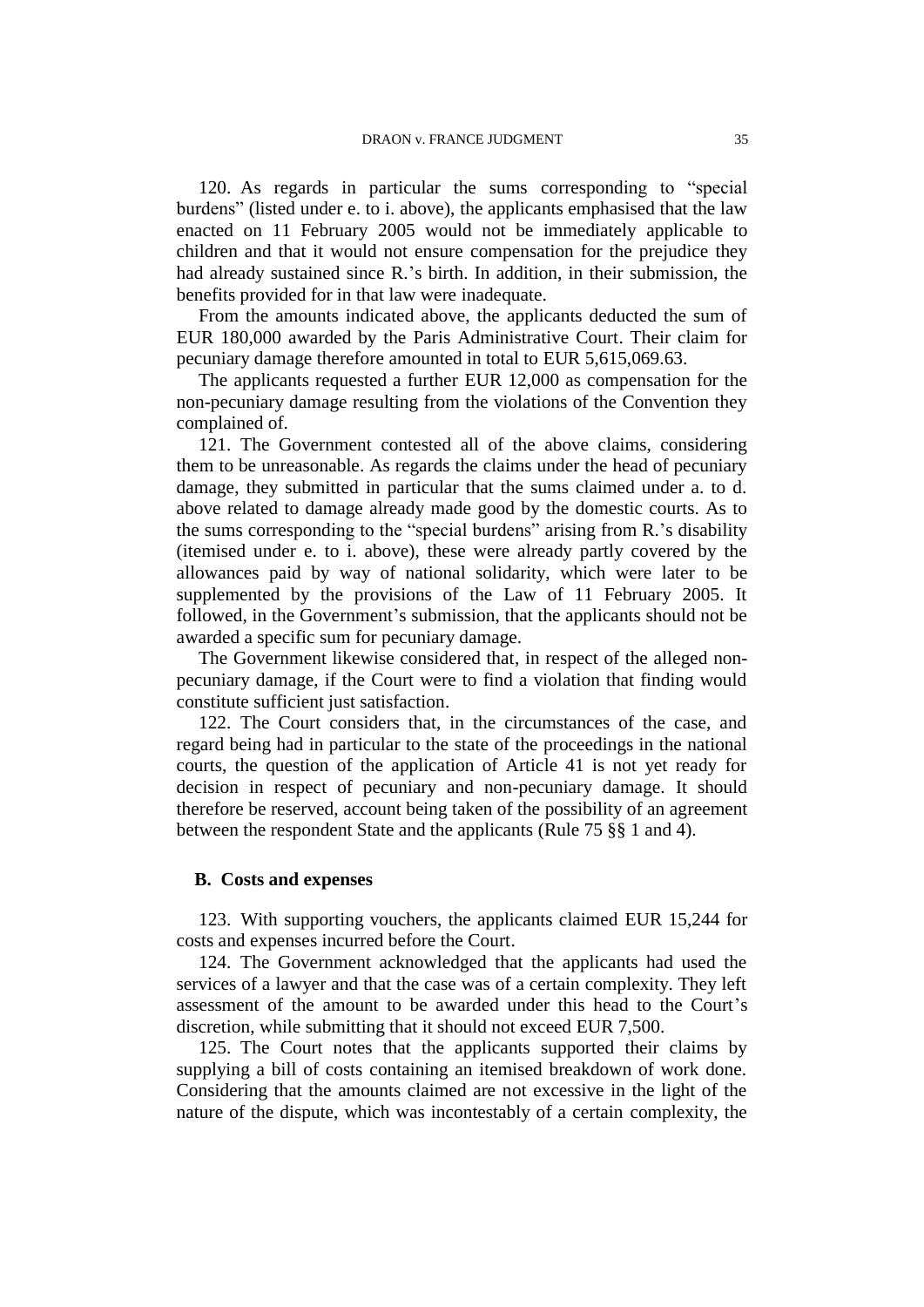Court allows the applicants' claims in full and awards them the sum of EUR 15,244, including all taxes.

### **C. Default interest**

126. The Court considers it appropriate that the default interest should be based on the marginal lending rate of the European Central Bank, to which should be added three percentage points.

### FOR THESE REASONS, THE COURT

- 1. *Holds* unanimously that there has been a violation of Article 1 of Protocol No. 1 to the Convention;
- 2. *Holds* unanimously that it is not necessary to examine the complaint relating to Article 14 of the Convention taken together with Article 1 of Protocol No. 1 to the Convention;
- 3. *Holds* by twelve votes to five that it is not necessary to examine separately the complaint under Article 6 § 1 of the Convention;
- 4. *Holds* unanimously that there has been no violation of Article 13 of the Convention;
- 5. *Holds* unanimously that, even supposing that Article 8 of the Convention is applicable, there has been no violation of that provision;
- 6. *Holds* unanimously that the complaint under Article 14 of the Convention taken together with Article 8 falls outside the scope of its examination;
- 7. *Holds* unanimously that, as regards the sum to be awarded to the applicants in respect of any pecuniary and non-pecuniary damage resulting from the violation found, the question of the application of Article 41 is not ready for decision and accordingly

(a) *reserves* the said question in whole;

(b) *invites* the Government and the applicants to submit, within six months from the date of notification of this judgment, their written observations on the matter and, in particular, to notify the Court of any agreement that they may reach;

(c) *reserves* the further procedure and *delegates* to the President of the Court the power to fix the same if need be;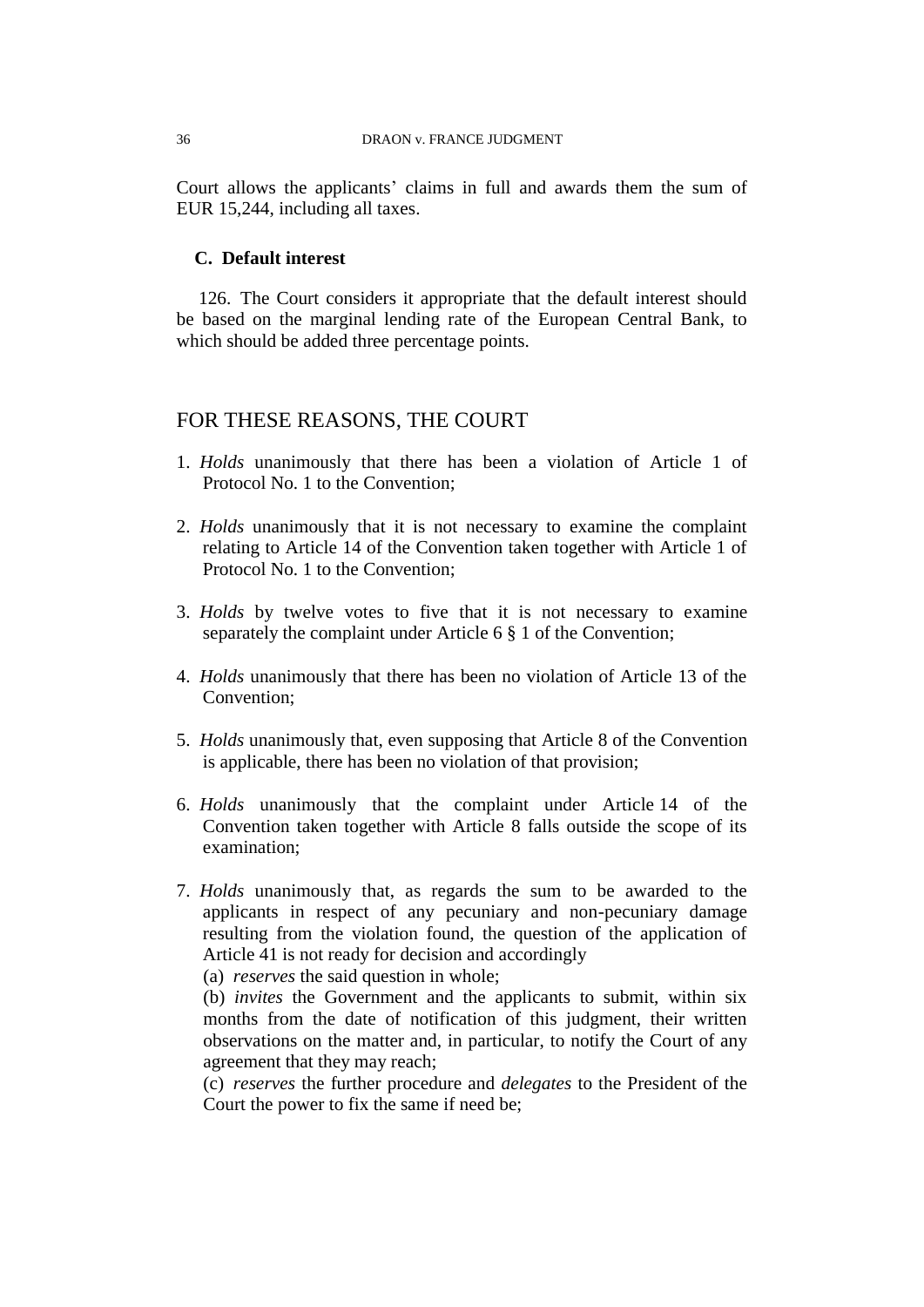8*. Holds* unanimously

(a) that the respondent State is to pay the applicants, within three months, EUR 15,244 (fifteen thousand two hundred and forty-four euros) in respect of the costs and expenses incurred up to the present stage of the proceedings before the Court, plus any tax that may be chargeable;

(b) that from the expiry of the above-mentioned three months until settlement simple interest shall be payable on the above amount at a rate equal to the marginal lending rate of the European Central Bank during the default period plus three percentage points.

Done in French and in English, and delivered at a public hearing in the

Luzius WILDHABER President

T.L. EARLY Deputy to the Registrar

In accordance with Article 45 § 2 of the Convention and Rule 74 § 2 of the Rules of Court, the following opinions are annexed to this judgment:

(a) joint partly dissenting opinion of Mr Rozakis, Sir Nicolas Bratza,

Mr Bonello, Mr Loucaides and Mrs Jočienė;

(b) separate opinion of Mr Bonello.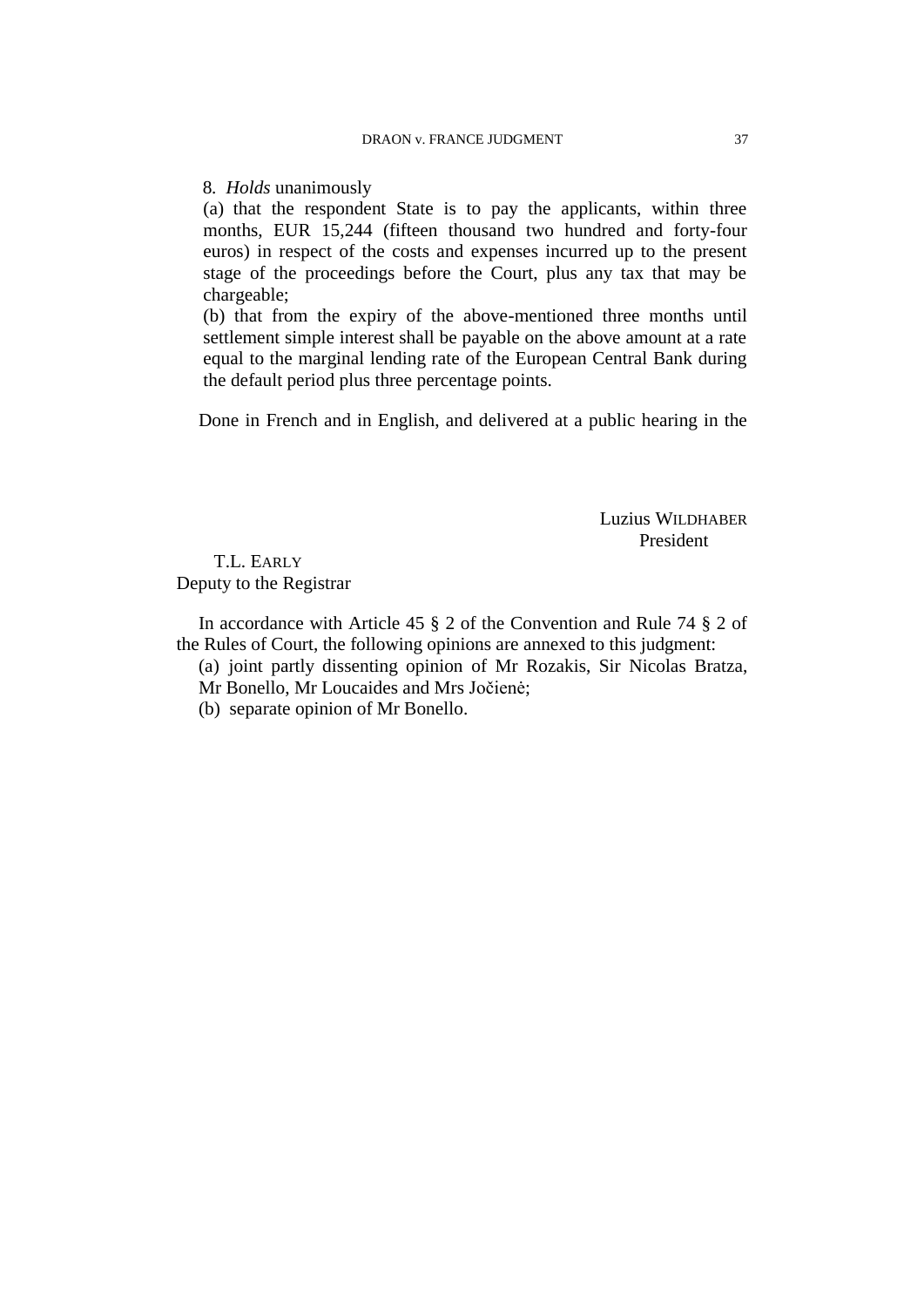# JOINT PARTLY DISSENTING OPINION OF JUDGES ROZAKIS, Sir Nicolas BRATZA, BONELLO, LOUCAIDES AND JOČIENÉ

1. We are in agreement with the conclusion and reasoning of the majority on all aspects of the case, save as to their conclusion that it is unnecessary to examine separately the applicants' complaint under Article 6 § 1 of the Convention. In our view such an examination is called for in the present case, consistently with the approach of the Court in the cases of *Stran Greek Refineries and Stratis Andreadis v. Greece* (judgment of 9 December 1994, Series A no. 301-B) and *National & Provincial Building Society, Leeds Permanent Building Society and Yorkshire Building Society v. the United Kingdom* (judgment of 23 October 1997, *Reports of Judgments and Decisions*, 1997-VII, p. 2326). Article 6 of the Convention and Article 1 of Protocol No. 1 reflect two separate and distinct Convention values, both of fundamental importance – the rule of law and the fair administration of justice on the one hand and the peaceful enjoyment of possessions, on the other. While the facts at the basis of the complaints under the two articles are the same, the issues raised and the relevant governing principles are not and, unlike the majority, we do not consider that the Court's conclusion that Article 1 has been violated is such as to relieve the Court of the duty of examining the applicants' complaint under Article 6.

2. The Court has previously held that the legislature is not in principle precluded in civil matters from regulating rights arising from legislation in force through new retrospective provisions. However, the principle of the rule of law and the notion of fair trial enshrined in Article 6 preclude any interference by the legislature – other than on compelling grounds of the general interest – with the administration of justice designed to influence the judicial determination of a dispute (see *Zielinski and Pradal & Gonzales and Others v. France* [GC], nos. 24864/94 and 34165/96 to 34173/96, ECHR 1999-VII and, among other authorities, *Anagnostopoulos and Others v. Greece*, judgment of 7 November 2000, *Reports of Judgments and Decisions* 2000-XI, §§ 20 and 21).

3. In the present case, the Law of March 2002, which introduced a new system of compensation for the prejudice sustained by a person born with a disability, provided, in paragraph I *in fine* of section 1, that its provisions were to be applicable to pending proceedings, with the exception of those in which there had been an irrevocable decision on the principle of compensation. As a result of the application of that provision, the parents of children whose disability had not been detected before birth on account of negligence, like the applicants, were deprived of a considerable part of the compensation they could previously have claimed by virtue of the precedent set in the *Quarez* case. Thus the law complained of, being applicable to the judicial proceedings which the applicants had brought and which were still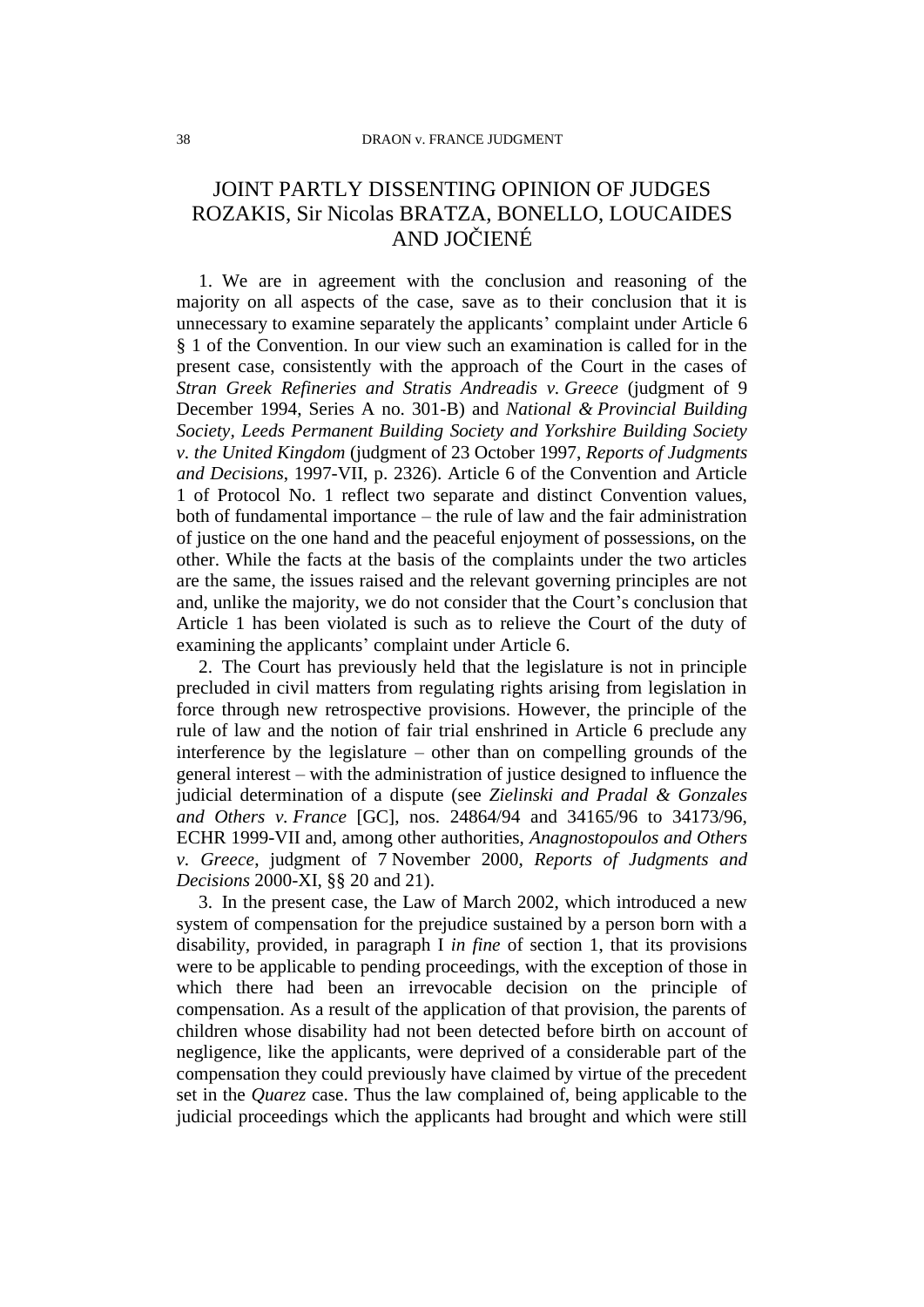in progress, had the effect of changing their outcome once and for all by retrospectively limiting the damages potentially recoverable in the proceedings to the applicants' disadvantage (see paragraph 78 above).

4. The Government submitted that the Law of 4 March 2002 was not directed specifically at the dispute which gave rise to the present case, or any particular dispute. While it is true that, unlike the situation in the *Stran Greek* case, the impugned legislation in the present case did not target particular litigation, this is not in our view decisive. Of greater significance is the fact that the contested provisions manifestly had the aim, and the effect, of radically altering the applicable compensation rules and were, by their express terms, designed to apply to all pending judicial proceedings, including those of the applicants, in which no irrevocable decision had been taken on the principle of compensation.

5. The Government further relied on the fact that, in further contrast to the *Stran Greek* case, the State was not itself directly party to the dispute which gave rise to the present case. This fact, again, is not in our view of central importance, the principle which precludes intervention by the legislature in pending legal proceedings being founded not only the requirement of equality of arms between the parties to the proceedings but also on more general requirements of Article 6 of the Convention relating to the rule of law and the separation of powers. In any event, while the State was not as such a party to the proceedings in question in the present case, we note that the participation of AP-HP, a public administrative establishment under the supervision of four Ministers, necessarily had major implications for the public finances and that the State was, accordingly, directly affected by the outcome of the proceedings to which the legislation expressly related.

6. While, as in the case of the complaint under Article 1 of the Protocol, we do not seek to question the validity of the general-interest considerations which motivated the introduction of the Law of 4 March 2002, the question remains whether those reasons were, individually or collectively, sufficiently cogent to justify the legislature in extending the measures to legal proceedings which were already in progress. In our view, neither the parliamentary proceedings which preceded the enactment of the provisions in question - in which the main concern raised was the need to end the effects of the *Perruche* judgment - nor the considerations set out by the *Conseil d'Etat* in its opinion of 6 December 2002 and relied on by the Government (see paragraphs 51 and 62 above), can be regarded as affording sufficiently compelling grounds of the general interest to justify making the provisions of the first paragraph of section 1 applicable to pending proceedings.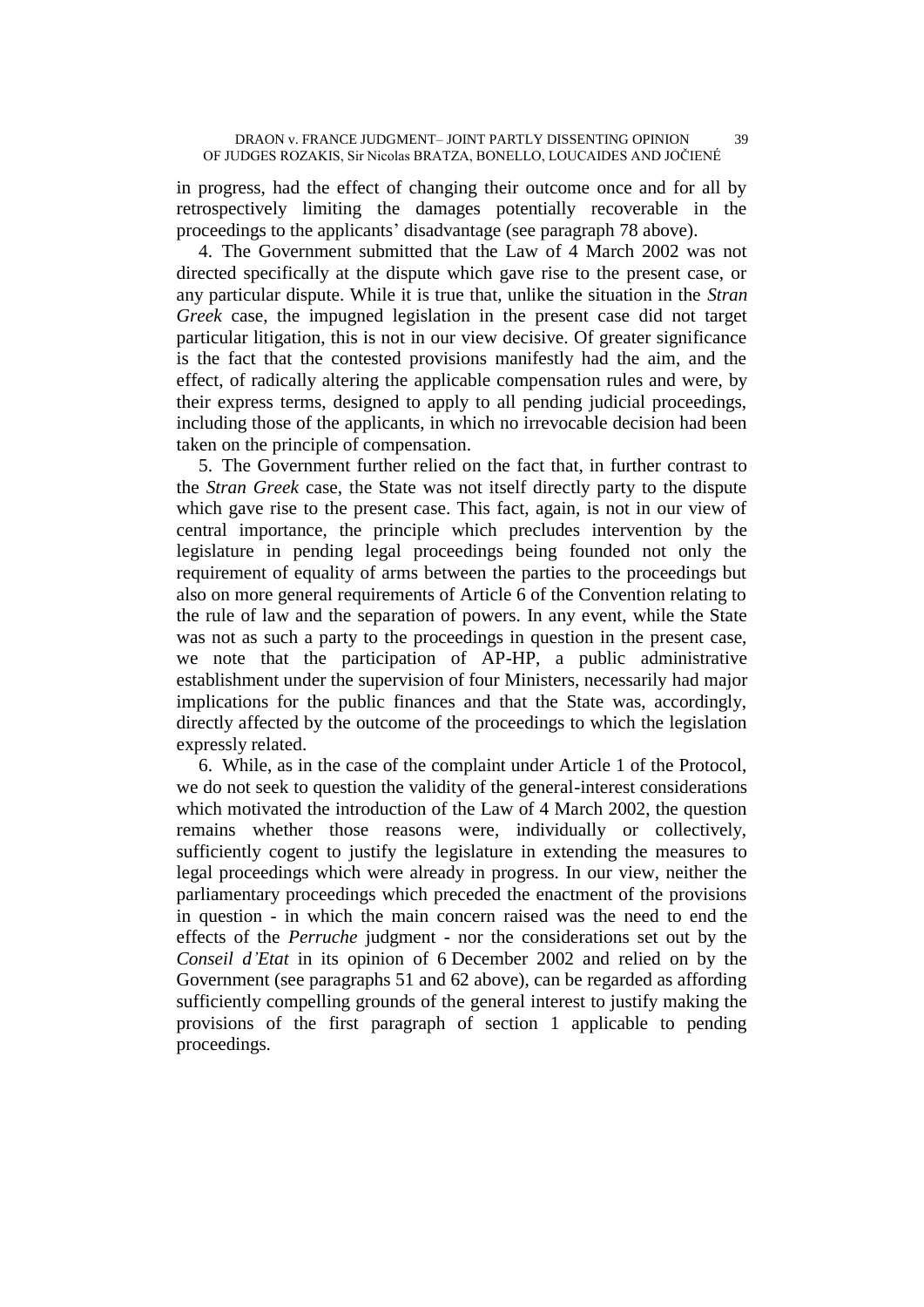#### 40 DRAON v. FRANCE JUDGMENT – JOINT PARTLY DISSENTING OPINION OF JUDGES ROZAKIS, Sir Nicolas BRATZA, BONELLO, LOUCAIDES AND JOČIENÉ

7. Consequently, we consider that the application of section 1 of the Law of 4 March 2002 to the proceedings brought by the applicants, and pending at the time the Law entered into force, violated the applicants' rights under Article 6 § 1 of the Convention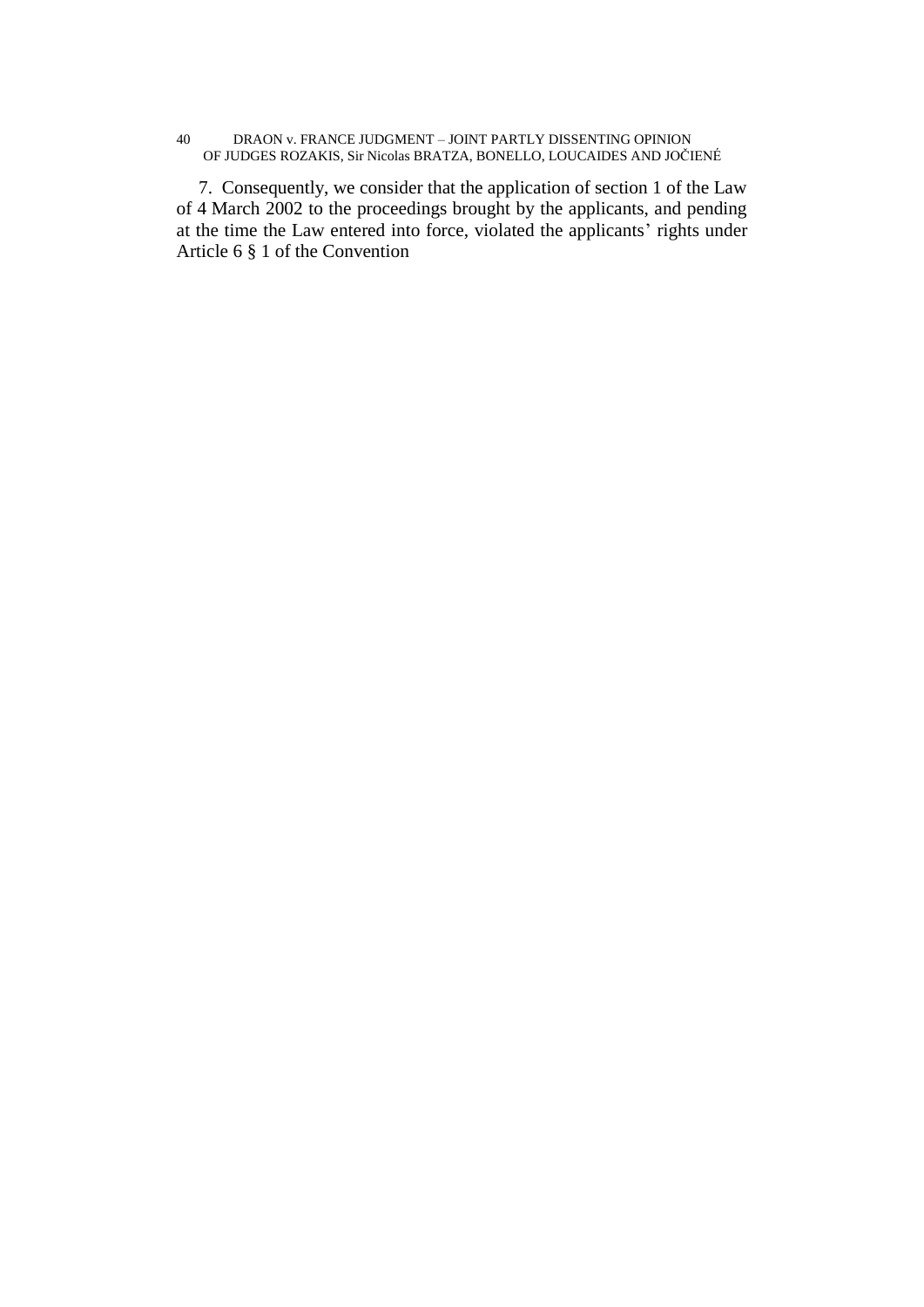### SEPARATE OPINION OF JUDGE BONELLO

1. I voted for the minority's finding that in the present case there has been a violation of both Article 6 § 1 and of Article 1 of Protocol No. 1, for the reasons set out in the joint dissenting opinion which I fully endorse.

2. While agreeing with the reasons of the Court for finding a violation of Article 1 of Protocol No. 1, and with the minority in finding a violation of Article 6 § 1, I would add another set of considerations which influenced my resolution to vote for a double breach.

3. Law no. 303 of 4 March 2002 (hereinafter "the 2002 Law") bred two consequences which, in my view, were both equally unacceptable. Firstly, it interfered in a manipulative manner with the outcome of an already pending court case, with highly adverse results for the applicants' Convention rights. Secondly, it did this by spawning a new, privileged, immune class of culpable doctors.

4. The 2002 Law peremptorily introduced the novelty of exempting some health professionals or establishments retroactively from the consequences of proved medical error. *All* other medical practitioners and establishments were previously answerable, and still are fully answerable, for the moral and material damage arising from their deficiencies. Professionals and establishments which fail in their function to detect disabilities in the foetus before birth have now been rewarded with a blanket exemption from liability for any material damage arising from their negligence.

5. Before 2002 all doctors in France were equal before the law. Like all other professionals (lawyers, architects etc.) they were fully liable in negligence. By virtue of the 2002 Law, those who practice pre-natal detection are now less equal than others. Their negligence carries a considerably lighter price tag than that of all other professionals. In my book, unequal disposal of equal guilt is no less pernicious than equal disposal of unequal guilt.

6. The internationally accepted norm remains the principle of liability. Every person who has, through malice or negligence, caused harm to others is bound to make good all damage occasioned. The 2002 Law has derogated from this principle. All medical practitioners remain subject to the principle and consequences of liability, except those working in one particular branch of medicine. The latter the 2002 Law has protected in an eminently privileged fortress, totally immune from suits in material damages. I see this discriminatory immunity not so much in the light of Article 14, but rather as another element to factor in when assessing the proportionality of the interference.